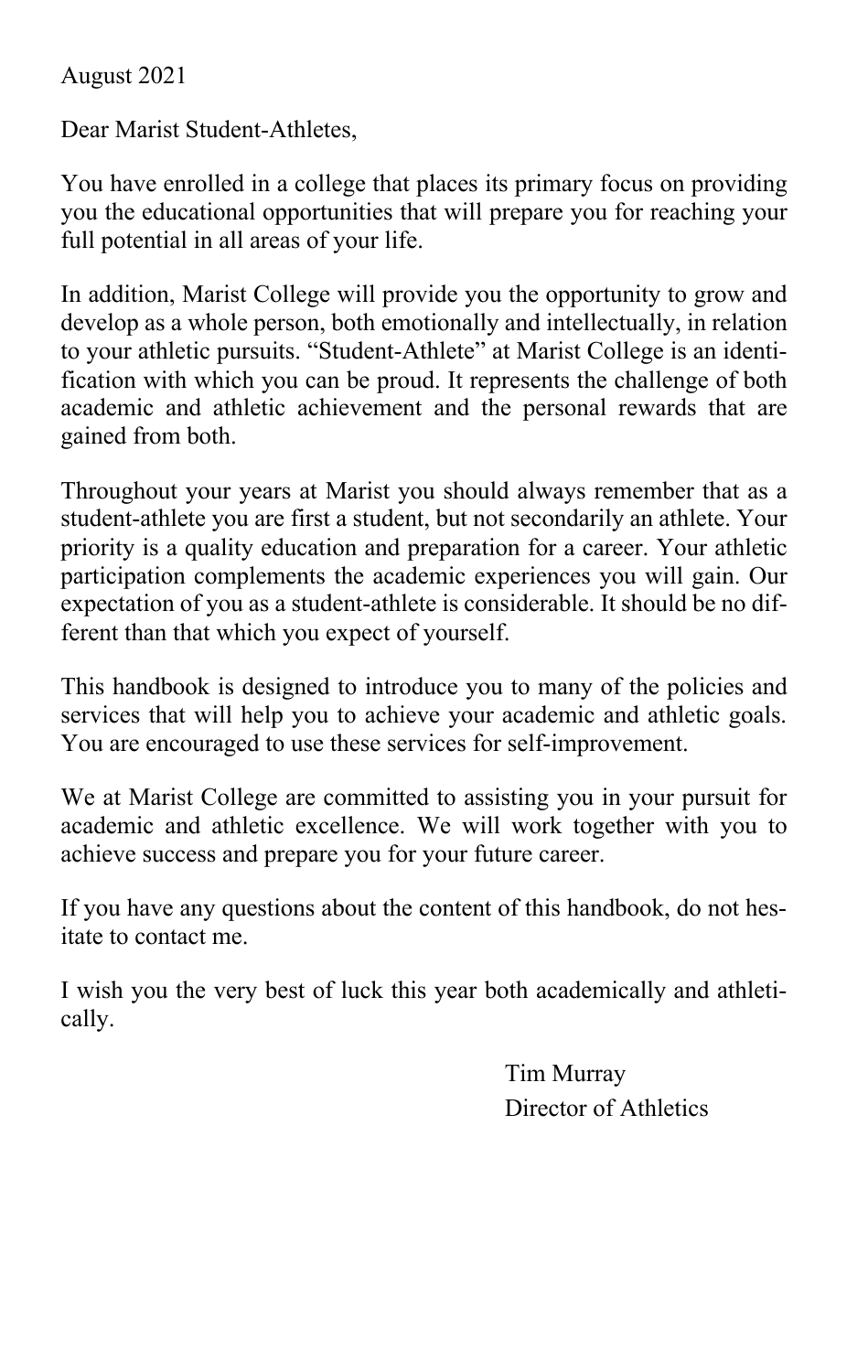# MARIST COLLEGE ATHLETIC PROGRAM MISSION STATEMENT

The Marist College Athletics Program serves to support the ideals of Marist College by its commitment to excellence in education and to the pursuit of higher human values through the self-knowledge and personal development that come from participation in athletic activity. The Athletics Program is dedicated to the development of the whole person and the integration of ethical values consistent with the Mission Statement of Marist College.

The Athletics Program strives to offer Marist students the opportunity to participate in athletic activity at their level of ability and interest - intercollegiate, club, intramural, or recreational. The Athletics Program aims to complement academic and social experiences with the development of organizational skills, leadership qualities, and an appreciation for sportsmanship and team effort through athletic opportunities and community service.

The Athletics Program is committed to be competitive at the NCAA Division I or other member conference level, to offer equitable opportunities to all students and staff, and to advance their welfare, health, and safety of student-athletes.

# DIVERSITY STATEMENT

The Marist Athletics Department is committed to creating a diverse community united by a shared commitment to the free exchange of ideas, consideration of the opinions of others, and civility in all our interactions. Marist is committed to the recruitment and professional growth of studentathletes and personnel from diverse backgrounds, who can become active contributing members of our campus community. The Department of Athletics seeks excellence through an inclusive campus community that promotes, embraces and values multiculturalism and diversity amongst its staff and student-athletes.

# GOOD TO KNOW

Nearly 600 student-athletes compete in 23 Division I sports at Marist College. This handbook provides information and policies you should understand and follow so your athletic and overall college experiences at Marist will be as self-fulfilling and enjoyable as possible. Further explanation of any of the enclosed policies can be obtained from an administrative staff member or from any coach.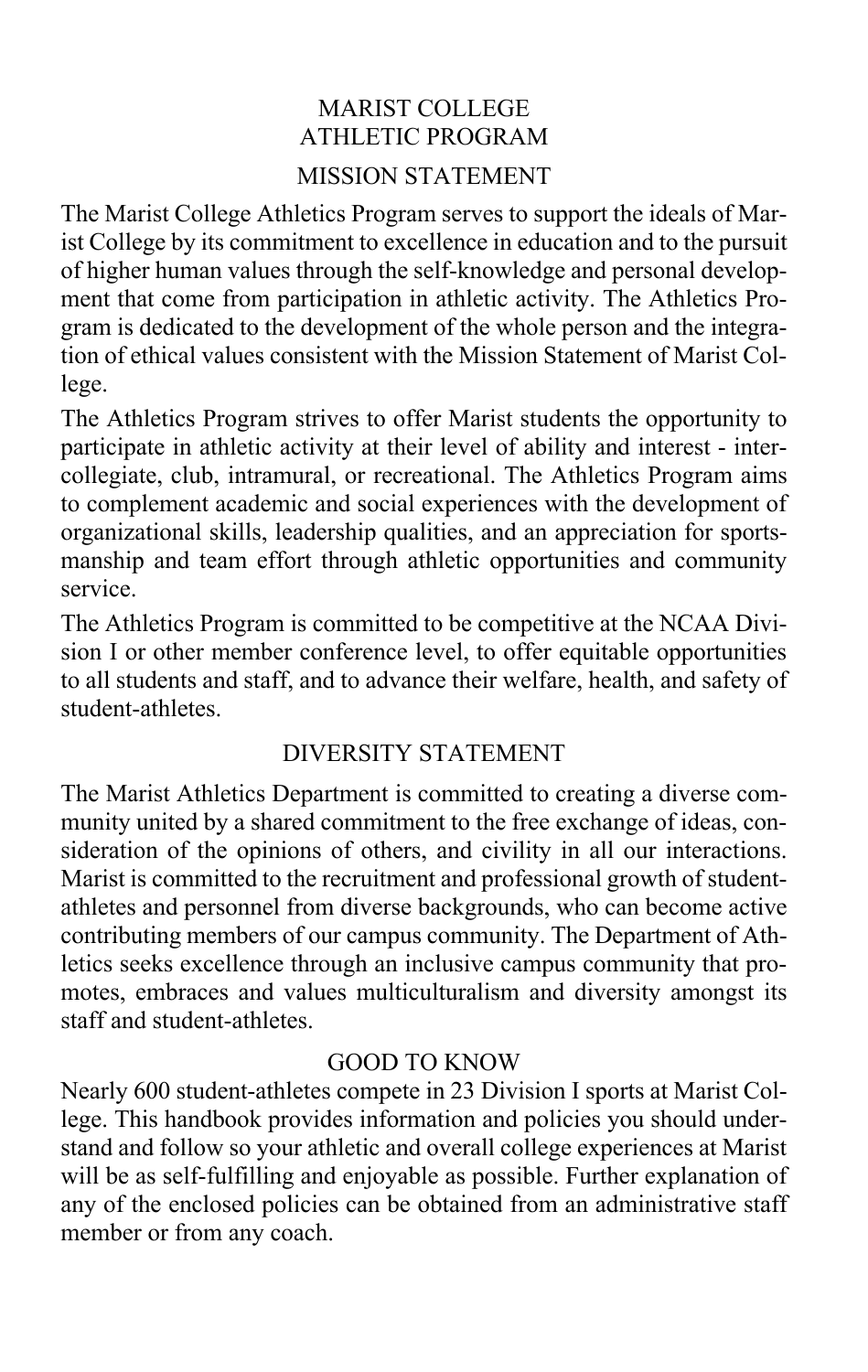# **NCAA Tournaments**

| Baseball           | Softball           |
|--------------------|--------------------|
| 1997               | 2006               |
| 2000               | 2013               |
| 2001               | 2016               |
| 2002               | Men's Tennis       |
| 2005               | 1999               |
| 2009               | 2000               |
| 2017               | 2001               |
| Men's Basketball   | 2002               |
| 1986               | 2003               |
| 1987               | 2008               |
| Women's Basketball | 2009               |
| 2004               | 2010               |
| 2006               | 2011               |
| 2007               | 2013               |
| 2008               | 2014               |
| 2009               | 2015               |
| 2010               | Women's Tennis     |
| 2011               | 2007               |
| 2012               | 2008               |
| 2013               | 2011               |
| 2014               | 2013               |
| Women's Rowing     | Women's Water Polo |
| 2013               | 2006               |
| 2019               | 2008               |
| Men's Lacrosse     | 2009               |
| 2005               | 2010               |
| 2015               | Women's Soccer     |
| 2019               | 2011               |
| Women's Lacrosse   | Men's Soccer       |
| 2010               | 2004               |
|                    | 2005               |

# FOXES FACTS

**History of the Women's Programs**

| <b>Basketball</b>    | Indoor Track & Field  |
|----------------------|-----------------------|
| 1971                 | 1992                  |
| <b>Cross Country</b> | Outdoor Track & Field |
| 1985                 | 1992                  |
| <b>Tennis</b>        | Softball              |
| 1975                 | 1992                  |
| Volleyball           | Soccer                |
| 1975                 | 1995                  |
| Rowing               | Lacrosse              |
| 1974                 | 1997                  |
| Swimming & Diving    | Water Polo            |
| 1983                 | 2000                  |
|                      |                       |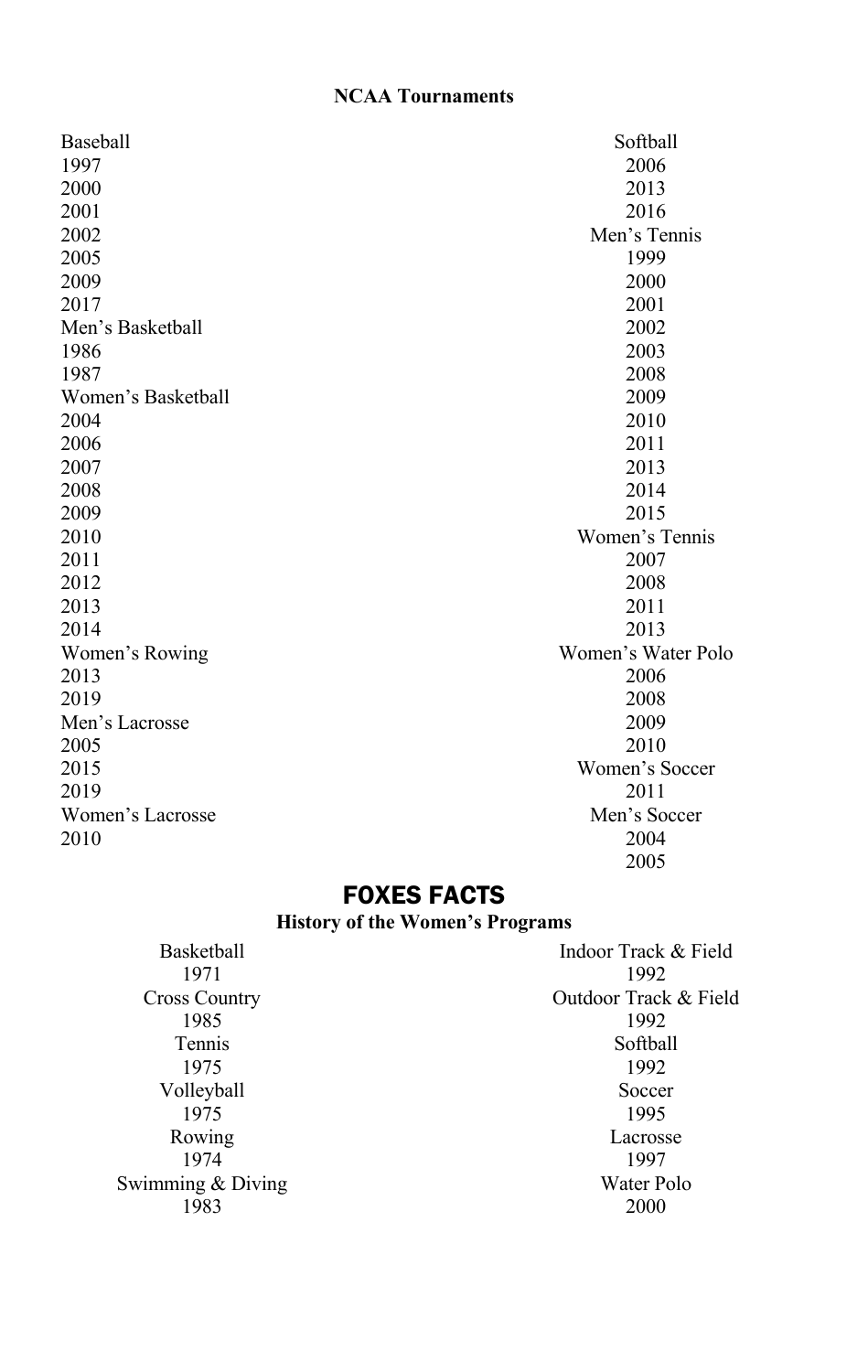# FOXES FACTS

#### **History of the Men's Programs**

Cross Country Tennis

Basketball **Indoor Track & Field** 1961 1965 Rowing Outdoor Track & Field<br>1961 1961 1965 1961 1965 1963 1966 Soccer Lacrosse 1963 1968-Club Football 1972-Varsity 1965-Club Swimming & Diving 1978-Varsity 1977 Baseball 1992

# FOXES FACT

#### **Why the Red Foxes**

A 1961 meeting marked both the birth of the Marist College basketball team and the adoption of Red Foxes as the official nickname and mascot. Athletic Director Brother William Murphy decided to organize a varsity basketball team to play scheduled games against other schools and thought a nickname and logo would be appropriate.

While glancing at a sports catalog, Br. Murphy noticed a reynard, more commonly known as a red fox, on the cover of the book. He decided this furry little creature, indigenous to the Hudson Valley, was to become the mascot and logo of all Marist College teams.

The reynard comes from a great medieval cycle of stories that originated in the low countries, northern France and western Germany. The rarity of the word prompted Br. Murphy to choose the general term Red Foxes.

# FOXES FACT

#### **The College Seal**

The circular monogram represents the official seal of Marist College. The date nineteen hundred twenty nine marks the year in which Marist College was founded. The large "M" in the center is the traditional symbol of the Marist Brothers.

The twelve stars, which appear above the "M," are a scriptural symbol of the Blessed Virgin to whom the Marist Brothers are devoted. The Latin inscription within the seal, Orare et Laborare, may be translated as "to pray and to work," the original motto of the College.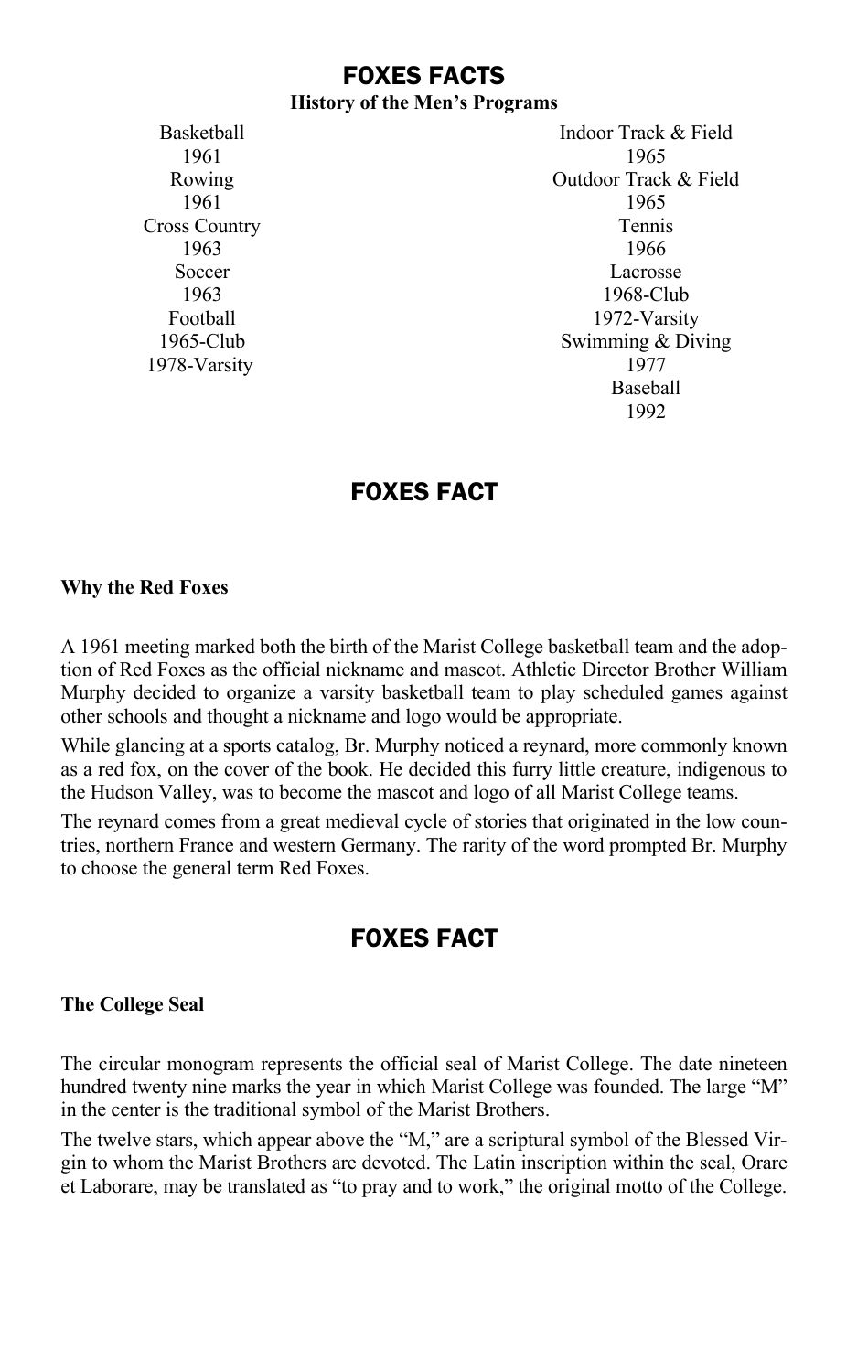# NCAA ACADEMIC INFORMATION AND POLICIES

In order to be eligible to represent Marist College in intercollegiate athletics, a studentathlete must adhere to all College, Conference and NCAA regulations.

The following are some important NCAA bylaws regarding the eligibility requirements for a student-athlete.

# FRESHMAN INITIAL ATHLETIC ELIGIBILITY

NCAA Division I institutions have adopted specific academic requirements that must be met before a student is eligible to practice or compete in intercollegiate athletics and for the receipt of athletically related financial aid as a freshman.

The NCAA Eligibility Center certifies all athletic eligibility for first-year students for colleges at the Division I and II level. Anyone intending to participate in a varsity sport at Marist College must be registered with and certified as eligible by the NCAA Eligibility Center.

# CONTACT THE NCAA ELIGIBILITY CENTER

If you have specific questions about the certification process:

#### **NCAA Eligibility Center**

#### **Customer Service Hours:**

9 A.M. to 5 P.M. Eastern Standard Time

Monday through Friday

Phone: (877) 262-1492

Fax: (317) 968-5100

### **Transcript / Document Mailing Address:**

NCAA Eligibility Center

Certification Processing

PO Box 7136

Indianapolis, IN 46207

### **Overnight / Express Mailing Address:**

NCAA Eligibility Center

Certification Processing

1802 Alonzo Watford Sr. Drive

Indianapolis, IN 46202

#### **International Students**

Phone: International callers (317) 917-6222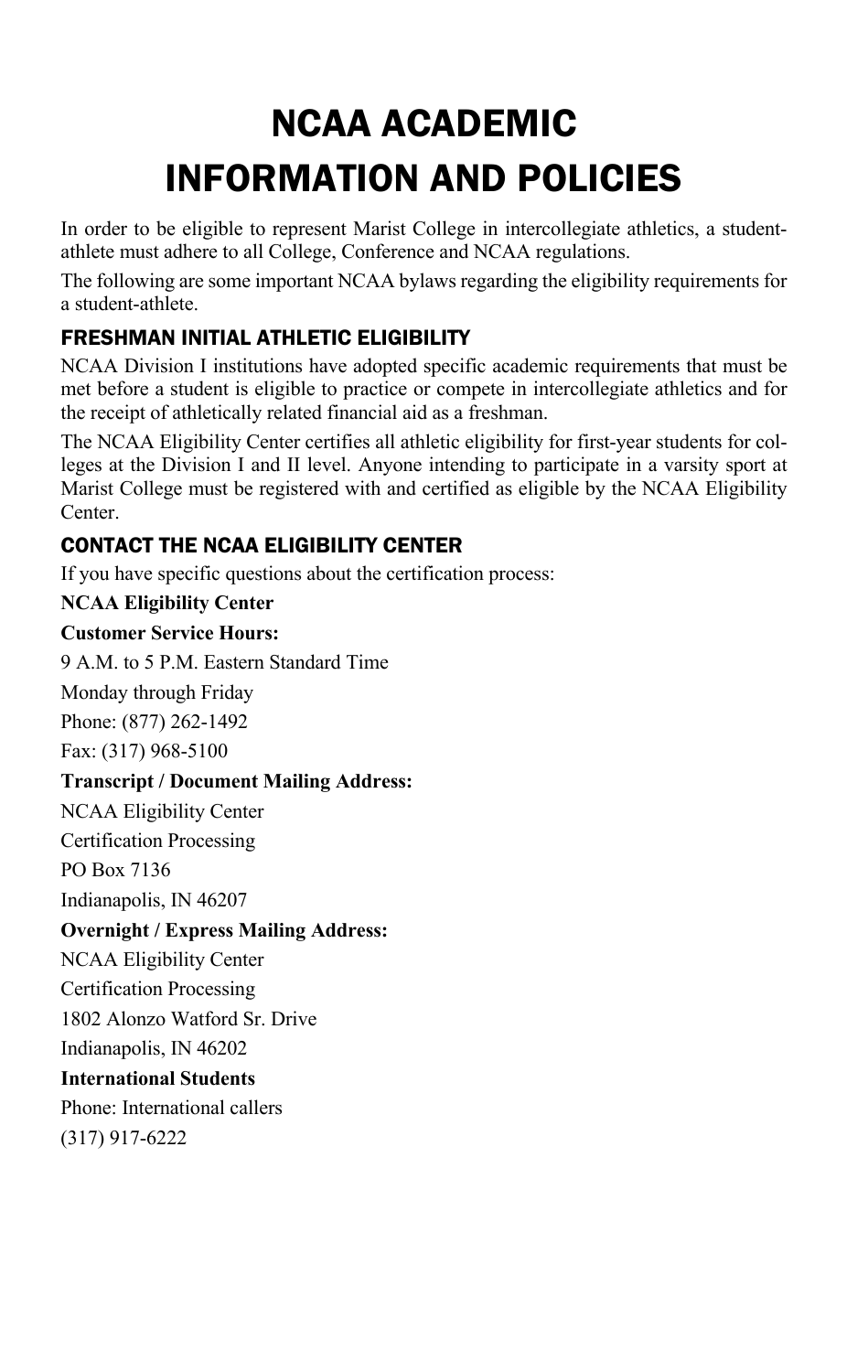#### **DIVISION I INITIAL-ELIGIBILITY STANDARDS**

The NCAA Eligibility Center will define the status of each prospect as one of the following:

#### **As of August 1, 2016**

#### FULL QUALIFIER:

Competition, athletics aid and practice allowed in the first year

#### COMPLETED 16 CORE COURSES IN HIGH SCHOOL

- At least 4 years English;
- At least 3 years math (at level of Algebra I or above)
- At least 2 years social science;
- At least 2 years natural or physical science (including one lab course if your high school offers it)
- At least 1 year additional English, math or natural or physical science; and
- 4 additional years of English, math, natural/physical science, social science, foreign language, comparative religion or philosophy

NCAA Division I will require 10 core courses to be completed prior to the start of your seventh semester. Seven of the 10 must be a combination of English, math or natural/physical science. These 10 courses become "locked in" at the start of your seventh semester and cannot be retaken for GPA improvement.

Earned at least a 2.3 GPA in your high school core courses.

Earned a SAT combined score or ACT sum score that matches your core-course GPA on the Division I sliding scale (can be found at eligibilitycenter.org under Resources)

#### ACADEMIC REDSHIRT:

Athletics aid in the first year, practice in first regular academic term (semester).

In order to continue practice for the rest of the year, the student must be academically successful at the collegiate level.

#### COMPLETED 16 CORE COURSES IN HIGH SCHOOL

- At least 4 years English
- At least 3 years math (at level of Algebra I or above)
- At least 2 years social science
- At least 2 years natural or physical science (including one lab course if you high school offers it)
- At least 1 year additional English, math or natural or physical science; and
- 4 additional years of English, math, natural/physical science, social science, foreign language, comparative religion or philosophy

Earned at least a 2.0 GPA in your high school core courses.

Earned a SAT combined score or ACT sum score that matches your core-course GPA on the Division I sliding scale (can be found at eligibilitycenter.org under Resources)

#### NONQUALIFIER:

No athletics aid, practice or competition in the first year.

#### CONTINUING ELIGIBILITY - NCAA

Except for those who do not meet initial eligibility standards, all student-athletes are allowed four years of intercollegiate competition, which must be used in a five-year period. From the first day of enrollment as a full time college student (two-year or four year) you have five years in which to complete your four years of eligibility. It is not possible to extend this five- year period unless your education is interrupted by military or church related service.

In order to be eligible for each of your four years of intercollegiate competition, the NCAA has established many academic rules and regulations. Eligibility must be established prior to the beginning of each academic year. The Faculty Athletic Representative, Associate Athletic Director/Senior Woman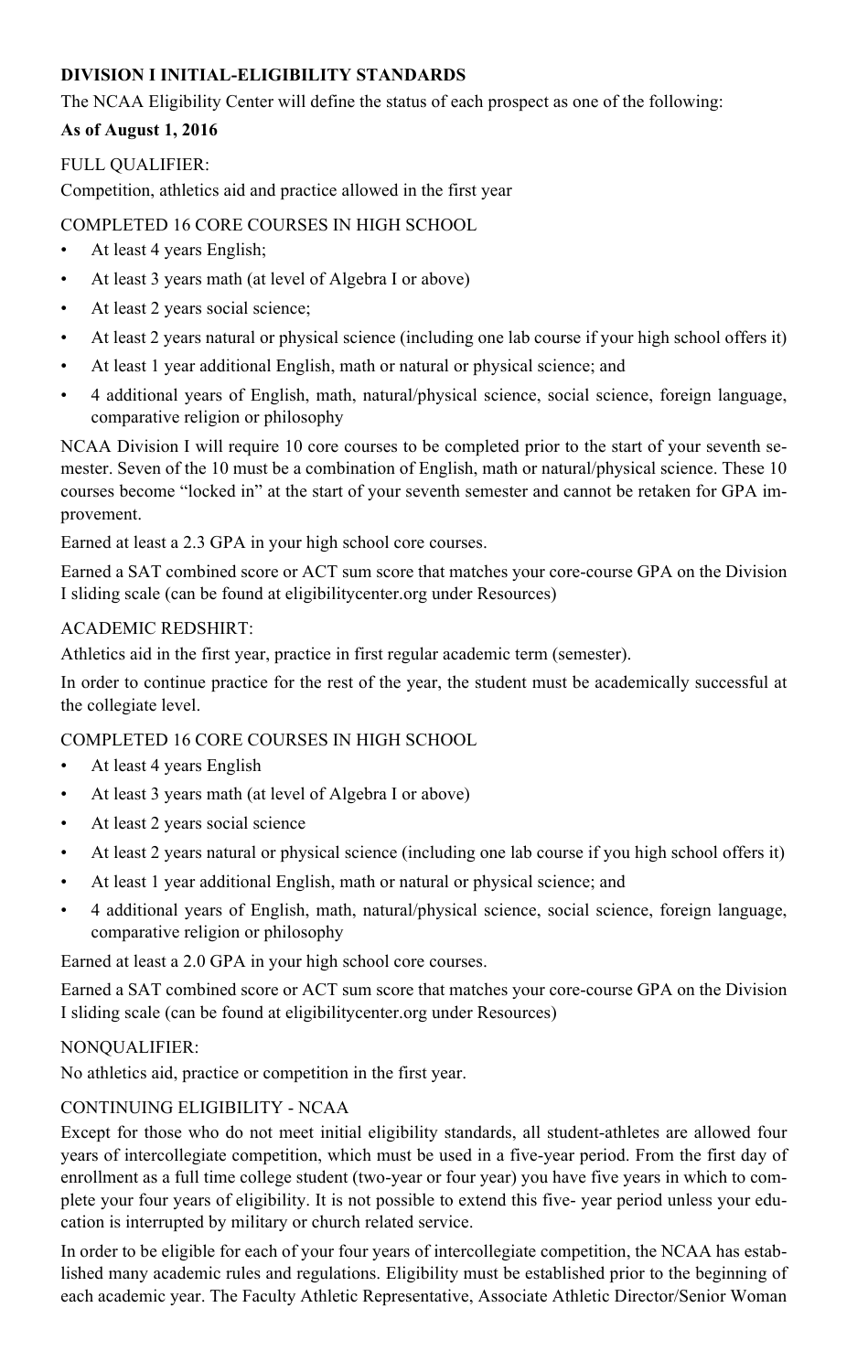Administrator and Director of Student-Athlete Enhancement will continually review your academic progress to be sure you are in compliance with the regulations on the succeeding pages.

You must be in good academic standing and satisfy all the same minimum requirements that nonathletes must meet. In addition, you must also satisfy the NCAA academic standards as set forth in the following pages.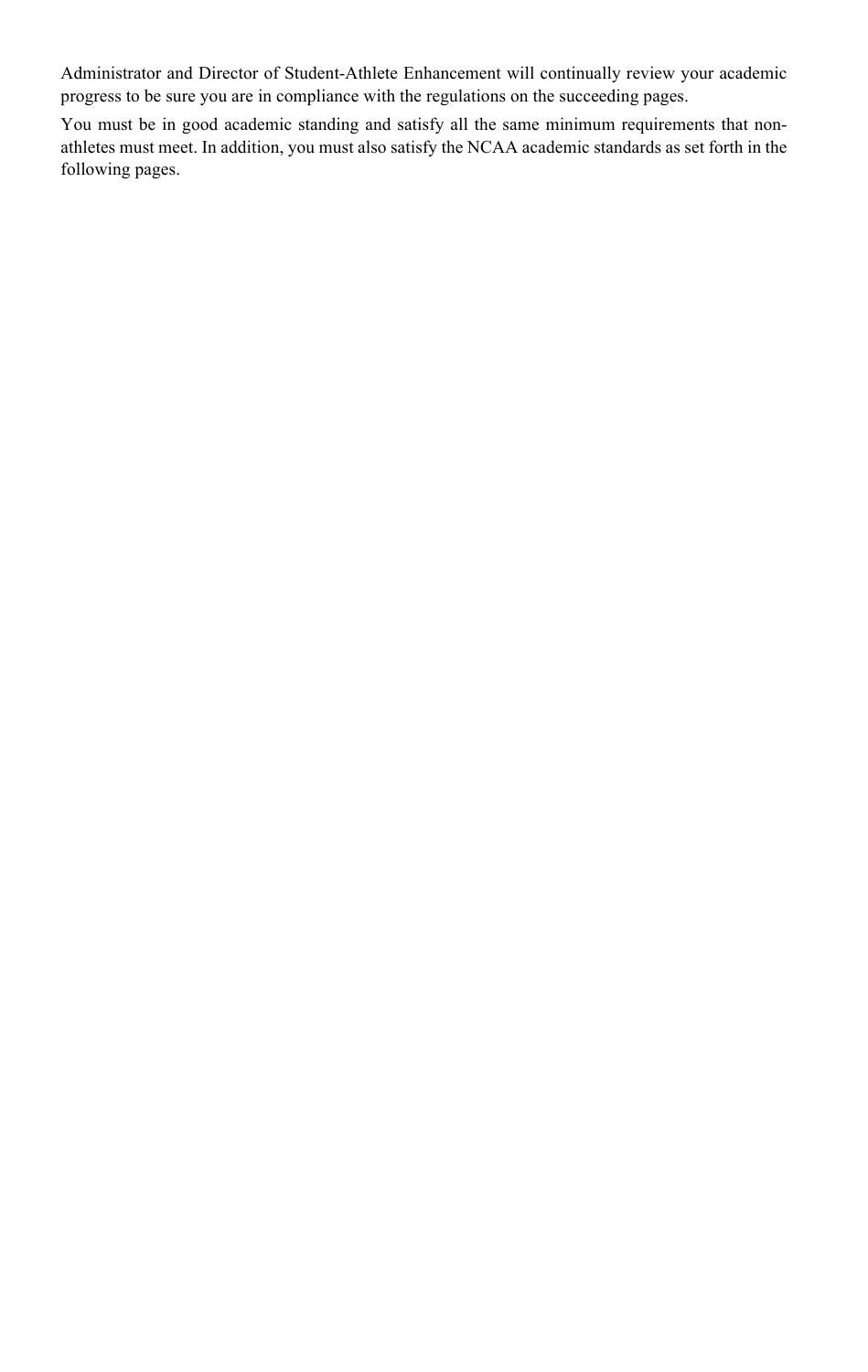| <b>Academic Class</b><br>(First<br>full-time<br>enrollment<br>for students who enroll on<br>or after August 1, 2003) | 2020-2021 Academic Year                                                                                             |
|----------------------------------------------------------------------------------------------------------------------|---------------------------------------------------------------------------------------------------------------------|
| Freshman                                                                                                             | $\bullet$<br>Registered for at least 12 credits                                                                     |
| $(2020-21)$                                                                                                          | Initial eligibility certified by Eligibility Center<br>$\bullet$                                                    |
| Sophomore                                                                                                            | Registered for at least 12 credits<br>$\bullet$                                                                     |
| 3rd semester<br>$(2019-20)$                                                                                          | Must have earned at least 24 credits previous year with at least<br>$\bullet$<br>18 earned during the academic year |
|                                                                                                                      | Must have earned 6 credits in previous semester (Football must<br>$\bullet$<br>earn 9 credits in the fall)          |
|                                                                                                                      | $\bullet$<br>GPA requirement of 2.000 or 90% of overall GPA required for<br>major                                   |
| Junior                                                                                                               | Registered for at least 12 credits<br>$\bullet$                                                                     |
| 5th semester<br>$(2018-19)$                                                                                          | Must have earned at least 18 credits during the academic year<br>$\bullet$                                          |
|                                                                                                                      | Must have earned 6 credits in previous semester (Football must<br>$\bullet$<br>earn 9 credits in the fall)          |
|                                                                                                                      | Banked hours or average of 12 credits earned per term of full-<br>$\bullet$<br>time enrollment (48 credits)         |
|                                                                                                                      | Must have declared a major with an identified concentration<br>$\bullet$                                            |
|                                                                                                                      | GPA requirement of 2.000 (may be higher for some majors) or<br>$\bullet$<br>95% of overall GPA required for major   |
|                                                                                                                      | 40% of degree must be completed<br>$\bullet$                                                                        |
|                                                                                                                      | Registered for at least 12 credits<br>$\bullet$                                                                     |
|                                                                                                                      | Must have earned at least 18 credits during the academic year<br>$\bullet$                                          |
| Senior<br>7th semester                                                                                               | Must have earned 6 credits in previous semester (Football must<br>$\bullet$<br>earn 9 credits in the fall)          |
| $(2017-18)$                                                                                                          | $\bullet$<br>Banked hours or average of 12 credits earned per term of full-<br>time enrollment (72 credits)         |
|                                                                                                                      | Must have declared a major with an identified concentration<br>$\bullet$                                            |
|                                                                                                                      | GPA requirement of 2.000 (may be higher for some majors) or<br>$\bullet$<br>100% of overall GPA required for major  |
|                                                                                                                      | 60% of degree must be completed<br>$\bullet$                                                                        |
|                                                                                                                      | Registered for at least 12 credits                                                                                  |
|                                                                                                                      | Must have earned at least 18 credits during the academic year<br>$\bullet$                                          |
| Fifth Year                                                                                                           | Must have earned 6 credits in previous semester (Football must<br>$\bullet$<br>earn 9 credits in the Fall)          |
| 9th semester<br>$(2016-17)$                                                                                          | Banked hours or average of 12 credits earned per term of full-<br>$\bullet$<br>time enrollment (96 credits)         |
|                                                                                                                      | Must have declared a major with an identified concentration<br>$\bullet$                                            |
|                                                                                                                      | GPA requirement of 2.000 (may be higher for some majors)<br>٠                                                       |
|                                                                                                                      | 80% of degree must be completed<br>$\bullet$                                                                        |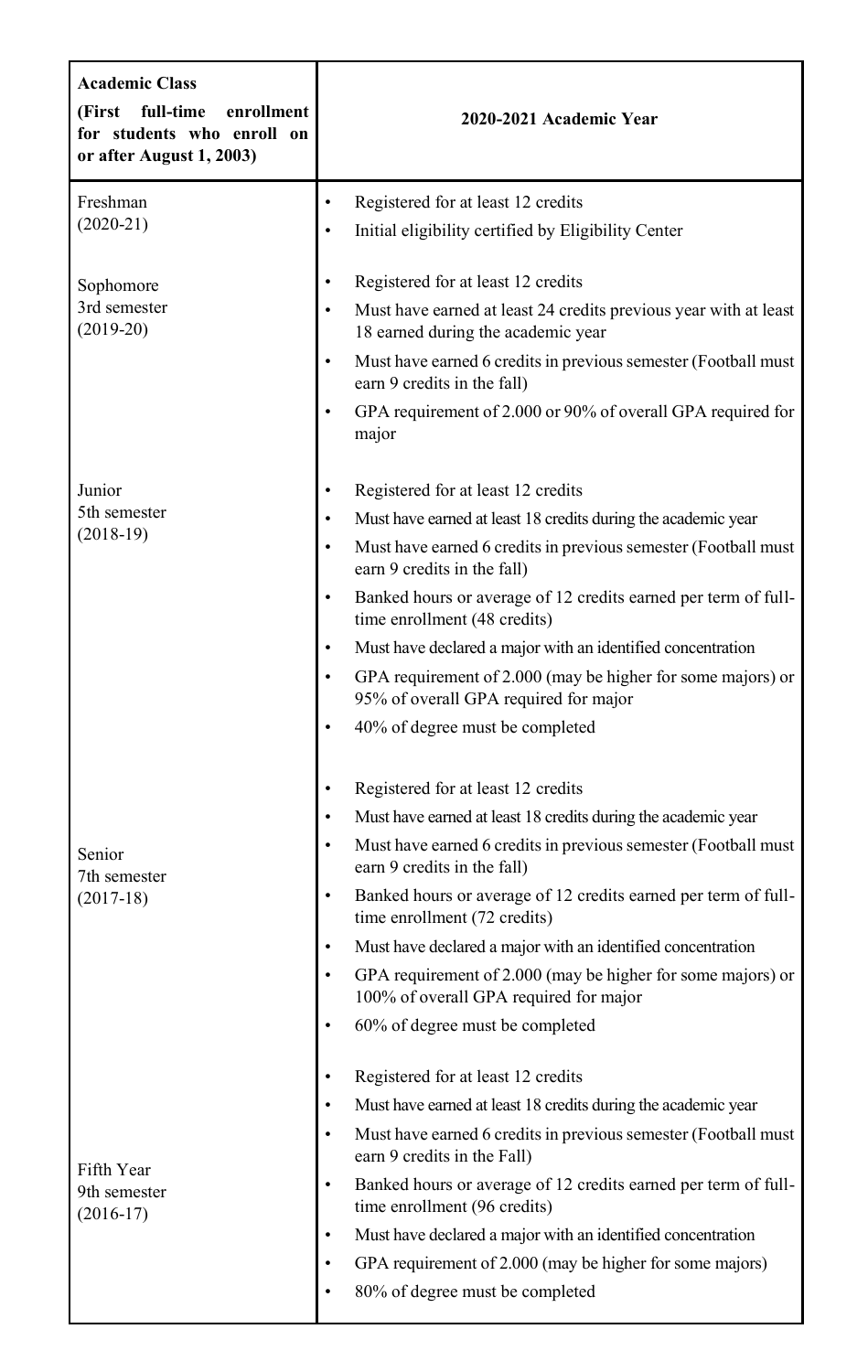| <b>Effective August 1,</b><br>2003 for all student-athletes | 2020-2021 Academic Year<br><b>Additional Requirements</b>                                                                                                                                                                                                                                                                                  |  |
|-------------------------------------------------------------|--------------------------------------------------------------------------------------------------------------------------------------------------------------------------------------------------------------------------------------------------------------------------------------------------------------------------------------------|--|
| Freshman<br>2nd semester<br>Spring 2021                     | The NCAA now requires that each institution<br>certify student-athletes mid-year prior to the start<br>of the second, fourth, sixth, eighth and tenth se-<br>mesters. The following must be met at that time:<br>Must earn at least 6 credits in fall 2020 to be<br>eligible in spring 2021. (Football must earn 9<br>credits in the fall) |  |
| Sophomore<br>4th semester<br>Spring 2021                    | Must earn at least 6 credits in fall 2020 to be<br>$\bullet$<br>eligible in spring 2021. (Football must earn 9<br>credits in the fall)                                                                                                                                                                                                     |  |
| Junior<br>6th semester<br>Spring 2021                       | Must earn at least 6 credits in fall 2020 to be<br>$\bullet$<br>eligible in spring 2021. (Football must earn 9<br>credits in the fall)                                                                                                                                                                                                     |  |
| Senior<br>8th semester<br>Spring 2021                       | Must earn at least 6 credits in fall 2020 to be<br>$\bullet$<br>eligible in spring 2021. (Football must earn 9<br>credits in the fall)                                                                                                                                                                                                     |  |
| Fifth Year<br>10th semester<br>Spring 2021                  | Must earn at least 6 credits in fall 2020 to be<br>$\bullet$<br>eligible in spring 2021. (Football must earn 9<br>credits in the fall)                                                                                                                                                                                                     |  |
|                                                             |                                                                                                                                                                                                                                                                                                                                            |  |
|                                                             |                                                                                                                                                                                                                                                                                                                                            |  |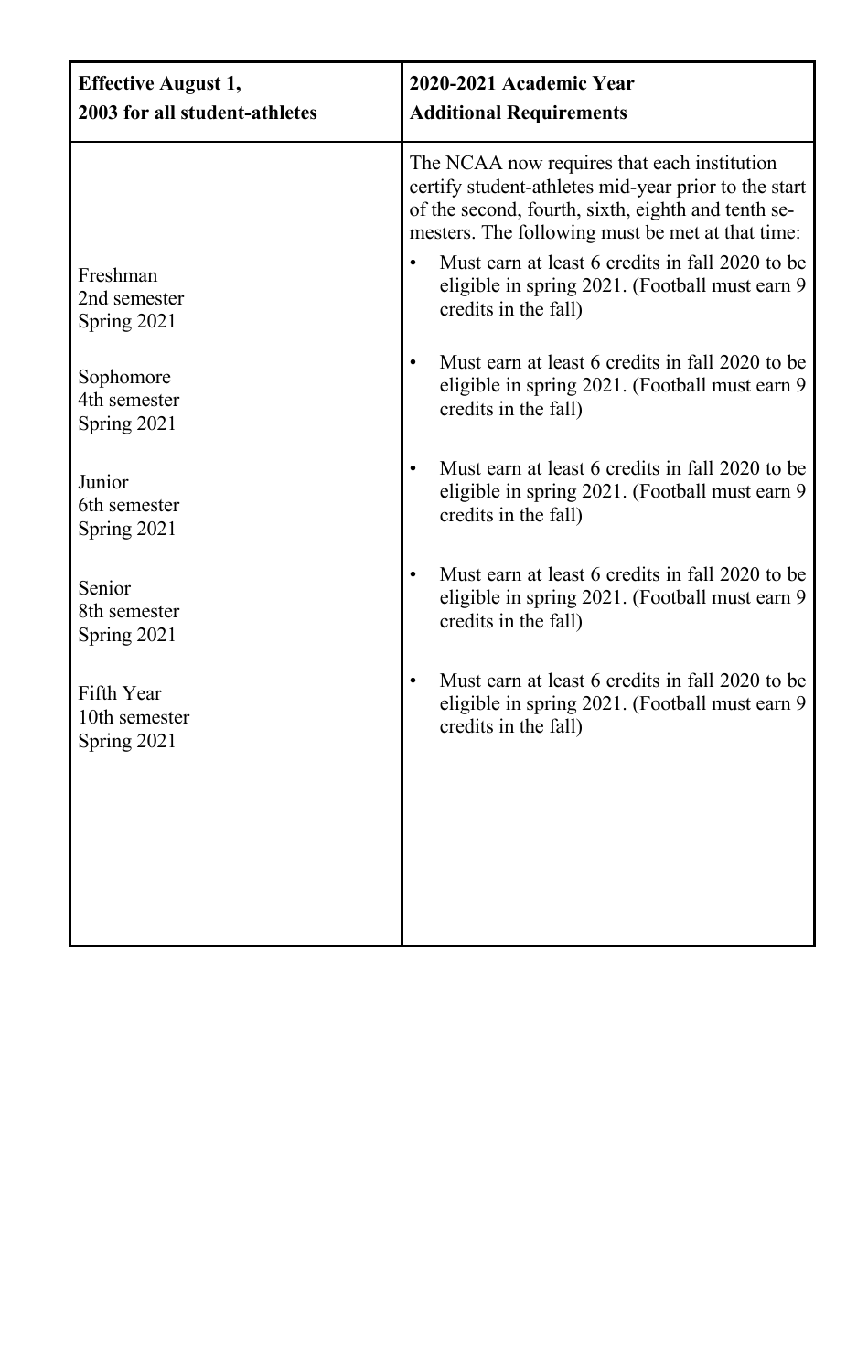#### CREDIT HOUR REQUIREMENTS

*EXAMPLE 1:*

In order to graduate you must accumulate a minimum of 120 hours of credit (certain majors may require more). During each of your four years you should accumulate at least 30 hours of credit so that at the end of your last year of eligibility, you have sufficient credits to graduate.

In compliance with NCAA guidelines, student-athletes are required to successfully complete 24 credits from the beginning of one academic year to the beginning of the next academic year prior to the start of the third semester. A minimum of 18 credit hours used to satisfy this requirement must have been earned during the regular academic year (e.g., fall and spring semesters). In each subsequent year of collegiate enrollment a student- athlete is required to complete 18 credits during the regular academic year and six credits in each regular academic semester. Football must earn 9 credits in the fall. Eligibility will be determined in August and September of each year and all student-athletes will be declared eligible or ineligible for practice and competition at that time.

| шлин шт      |      |                 |        |            |                      |            |
|--------------|------|-----------------|--------|------------|----------------------|------------|
| First Year:  | F'20 | S <sup>21</sup> |        | Summer '21 | <b>Total Credits</b> | Eligible   |
|              | 12   | 15              | $= 27$ | $\Omega$   | 27                   | <b>YES</b> |
| Second Year: | F'21 | S'22            |        | Summer '22 | <b>Total Credits</b> | Eligible   |
|              | 12   | 9               | $= 21$ | $\Omega$   | 48                   | <b>YES</b> |
| Third Year:  | F'22 | S'23            |        | Summer '23 | <b>Total Credits</b> | Eligible   |
|              | 9    | 12              | $= 21$ | 3          | 72                   | <b>YES</b> |
| EXAMPLE 2:   |      |                 |        |            |                      |            |
| First Year:  | F'20 | S <sup>21</sup> |        | Summer '21 | <b>Total Credits</b> | Eligible   |
|              | 9    | 9               | $=18$  | 6          | 24                   | <b>YES</b> |
| Second Year: | F'21 | S <sup>22</sup> |        | Summer '22 | <b>Total Credits</b> | Eligible   |
|              | 12   | 3               | $= 15$ | $\Omega$   | 39                   | NO.        |
| EXAMPLE 3:   |      |                 |        |            |                      |            |
| First Year:  | F'20 | S <sup>21</sup> |        | Summer '21 | <b>Total Credits</b> | Eligible   |
|              | 15   | $\mathcal{L}$   | $=18$  | 6          | 24                   | NO.        |
|              |      |                 |        |            |                      |            |

Please be aware that the credits referenced above must be degree applicable.

Below is a chart indicating the number of completed credits required at the end of each year in order to compete and the suggested number of credits in order to graduate on time.

#### CUMULATIVE CREDIT REQUIREMENTS

|                | <b>NCAA</b><br>Minimum<br>Requirements | Normal Marist College<br>Graduation<br>Requirements |
|----------------|----------------------------------------|-----------------------------------------------------|
| Freshman Year  | 24                                     | 30                                                  |
| Sophomore Year | 48                                     | 60                                                  |
| Junior Year    | 72                                     | 90                                                  |
| Senior Year    | 96                                     | 120                                                 |

Any student-athlete receiving athletic aid will be required to take and attempt 15 credits each semester to ensure progress towards their degree and help meet the new NCAA requirements. Please be aware that student-athletes who attempt less than 15 credits each semester or show patterns of frequent withdrawals may jeopardize their eligibility of being granted additional athletic aid for a fifth year after eligibility is exhausted to assist with completion of their degree.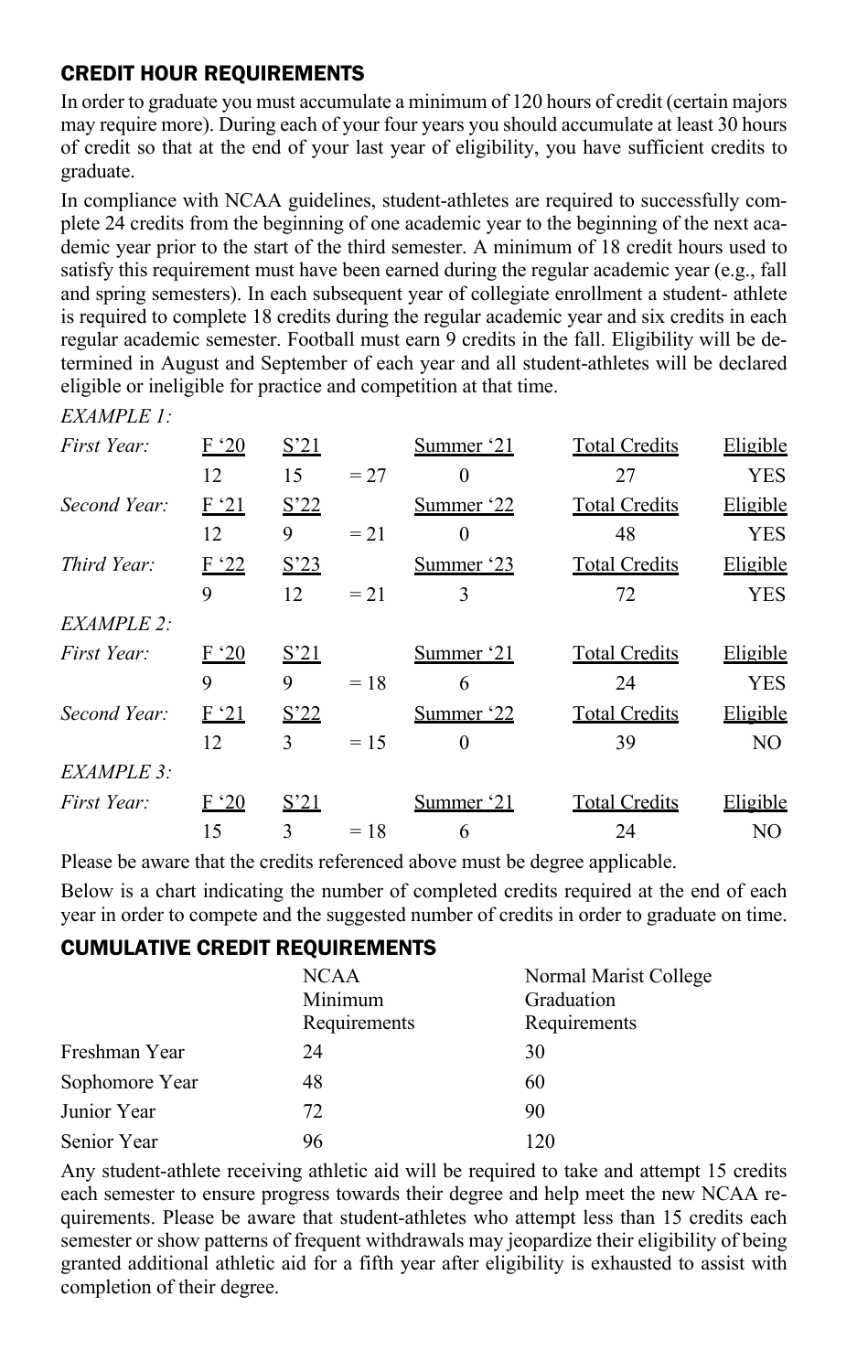### DECLARATION OF A MAJOR AND CONCENTRATION/EMPHASIS

If you have officially declared a major and identified concentration, all hours used toward meeting the satisfactory progress requirements must be applicable toward your designated degree program. In addition, student-athletes are required to declare a major/concentration no later than the beginning of their fifth semester.

#### *EXAMPLE*

Business /Undecided - This is NOT a recognizable declared major

#### **Business / Marketing - This IS a recognizable declared major**

#### CHANGING MAJORS

All student-athletes planning to change their major and/or transfer students declaring a major must consult the Director of Student-Athlete Enhancement before doing so. Changing your major at any time may result in failure to meet NCAA academic eligibility requirements which can jeopardize your ability to practice and compete.

# FULFILLMENT OF PERCENTAGEOF DEGREE REQUIREMENTS

Student-athletes are required to maintain progress toward the completion of a degree. Therefore, student-athletes are required to complete the following percentage of their degree requirements prior to their fifth, seventh and ninth semesters of enrollment:

- 40% of degree must be completed by beginning of 5th semester
- 60% of degree must be completed by beginning of 7th semester
- 80% of degree must be completed by beginning of 9th semester

## GRADE POINT AVERAGE

At the start of the 3rd semester student-athletes must have met 90% of overall GPA requirement or 1.8 cumulative GPA. At the start of the 5th semester, student-athletes must have met 95% of overall GPA requirement or 1.9 cumulative GPA. At the start of the 7th semester and subsequent years, student-athletes must have met 100% of overall GPA requirement or 2.0 cumulative GPA.

Please note that Marist College requires student-athletes to maintain a minimum 2.000 semester GPA with a 2.000 cumulative GPA in order to be eligible for varsity athletics. Certain majors require a higher GPA and in these cases student-athletes may be required to maintain a minimum cumulative GPA higher than 2.000.

### TRANSFER STUDENT-ATHLETES

If you are a transfer student-athlete, you are immediately responsible for any applicable percentage of degree requirements, declaration of major, and full- time registration status in addition to the other basic transfer requirements.

If you have any questions or concerns regarding your academic eligibility please contact the Director of Student-Athlete Enhancement or the Associate Athletic Director/Senior Woman Administrator.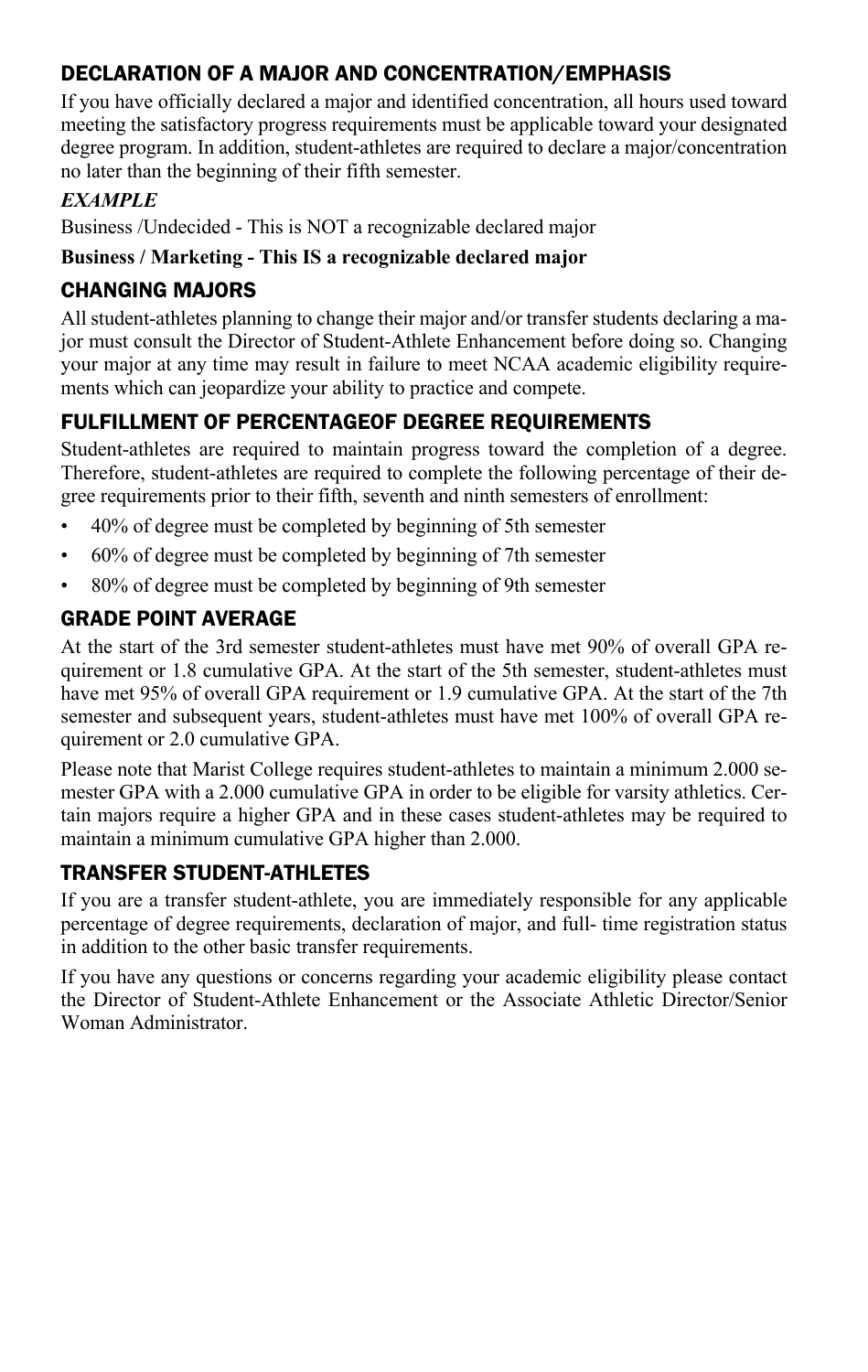#### **Fall 2020 Important Dates**

Classes begin Last day to drop courses **August 31- September 4 Tuesday, November 24** Course Change Period Modified Class Schedule **Friday, September 4** No evening classes Last day for course changes **Wednesday-Sunday Monday, September 7 November 25-November 29** Labor Day. No classes held. Thanksgiving Holiday. **Monday, September 21** No classes held. No tuition/housing refund after this date **Monday, November 30 Monday, October 5** Classes resume. P/NC option due **Friday, December 11 October 16-18 Monday-Friday** Mid-Semester Break **December 14-18 Monday, October 19** Final Exam Period. Classes resume; Midterm grades due **Wednesday, December 23**

**Monday, August 31 Monday, November 2 Monday-Friday** without penalty of WF grade **Friday-Sunday** Last day of Fall 2020 classes. Final grades due.

#### **Spring 2021 Important Dates**

**Tuesday, January 19 Thursday, April 1** Course Change Period **April 2-4 Monday, January 25** Easter Holiday Last day for incomplete & **Monday, April 5** grade changes for Fall 2021 Classes resume at 6:30 pm **Monday, January 25 Tuesday, April 20 Monday, February 8 Friday, May 7 Monday, February 22 Monday-Friday** P/NC Option due **May 10-14 Saturday-Sunday** Final Exam Period **Tuesday, March 16 Saturday, May 22 Monday, March 22 Friday, June 18**

Classes begin Last day to drop courses **Tuesday-Monday** without penalty of WF grade **January 19-25 Friday-Sunday** Last day for course changes Assessment Day. No Classes. No tuition/housing refund after this date Last Day of Spring 2021 Classes **March 13-21 Thursday, May 20** Spring Recess Final grades due Midterm grades due Commencement Ceremony Classes resume. Last day for incomplete & grade changes for Spring 2021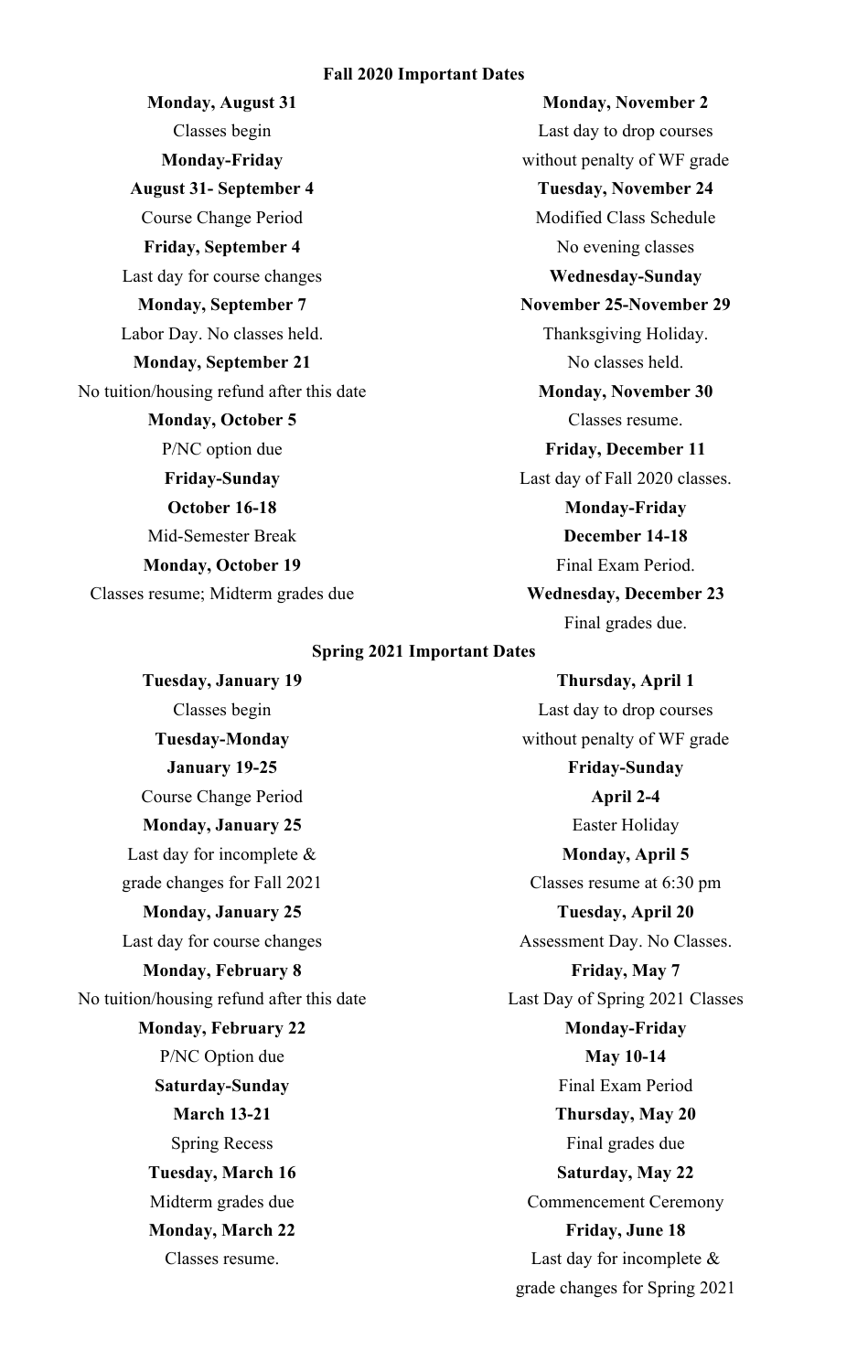# MARIST COLLEGE ACADEMIC REQUIREMENTS AND PROCEDURES

The NCAA requires that a student-athlete comply with an institution's standards for eligibility. The College's Academic Standards Committee applies the rules for retention of eligibility for all students, athletes or non-athletes, at Marist College. The Center for Advising and Academic Services actively provides a broad range of opportunities essential for academic, career, and personal development to increase the retention and success of these students.

At the end of each semester, all students are expected to meet the following minimum standards: a semester grade point average of 2.000 AND a cumulative grade point average of 2.000. A student who fails to achieve a 2.000 semester OR 2.000 cumulative grade point average is subject to warning, probation or dismissal after review by the Academic Standards Committee.

#### *ACADEMIC WARNING*

A student-athlete who has a *semester average* below the minimum satisfactory requirement of a 2.000 *may be placed on academic warning*. Academic warning usually places restrictions on the student's academic choices. This suggests a limited number of credits per semester, regular meetings with a staff member from the Center for Student-Athlete Enhancement, and recommendations to register for specific courses, which will aid in the student's academic success. In most cases, the student-athlete is allowed to participate in extracurricular activities, including varsity athletics.

#### *PROBATION*

A student who does not meet the minimum 2.000 grade point average for a semester OR 2.000 cumulative grade point average may be placed on academic probation. Students who accept the probationary semester are *required to meet any and all stipulations outlined in their probationary contract*. Under certain circumstances, a student may be granted more than a single semester of academic probation. A student granted a second consecutive semester of probation is **NOT ELIGIBLE** for organized extracurricular activities including, but not limited to, varsity athletics. Restrictions on such participation during the first semester of probation are made by the College's Academic Standards Committee.

*First semester probation* pertains to students who are struggling academically. Students placed on first semester probation are *usually* allowed to participate in their elected sport provided they comply with the recommendations and restrictions imposed upon them by the Center for Advising and Academic Services and the Director of Student-Athlete Enhancement. This may include regularly scheduled meetings with their mentor, restrictions on specific courses, limitations in allowable registered credits, and mandatory meetings with a staff member from the Student-Athlete Enhancement Center.

*Second semester probation* refers to those students who have both academic and athletic restrictions. These students *are not allowed to participate in varsity sports* or extracurricular activities. Academic restraints and regular meetings with a staff member from the Center for Student-Athlete Enhancement will apply to ensure the student's academic success and future athletic eligibility.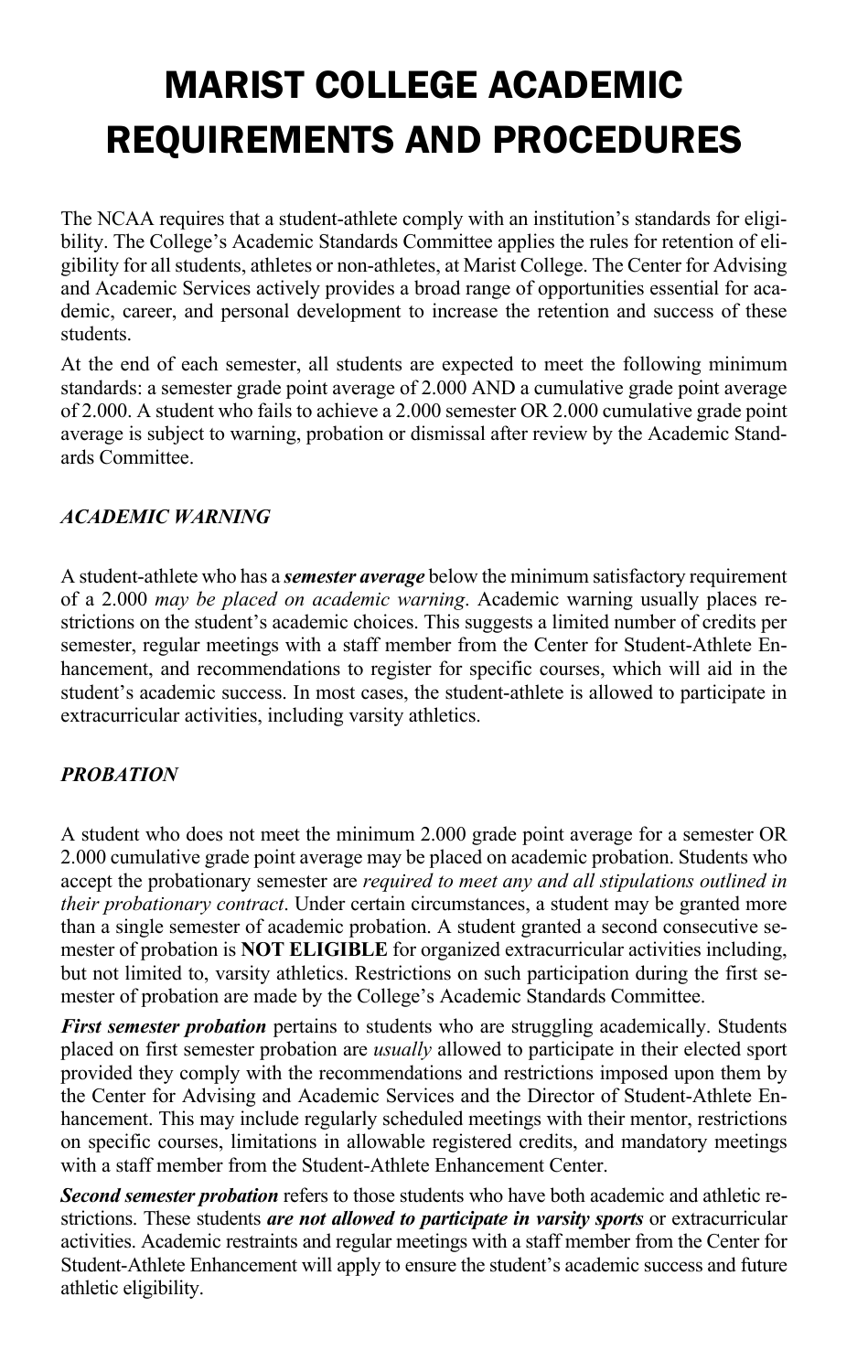#### *ACADEMIC DISMISSAL*

Students who fail to meet the minimum academic standards of the College will be dismissed. Under special circumstances, a student who is dismissed for academic reasons may apply for one-time readmission to the College *no earlier than one fall or spring semester following the dismissal*. Students who are judged not to be making satisfactory progress will be dismissed from the College. To become eligible to apply for readmission following academic dismissal, a student must demonstrate satisfactory performance at another college. Improved performance, however, does not guarantee readmission. For readmission policies and procedures, refer to the section titled "Readmission to the College" in the *Marist College Undergraduate Programs* book.

Any student-athlete readmitted to Marist College through the appeal process must abide by ALL the restrictions set forth by the Academic Standards Committee.

#### *ACADEMIC HONORS*

The Dean's List, published twice a year, contains the names of those students who distinguished themselves academically in the previous semester. The **Dean's List** acknowledges those students who obtain a semester GPA of **3.6** or higher for the semester. To qualify for honors in any given semester, a student must take at least 12 credits that are graded on the letter scale.

## COURSE WITHDRAWAL AND COURSE CHANGES

If a student-athlete is contemplating withdrawing or changing a course, s/he must consult with the Director or Assistant Director of Student-Athlete Enhancement **BEFORE** taking such action. **This step must not be ignored**. If a student-athlete falls below the required number of full time hours (12) necessary to be eligible to participate in varsity athletics at any time, the individual places himself/herself and his/her team in violation of NCAA rules. The staff member will evaluate your transcript and encourage you to make an informed decision.

The Department of Athletics requires you to obtain Athletic Departmental approval before you may withdraw from a course. This approval is given by the Director or Assistant Director of the Student-Athlete Enhancement Center. Withdrawal and course change forms are located in the Registrar's office and the Center for Student-Athlete Enhancement. You must obtain your **faculty advisor's** signature **before you withdraw** from the course. If the advisor cannot be found, the chairperson or dean's signature will suffice.

A student may change a course or a section of a course, without penalty, during the add/drop period held at the beginning of each semester. Once the add/drop period has concluded, a student must officially withdraw from a course by completing a **withdrawal form.**

If a student withdraws from a course during the first eight weeks of the semester, the individual will receive a **W** on his/her permanent record. If a student withdraws from a course after the official withdrawal deadline, that individual will receive a **WF** on his/her permanent record (NOTE: A **WF** affects a grade point average. It is equivalent to an F). Please check the 2019-2020 Academic Calendar available in the Office of the Registrar, the Center for Student-Athlete Enhancement, and here in this handbook.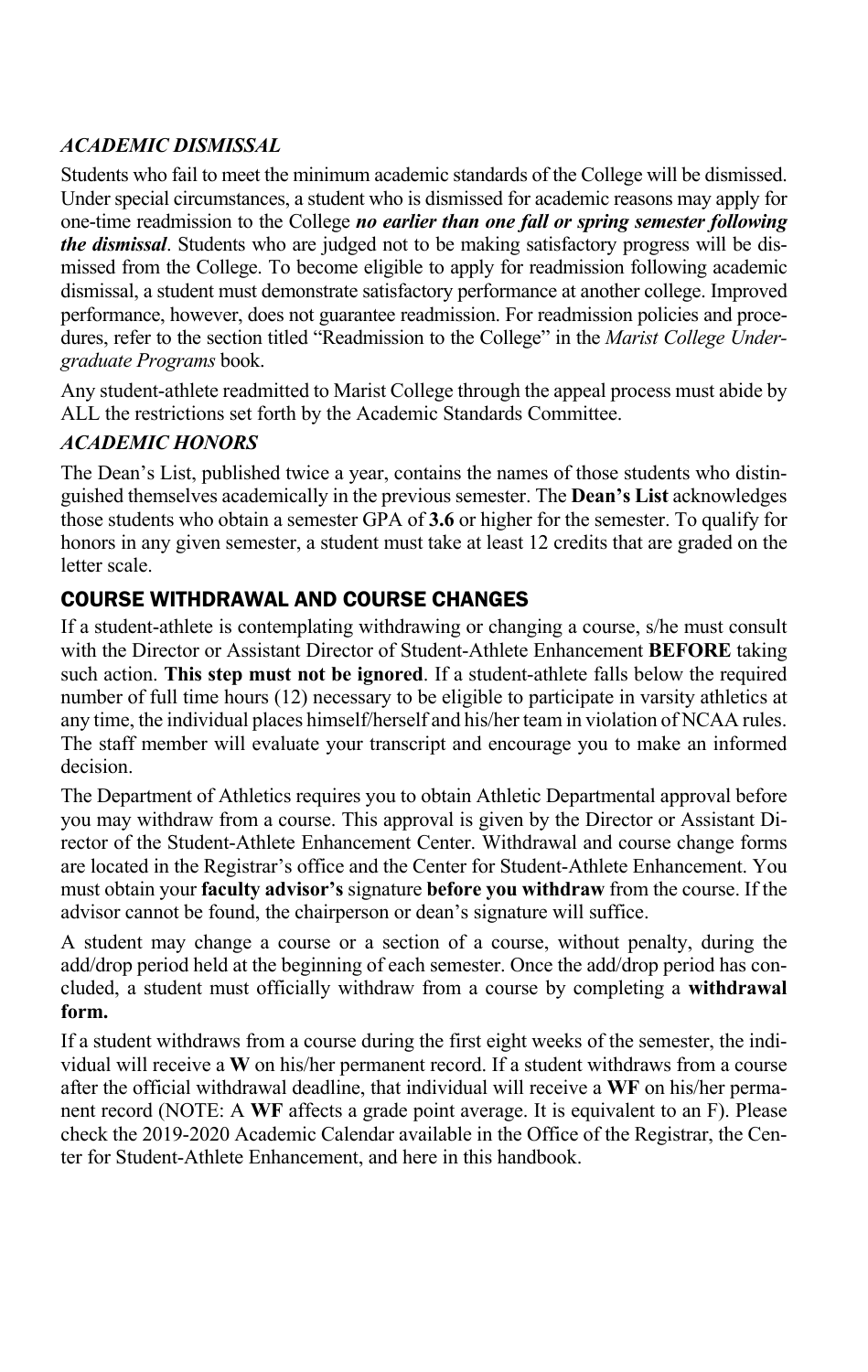# CREDITS TAKEN AT OTHER INSTITUTIONS

A situation may arise where a student-athlete wishes to take a course at another institution due to reasons of convenience and/or necessity. Such circumstances are permitted under the following circumstances:

- 1. The student, while in residence at Marist College, participated in an established program such as the Marist Abroad Program or the Visiting Student Program.
- 2. The student, while an undergraduate at Marist, provided adequate justification to the Registrar and Dean to obtain prior approval for summer or intersession courses at another institution. Prior approval must be received **BEFORE** the student begins classes at the alternate institution.
- 3. The student began his or her undergraduate education at another college or university and transferred to Marist College. A student who has less than 60 credits on record will be permitted to take classes at both a two-year and four-year institution. A student who earned 60 or more credits will be permitted to take classes only at another four-year institution. Once a student earns 90 credits, s/he may no longer transfer credits in from other institutions.

**Please keep in mind that only those courses with a C grade or better may be transferred. Courses with C- grades will be given transfer credit only for elective courses.** The Director of Student-Athlete Enhancement is available to assist you with course selections and school preferences.

#### **REGISTRATION**

Registration takes place every semester. Normally, registration occurs in late October for the spring semester and late March for the fall semester. The Office of the Registrar will email the specific dates and times to each student. The Center for Student-Athlete Enhancement will also send an email notification specific to student-athlete registration: Those student-athletes who will be in-season will receive priority. The Director of Student-Athlete Enhancement will notify each individual coach.

Advisement for course registration for student-athletes will be held during the few weeks prior to the regularly scheduled registration procedures. At this time, the Center for Student-Athlete Enhancement will schedule walk-in advisement services to all student-athletes seeking assistance with their course schedules. Coaches will be notified of the dates and times of the advisement services and the information will also be posted in the McCann Center. You may contact the Center for Student-Athlete Enhancement for further information at extension 3353 if you wish to arrange an appointment.

Every student is responsible for submitting, on time, all completed registration materials to the Registrar. **It is each student's obligation to complete all steps and to obtain all the necessary signatures in a timely manner**. The Director of Student-Athlete Enhancement is not authorized to sign registration forms. All forms should be reviewed and approved by your assigned faculty advisor.

#### REPEATING A COURSE

A student may repeat a course in an effort to earn a higher grade. If the student chooses to repeat the course at Marist, the higher of the two grades is used in calculating the student's cumulative index. The quality points of the lower graded courses are subtracted from the student's record and replaced with the quality points earned in the higher graded courses. No additional credits are earned and the student's permanent record reveals that a course was repeated.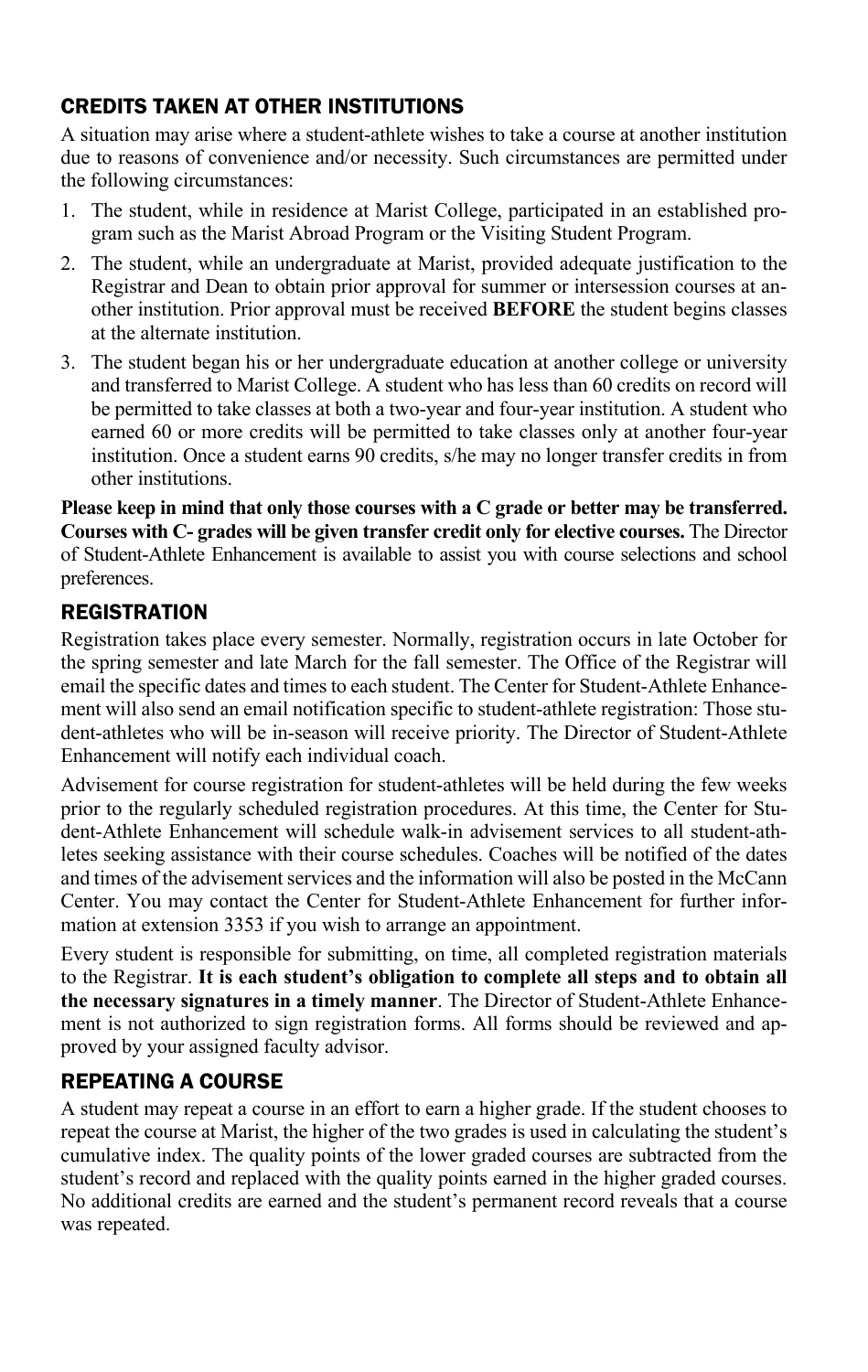If a student decides to repeat a course at another institution, the individual *must receive prior permission* from the Registrar and the Division Dean. **(In this situation, credits, not quality points, are added to the student's record. Therefore, it is more advantageous for a student to repeat a course at Marist College, as opposed to a different school, since the GRADE does not transfer.)**

A student may not repeat a successfully completed Marist course (grade above an F) at another institution in an effort to earn a higher grade.

#### SUMMER SESSION

Student-athletes may attend summer sessions in order to make progress towards their degree and/or to be eligible for the ensuing fall semester. All student-athletes may apply no more than 6 semester hours of summer session courses towards the annual requirement of 24 semester hours needed to be eligible for intercollegiate competition. However, a student-athlete may apply for more credits if s/he needs the additional credits to fulfill the degree or grade point average requirements.

Student-athletes should remember that prior approval to take courses at another institution must be granted in order for the summer courses to transfer. *Remember that grades given for courses taken at other institutions DO NOT transfer, only the credits. In addition, only those courses with a C grade or better may be transferred. Courses with C- grades will only be given credit for elective courses.*

All student-athletes attending summer sessions at Marist College must abide by all the rules and regulations pertaining to housing, meals, and academics.

In some instances the Department of Athletics may assist a student-athlete, financially, to attend a summer session. In such cases, prior approval must be given by the Director of Student-Athlete Enhancement, Director of Athletics, Associate Athletic Director/SWA, Faculty Athletics Representative and head coach. In addition, while attending summer session, the student-athlete must meet regularly with the Director or Assistant Director of Student-Athlete Enhancement to discuss his/her progress in the course(s) and to ascertain the need, if any, for tutorial assistance.

# HELPFUL HINTS

Getting off to a good start is essential to becoming a successful Marist College studentathlete. This section provides you with information on a number of academic services provided by the Center for Student-Athlete Enhancement with which you should be familiar.

The more you know and understand about the College's and academic services, the more you will avoid the common pitfalls of college freshmen and upper classmen.

Take time to learn the services and don't be afraid to ask questions.

# MC FACTS

# SCHOOLS AND DIVISIONS

School of Liberal Arts School of Communication and the Arts School of Computer Science and Mathematics School of Professional Programs School of Management School of Science School of Social and Behavioral Sciences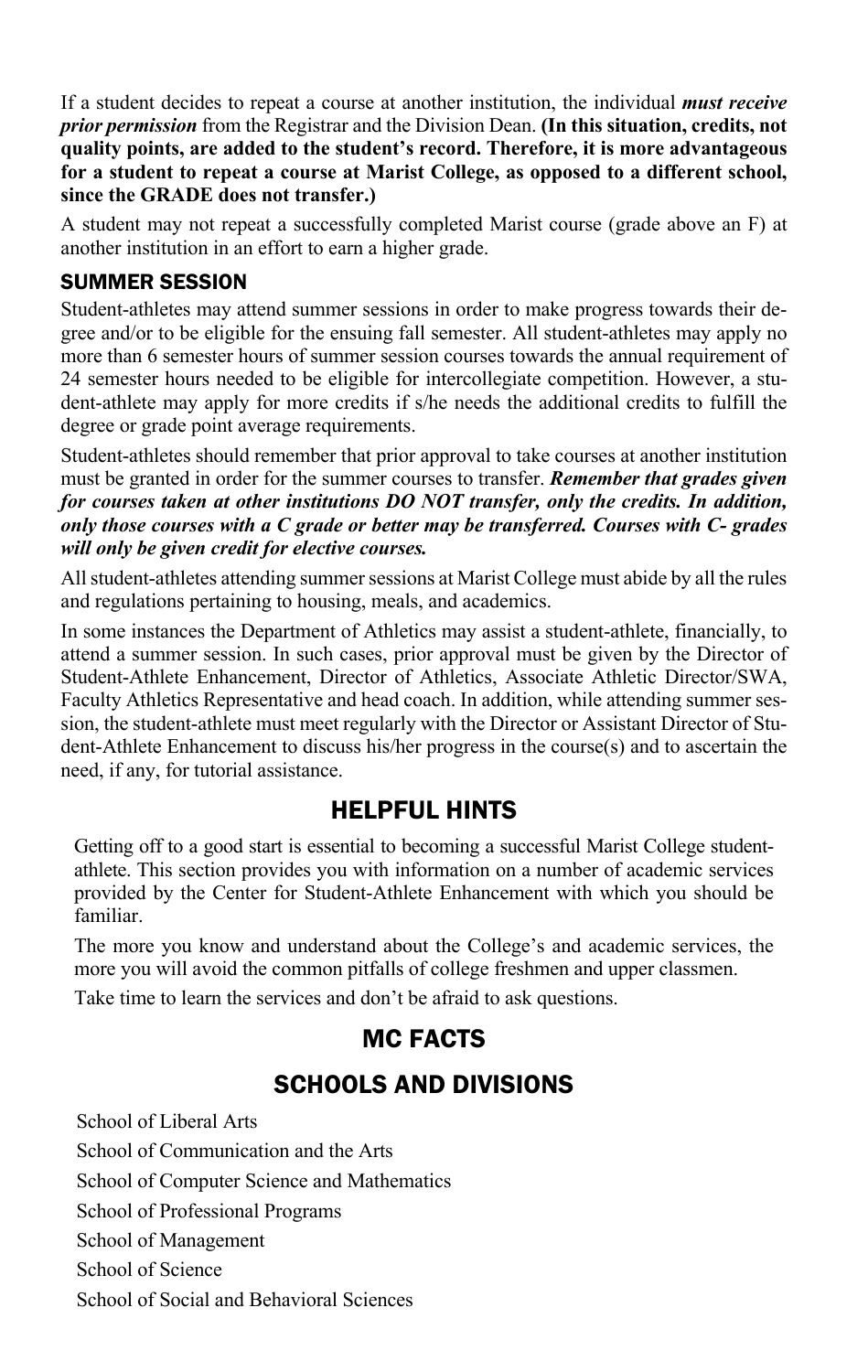# COLLEGE AND ATHLETICS ACADEMIC SUPPORT SERVICES

# CENTER FOR STUDENT-ATHLETE ENHANCEMENT

The Center for Student-Athlete Enhancement is a state of the art academic facility available to all student-athletes. The hours of operation are Sunday 4:00-9:00 P.M., Monday through Thursday, from 8:30 A.M. to 9:00 P.M., and Friday 8:30 A.M. to 5:00 P.M. The Center currently houses 18 personal computers with Microsoft Windows, e-mail, and Internet access, ports for laptop accessibility, two study rooms, individual study carrels, and space for tutorial and/or group work. Along with the current software two of the computers contain tutorial software to meet the needs of students with learning disabilities. ResNet can assist students with internet access for Macs and PC's. The monitor on duty will track study hours and tutorial sessions for all student-athletes. The Center for Student-Athlete Enhancement is a perfect place for student-athletes to concentrate on their studies and accomplish their assignments in a quiet, structured atmosphere. The Center also houses all daily tutorial sessions.

Those upper-class student-athletes required to attend study hall can "tailor" an individual study schedule within the appropriate hours that is convenient and best fits their study needs in order to complete the required study hours. *Please note that the operation of services for the Center is subject to change.*

## STUDENT-ATHLETE AFFAIRS PROGRAM

The mission of the NCAA Student-Athlete Affairs Program is "to maintain intercollegiate athletics as an integral part of the campus educational program and the athlete as an integral part of the student body." With this in mind the program designates five areas of student development on which to focus: academic excellence, athletic excellence, personal development, career development, and community service. The results of the needs assessment item assisted in determining the goals of the Marist Red Fox Student-Athlete Affairs Program and the developmental needs of our student-athlete body. The 2001-02 academic year marked the start of the Student-Athlete Affairs Program (formerly CHAMPS/Life Skills Program), which incorporated continued Red Fox traditions as well as new resources for all student-athletes to access. Freshmen will be required to attend seminars to help mold better study habits. Some topics addressed will consist of time management, study skills and note taking.

### *LADIES EMPOWERING ATHLETICS PROGRAM (LEAP)*

A female leadership program that exposes Marist College female student-athletes to opportunities that will enhance personal growth, professional development and empowerment. The mission of LEAP is to increase the awareness of leadership opportunities for all female student-athletes at Marist. Furthermore, LEAP provides social, cultural and educational opportunities for Marist female student-athletes, and forms a network amongst its members. Members of LEAP leadership council oversee the coordination of all leadership and social events sponsored by the program. They also have the ability to create special committees to further develop the program, and publicize program events to the entire female student-athlete population. The LEAP Council consists of current female studentathletes representing various sports and meetings occur at the beginning of each month where upcoming programming, service projects and workshops are discussed and voted on. Events and programming include, but are not limited to: Girl Scouts Clinic, Career Networking Event, various community service events and guest speakers from the campus and local community. An important piece of LEAP programming is the collaborations made among campus administrators and outside sources. LEAP meetings and events are open to all female student-athletes and are announced via email and social media.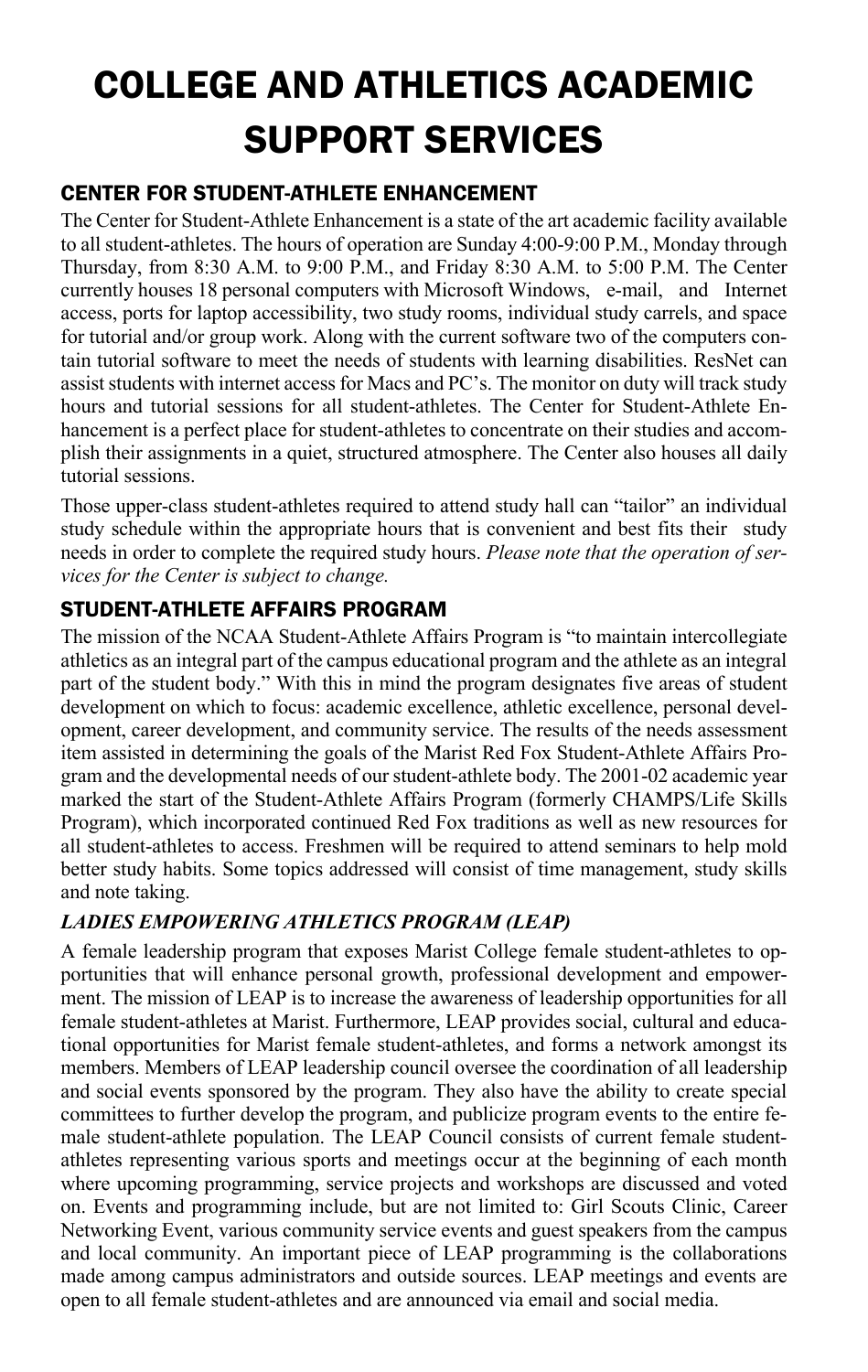#### *OUTREACH PROGRAMS*

Student-athletes from Marist College will have the opportunity to participate in community outreach programs throughout the academic year. All student-athletes are encouraged to attend one of the several major projects offered each semester, regardless of year and/or sport. These programs are extremely successful and continue to provide Marist studentathletes a way to give back to their community. Many of the outreach programs involve visiting local elementary, middle, and high schools in the area. Topics discussed include sportsmanship, academics, athletics, time-management and dealing with peer pressure. Those student-athletes who have participated in outreach events have experienced the joy and satisfaction one receives from working with the youth in our community.

Any student interested in participating in and/or organizing an outreach activity should contact a staff member in the Center for Student-Athlete Enhancement.

#### *STUDENT-ATHLETE RECOGNITION*

The Marist College Department of Athletics will recognize the academic and community service achievements of its student-athletes. Please note that National Student-Athlete Day occurs in the month of April of each year. The Department holds an event for studentathletes around this time to acknowledge the time and effort put forth by the student-athletes. In addition, the Center for Student-Athlete Enhancement honors a student-athlete every month for outstanding performance in the classroom, in athletics, and in the community. Selected student-athletes will be announced via social media and displayed in the reception area of the Center.

#### *WORKSHOPS*

The Student-Athlete Affairs program enhances the life of student-athletes through educational resources in the form of seminars, workshops, and guest speakers in conjunction with the Marist College community. Specific topics addressed in these sessions include study skills, test-taking strategies, note-taking, time-management, diversity, anxiety/stress management, career planning, building self-esteem, being role models, drug and alcohol use, nutrition, and gender violence. Participation in these programs may be mandated by the Director and Assistant Director of Student-Athlete Enhancement.

#### *PEER MENTOR PROGRAM*

The Marist Student-Athlete Peer Mentor Program provides support to incoming freshmen by pairing them with an upper class student-athlete who has had similar experiences during his or her time at Marist. The program aims to help the participants develop leadership and mentoring skills, assist freshmen in transitioning from high school to college, and ultimately, improve retention.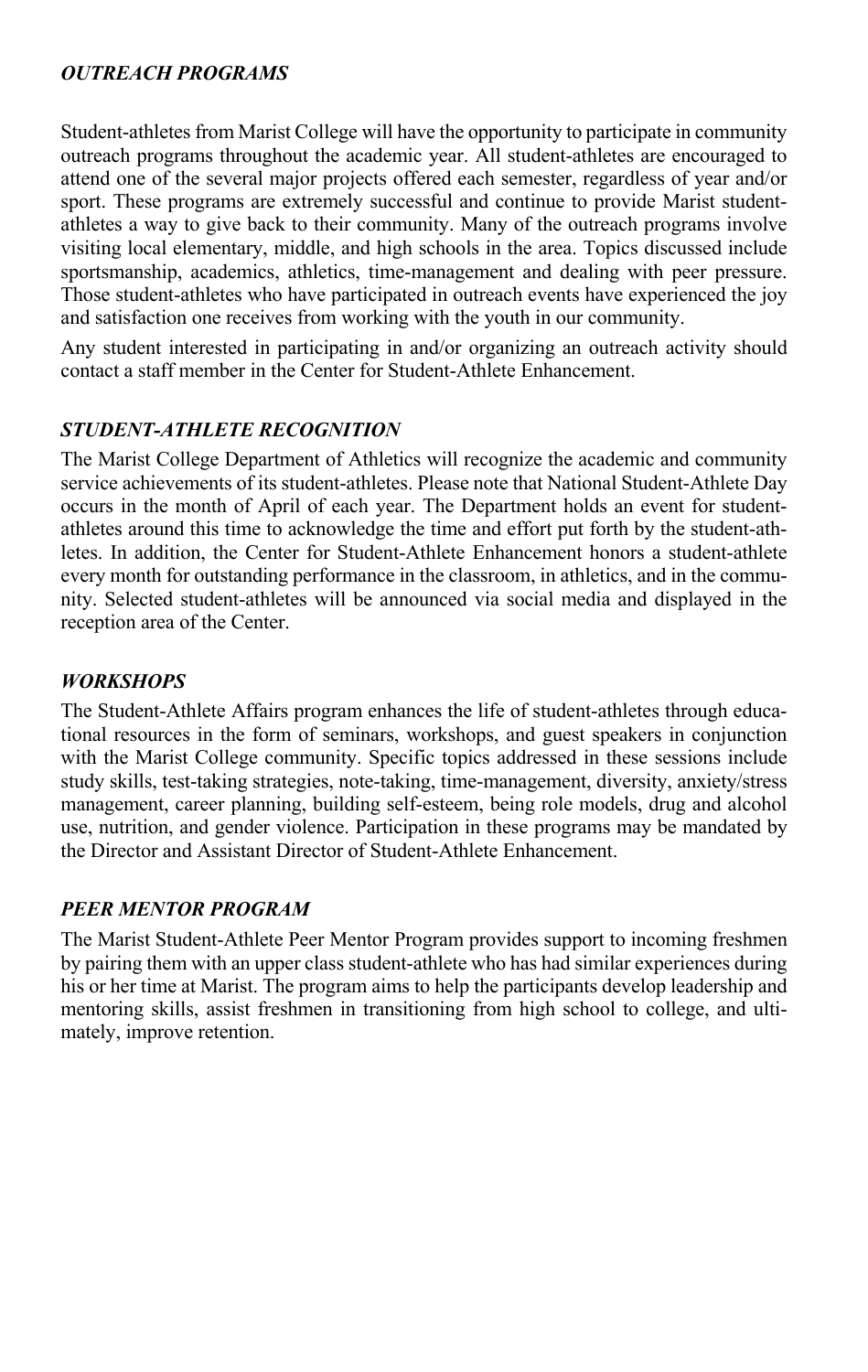#### AIM FOR THIS

#### **CoSida**

#### **Academic All-American honors**

2019 Hailey Wagner Women's Lacrosse Third Team

2012 Michelle Fountain Women's Swimming & Diving Third Team

> 2010 Joe Touloumis Men's Soccer First Team

> 2009 Joe Touloumis Men's Soccer First Team

2002 Jenny Shanks Women's Soccer Third Team

2017 Gabrielle Kelliher Softball Second Team

2011 Erin Betsch Women's Lacrosse Second Team

2010 Rachele Fitz Women's Basketball Third Team

2008 Mike Rolek Men's Track & Field Third Team 2001 Amanda Koldjeski Softball Second Team

2013 Kate Conard Women's Swimming & Diving Third Team 2011 Ricky Pacione Baseball Second Team

2009 Ryan Schneider Men's Basketball Second Team

2003 Viktor Sapezhnikov Men's Tennis First Team

2012 Chelsea Botta Women's Soccer Third Team

2011 Brittany Burns Women's Track & Field Second Team

2009 Melissa Giordano Softball Third Team

2003 David Bennett Men's Basketball Second Team

#### ACADEMIC ADVISING

Each student at Marist College is offered the opportunity to plan his or her program of studies with the assistance of a faculty advisor. The College will assign you a faculty advisor based upon your curriculum. A student's faculty advisor can be crucial to an undergraduate's academic success because along with faculty they will provide information and insight about courses and degree programs not found in course catalogs. Staff members within the Center for Student Athlete-Enhancement are also available to assist you with your academic career and will guide you in the right direction in both your personal and career goals. They can assist you in creating a course schedule that does not interfere with practice times and contests and will monitor your total earned credits toward your major. This information will be kept on file and made available at your request. If a situation arises that is not within the boundaries of the staff member's abilities, the student-athlete will be referred to the proper department and/or person. Included among these areas are the Academic Learning Center, Counseling Center, Center for Multicultural Affairs, Office of Accommodations and Accessibility, and the Career Services office.

The Center for Student-Athlete Enhancement and the Director of Student-Athlete Enhancement's office is located on the second floor of the McCann Center. Please call or stop in to make an appointment.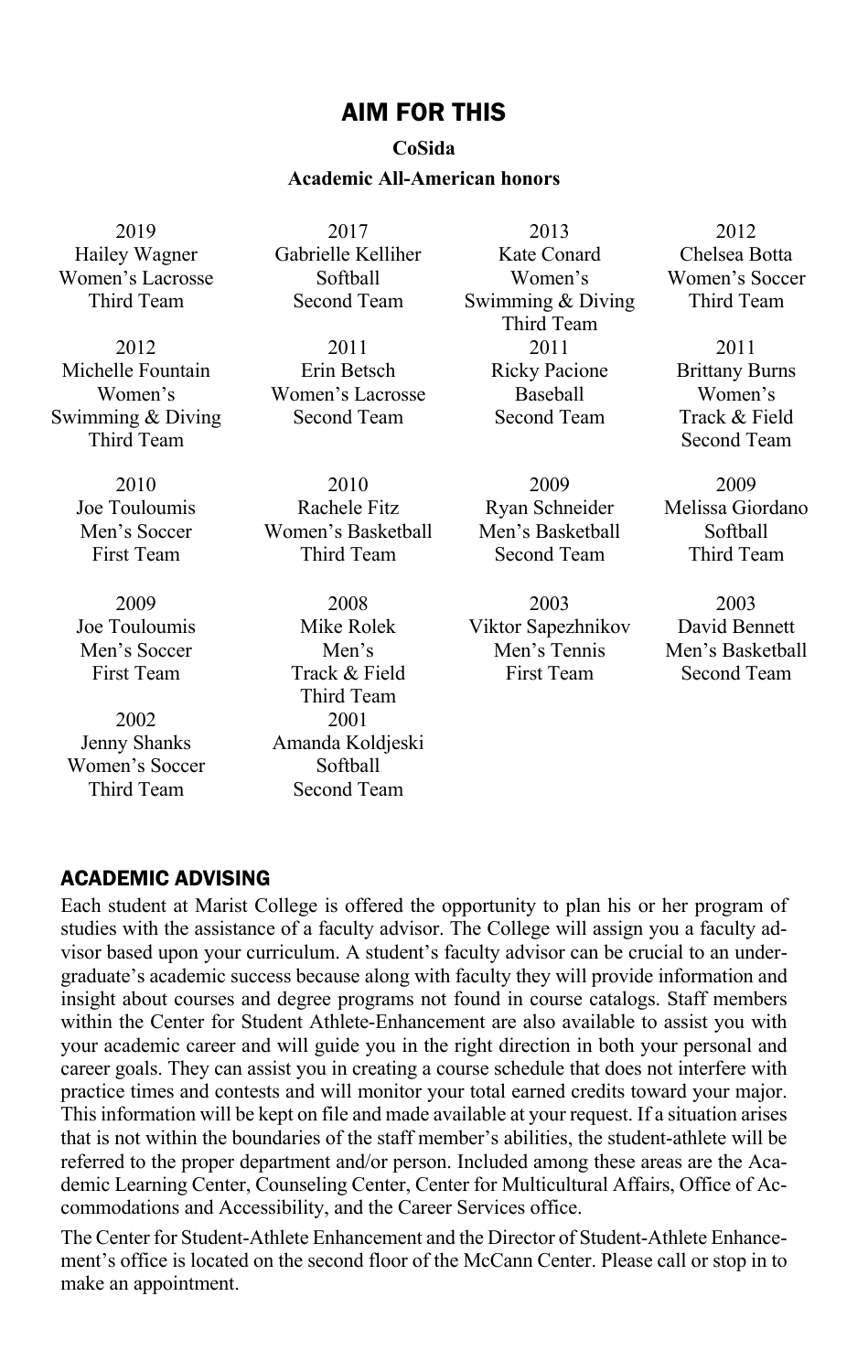#### ACADEMIC FRAUD

Academic Fraud is a serious offense, which is being addressed and monitored by the NCAA. Any violation of NCAA bylaw 10.1 is subject to report to the NCAA, institutional investigation, and penalties to be determined due to the severity of the offense. Be aware that all tutorial sessions are closely monitored by the Department of Athletics, and all student-athletes are expected to abide by the Marist College Student Code of Conduct. Please familiarize yourself with the Academic Policies, which can be found in your *Marist College Student Handbook*.

#### BOOK LOAN/RETURN

A student-athlete receiving a full grant-in-aid or books as part of their athletic scholarship may be entitled to BORROW textbooks from the college bookstore through the athletic department. NCAA rules and regulations specify that only course required books may be provided for student-athletes. "Recommended" books, pens, notebooks, art supplies, etc., cannot be provided. The Director of Student-Athlete Enhancement will provide the College Book Store a list of those student-athletes entitled to books along with their course schedules at the beginning of each semester or summer term. Books will be pre-packaged by the College Book Store for each student-athlete. In order to pick up their books, student-athletes must report to the Enhancement Center for appropriate distribution. Student-athletes are required to return all course books, except books in his/her major, to the Director at the end of each semester or summer term.

If there is a schedule change, the Director must approve the student-athlete's schedule before books will be provided. These books will be available for pick-up at the Enhancement Center. If a student does not return his/her books, the individual will receive a bill for the FULL COST of the books. If the student is a graduating senior, his/her grades or diploma will be withheld until the bill is paid off each semester or summer term.

Please see the Director of for Student-Athlete Enhancement regarding book borrow/return dates and times.

#### TRAVEL LETTERS

Throughout your traditional season, you will participate in contests that will result in missed classes. When this occurs, you must obtain a travel letter from your coach, who receives these letters 1-2 weeks prior to each contest. *These letters must be given personally to your professors at least one week prior to the day of the scheduled contest.* It is the student-athlete's responsibility to procure these letters.

Since a student-athlete's primary purpose for attending Marist is to obtain an education, travel letters do **NOT** excuse a student-athlete from missing a class. They merely inform the professor of the reason for the student's absence. The individual is responsible for completing **on time**, any assignments or class materials due, as well as making arrangements with his/her professor concerning the content of the classes which were missed and any activities scheduled for that day. Travel letters will not be provided to student-athletes competing in a weekday event in their non-traditional season. *Please review the Student-Athlete Missed Class Policy for more information.*

**No student-athlete will be excused from class in order to attend a practice session.** All student-athletes have the opportunity to arrange their class schedules during the registration and add/drop periods with the Director of Student-Athlete Enhancement to avoid conflicts.

#### PROBATIONARY/HIGH-RISK MEETINGS

At the beginning of each semester all probationary and high-risk student-athletes will be contacted by the Director of Student-Athlete Enhancement through their coach to schedule mandatory weekly or bi-weekly meetings held throughout the semester. Any student-athlete unable to make his or her appointment will risk suspension or possible dismissal from their team. Students maintaining a probationary or high-risk status must also meet with their assigned faculty advisors and mentors.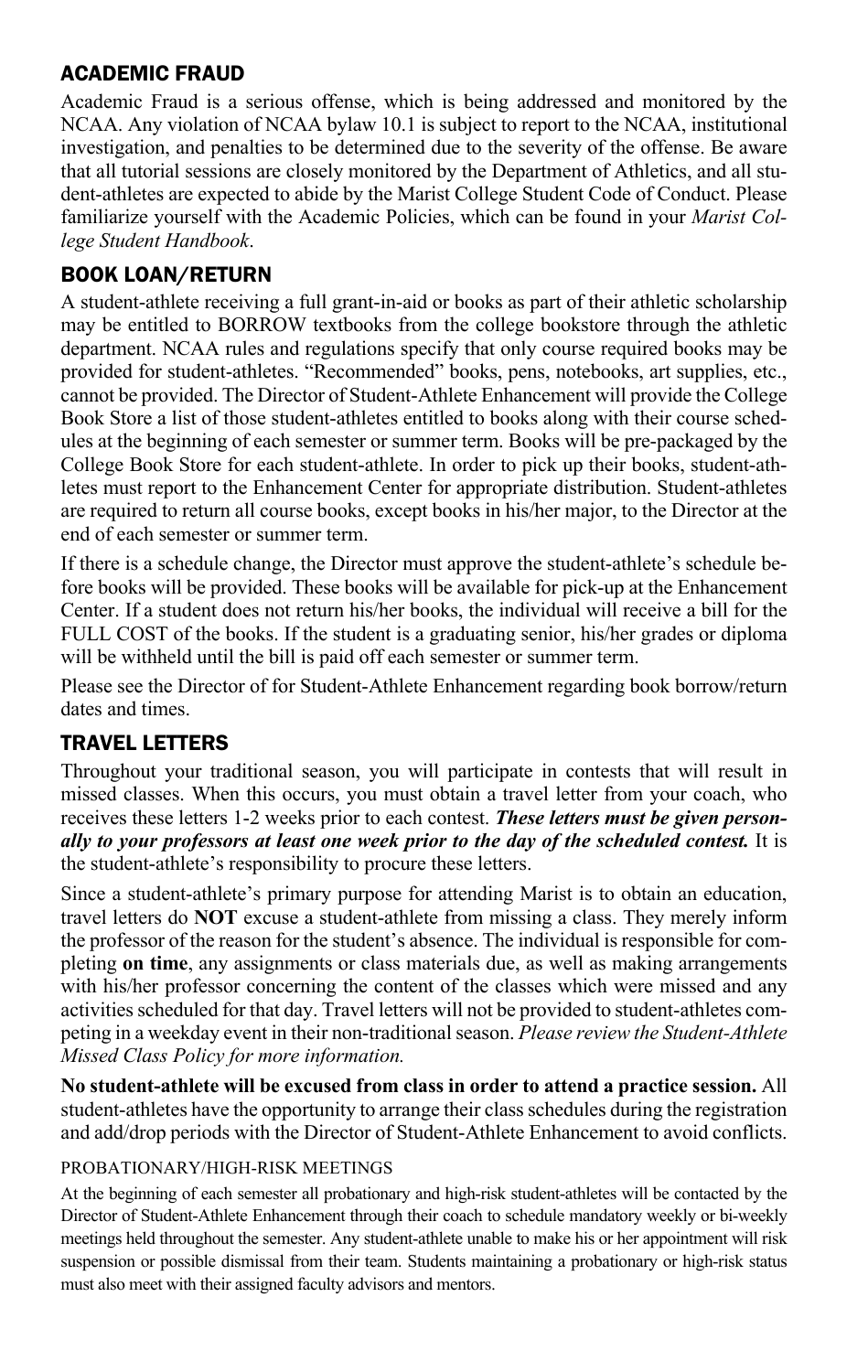#### PROGRESS REPORTS

Progress reports are sent directly to professors requesting feedback on a particular studentathlete's status in a specified course. Included in the report are inquiries pertaining to the student's grades, class attendance, and participation, as well as additional space for the professor's comments. The professors at Marist College are very receptive to these reports and return them in a timely manner. These reports provide valuable information relevant to the student-athlete's ability to succeed academically. Recommendations for tutorial assistance and study hall via professors are rigorously pursued.

These reports are sent out on all student-athletes. The returned reports are shared with each student and a copy is sent to his/her coach. Any student-athlete ignoring the Director of Student-Athlete Enhancement's directive to schedule an appointment regarding progress reports will be subject to penalties affecting the student-athlete's athletic eligibility.

## STUDY HALL

Study halls are organized by the Center for Student-Athlete Enhancement to provide ongoing opportunities for individual study. These study sessions are available to all studentathletes. A specific population of students will be required to attend on a regular basis.

Requirements to attend study sessions are based on the student's previous academic performance record and/or semester status. All high risk and probationary student-athletes are **REQUIRED** to attend study hall for the entire semester. Semester and cumulative GPA at the end of the semester will determine continued attendance.

Rules and regulations exist in the study hall facilities so that an environment conducive to studying is created and maintained. If a student exhibits improper conduct, his/her actions will be reported to the Director of Athletics and specific head coach. Since a student- athlete's primary focus at Marist is on his/her academic success, all student-athletes are personally responsible for completing all required weekly hours.

Upper class student-athletes have access to the Center in the McCann Center during its regular hours of operation to complete their study hall hours (Sunday 4-9 p.m., Monday-Thursday 9 a.m. - 6 p.m.). Study hall hours are the responsibility of the student-athlete and must be completed in the Center under the supervision of a monitor.

#### *Who Must Attend*

- 1. Any student-athlete of high-risk status or on first or second semester probation.
- 2. Any student-athlete who achieves a cumulative GPA below a 2.300
- 3. Any other student-athlete at the recommendation of the coach or Director of Student-Athlete Enhancement.
- 4. Any freshman who misses a required seminar.

**A GPA of 2.300 or above does not necessarily exempt a student-athlete from study hall.** This is to be determined by the Director of Student-Athlete Enhancement for studentathletes.

Written authorized permission to leave study hall or to be excused must be granted by the Director of Student-Athlete Enhancement. Only sickness related absences are accepted, and the Director **MUST** be notified in advance and be provided written documentation of illness within 24 hours. Note that student-athletes are still required to meet the required number of weekly hours in the event of illness unless arrangements have been made with the Director. Student-athletes of high-risk and/or probationary status are not eligible for midterm exemptions.

Each head coach will be notified on Tuesday of missing hours for each student-athlete. Any student-athlete not completing the required 6 hours by Thursday at 6 P.M. will be **suspended from the next regularly scheduled competition in that sport**.

*Rules*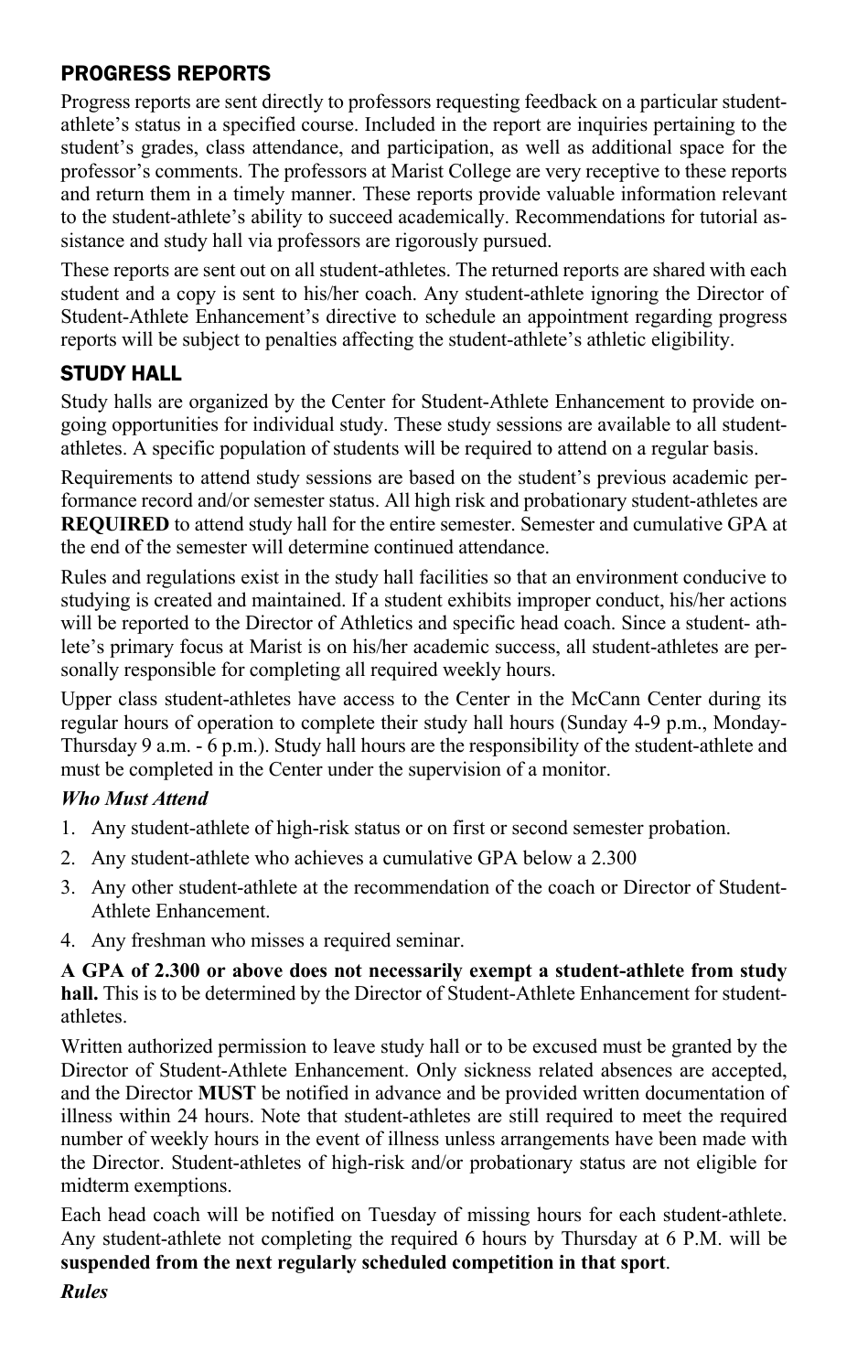- 1. Student-athletes must present their Marist ID and hand in their cellphones for admittance into the Center.
- 2. A student-athlete must study a minimum of one (1) hour to log time towards their study hall hours when utilizing the Center. **A maximum of 3 hours are permitted in one day.**
- 3. Six hours of study hall are required each week unless otherwise noted.
- 4. All 6 hours must be completed prior to Friday of each week (only a documented illness confirmed with the Director or Student-Athlete Enhancement or Academic Fellow will be accepted).
- 5. Study halls run from Sunday Thursday in the Center for Student-Athlete Enhancement.
- 6. Failure to make all 6 hours every week will result in automatic suspension from the student-athlete's next regularly scheduled contest.
- 7. **NO cell phones allowed!**
- 8. Student-athletes are prohibited from checking their e-mail, using instant messenger or "surfing the web."
- 9. Proctors have the authority to dismiss a student-athlete from a study session if s/he is disruptive, disrespectful, or unproductive.
- 10. Tutorial sessions may count as study hall hours AND must be completed in the Center.
- 11. The use of computers in the Center during study sessions are on a first come first serve basis and are subject to monitoring at all times. Proctors have access to see ALL computer screens in the Center.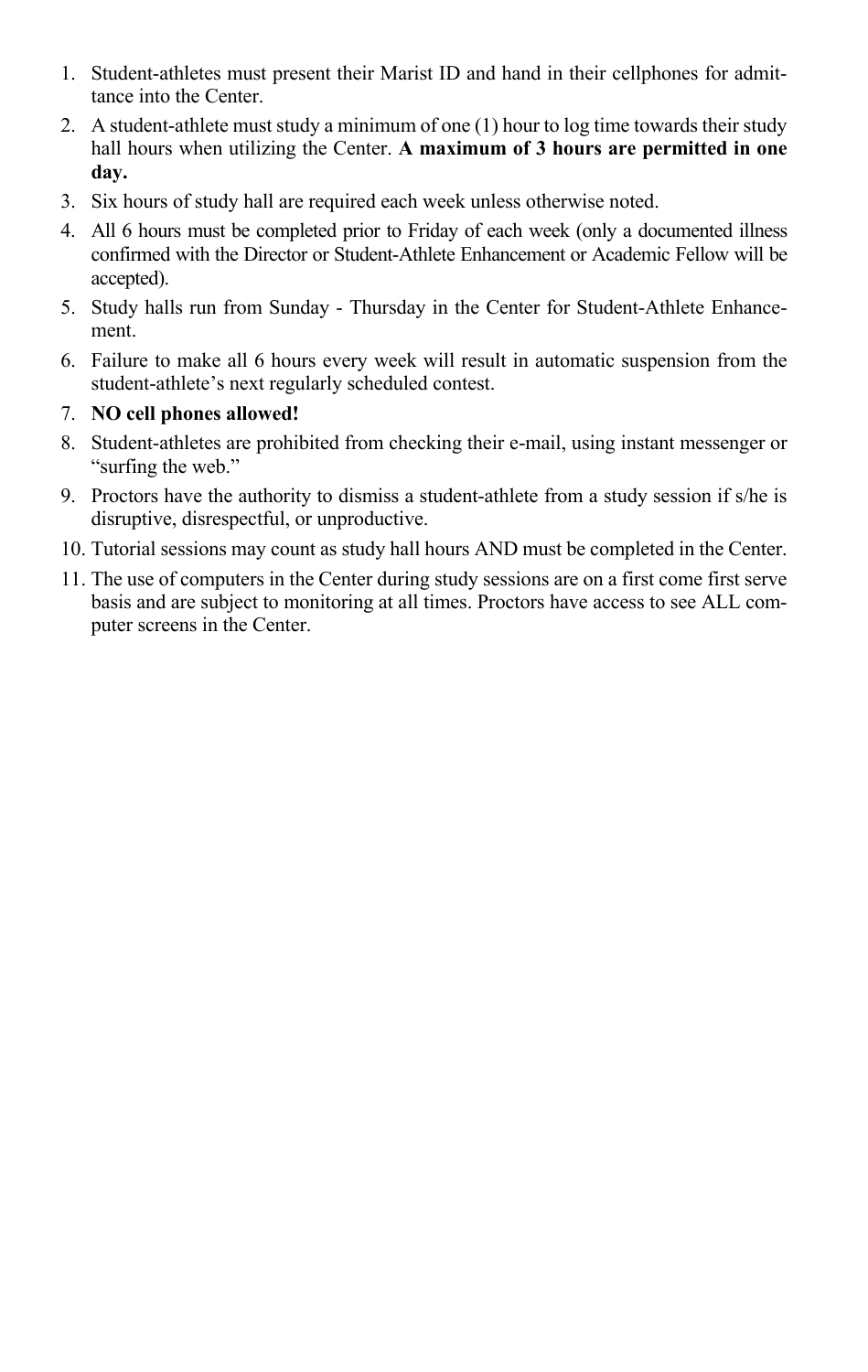#### FRESHMEN SEMINARS

ALL freshmen student-athletes will be required to attend weekly seminars during the fall semester until midterm grades are computed. Failure to attend a session will result in immediate entry to study hall in the Center. Seminar topics will consist of academic topics such as, but not limited to, study skills, note taking and time management. Other topics to be discussed will be hazing and community service. Upon review of midterm grades, the Director of Student-Athlete Enhancement will determine which freshmen will be placed into mandatory six hours of study hall. At the end of the fall semester all student-athletes with a 2.3 cumulative GPA or higher will be released while those below will be required to attend study hall for the spring semester consequently putting them on high-risk or probationary status and a required six hours.

# TUTORIAL SERVICES

Tutorial services are available to **ALL** student-athletes. This service is provided in conjunction with the Academic Learning Center, Library 331, via the Center for Student-Athlete Enhancement. Any student-athlete requiring tutorial assistance must fill out a tutorial assistance verification form and have it signed by a staff member in the Center for Student-Athlete Enhancement. The student-athlete is then responsible for taking the signed form to the Academic Learning Center and must make an appointment to meet with a member of the Learning Center staff in order to fulfill the request for a tutor. Once the student-athlete has been assigned a tutor, the tutor's phone number and address will be given to the student-athlete. *It is then the responsibility of the student-athlete to contact the tutor to schedule the first tutorial session.* **All tutorial sessions must take place in the Center for Student-Athlete Enhancement during the regularly scheduled hours.**

The Center for Student-Athlete Enhancement is not obligated to provide a student-athlete with tutorial services when poor grades are a result of inadequate class attendance and general lack of effort. It is critical for a student-athlete to request tutorial assistance as early in the semester as possible. All requests will be processed as quickly as possible. Please note that a student-athlete of probationary or high-risk status may be recommended to seek tutoring by the Director.

**\*Please remember that the tutorial services available to student-athletes are a privilege.** Any student found abusing these services will risk loss of tutorial privileges as well as possible probation or dismissal from their athletic team.

# TIPS FOR STRESS RELIEF

The following are helpful tips for managing stress throughout the semester.

- Plan for social and physical activity to re-energize yourself so that you are better able to concentrate when you study.
- \* Keep a daily planner, block out practice time, study time and social events.
- Don't procrastinate!
- \* Learn to say "NO." Be honest with yourself and know your limitations.
- Accept circumstances that are beyond your control.
- Try to maintain a positive outlook. Negative perception habits drain your energy.
- Eat well-balanced meals and get enough sleep.
- \* Learn to solve your own problems.
- \* Build a support network of family, friends, coaches and other students. Communication helps release frustration and anxiety.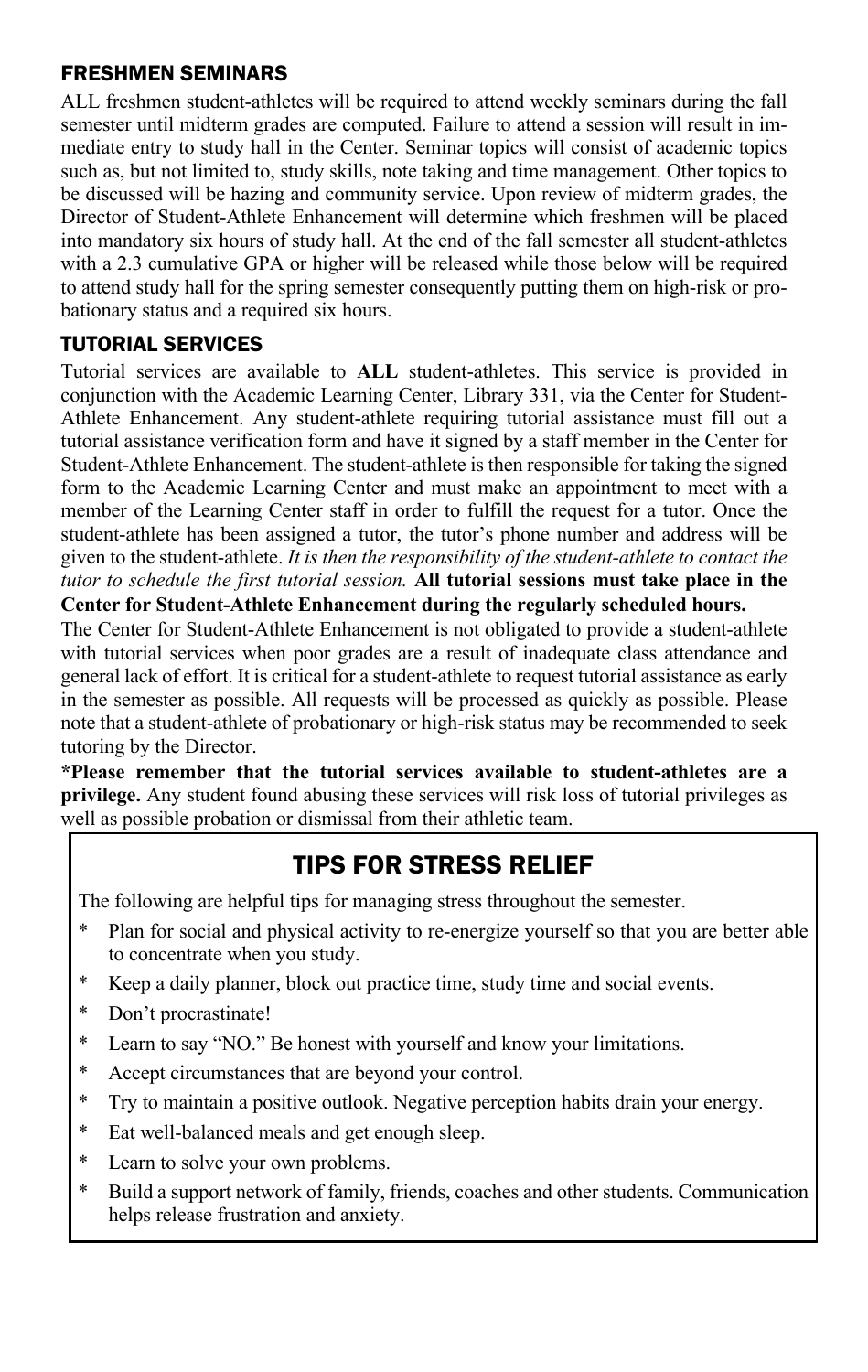# STUDENT-ATHLETE MISSED CLASS POLICY

- 1. Student-athletes shall not miss any regularly scheduled classes for any practice activities.
- 2. For home competition, student-athletes shall not miss classes prior to two hours before the scheduled competition time.
- 3. For away competition with same day travel, student-athletes shall not miss any classes prior to 30 minutes before the scheduled time of departure.
- 4. For away competition with overnight travel, no team shall depart more than 30 hours prior to the time of competition.
- 5. The Director of Student-Athlete Enhancement will provide to the Faculty Athletics Representative and the Academic Vice President, at least one month prior to the start of a sport's season, a listing of all competition in that sport which will necessitate student-athletes being absent from class. The listing will include the time and date of competition, destination, departure time, travel time, and return time. The Faculty Athletics Representative or the Academic Vice President may request that modifications to the travel plans be made.
- 6. A summary of the listings described in item 5 will be circulated to Faculty.
- 7. Student-athletes will continue to present individual, written notifications, provided by the Department of Athletics, to their instructors at least 48 hours prior to each contest that affects their class attendance.
- 8. It is expected that the student-athletes will be responsible for submitting all assignments on time and that advanced arrangements will be initiated by the student-athlete for any tests/quizzes that will be missed.
- 9. It is expected that faculty members will not penalize student-athletes for missing classes due to conflicts with contractually scheduled athletic contests and related travel.
- 10. It is expected that coaches will not penalize student-athletes for missing practices due to conflicts with regularly scheduled classes for which student-athletes are enrolled.
- 11. No competition will be scheduled on days when final examinations are scheduled unless prior approval has been received from the Academic Vice President.
- 12. Exceptions to the above statements for special tournaments and competitions, including championship play, must be approved by the Faculty Athletics Representative and the Academic Vice President.
- 13. Student-athletes who believe that they have received a lack of reasonable accommodations of the provisions of this missed class policy by a faculty member may immediately appeal to the appropriate chair or to the Academic Vice President.
- 14. Student-athletes who believe that they have received a lack of reasonable accommodation of the provisions of this missed class policy by a coach may bring this matter to the attention of the Director of Student-Athlete Enhancement or the Faculty Athletics Representative.
- 15. Faculty or coaches who have questions about the application of these statements may contact the Faculty Athletics Representative or the Academic Affairs Comm.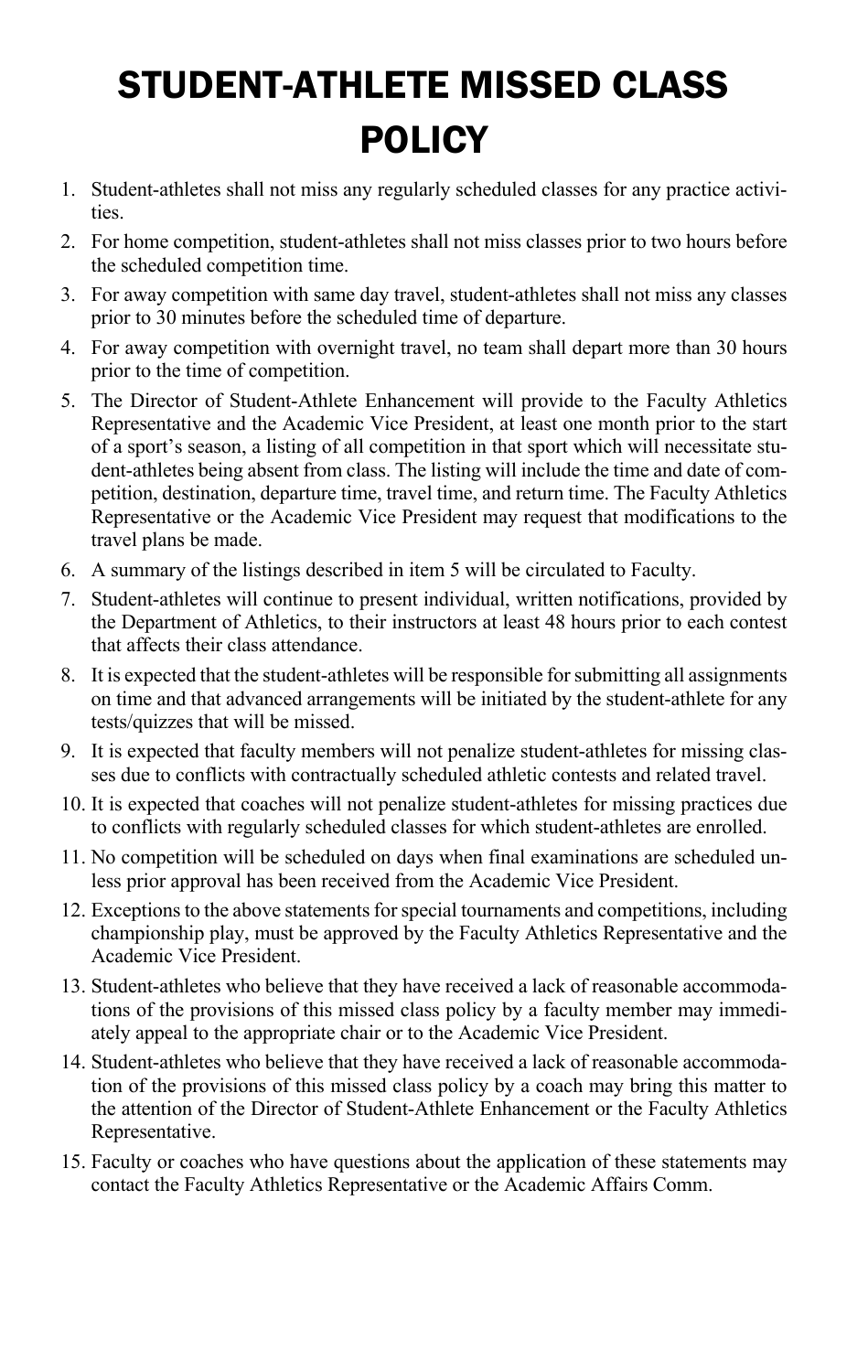# STUDENT-ATHLETE ADVISORY COMMITTEE (SAAC)

#### I. Purpose

- 1. Provide a communications link between student-athletes and the athletics' administration in the development of policies affecting all student-athletes.
- 2. Encourages communication and unity between and among teams.
- 3. Promotes and supports athletics.

The Committee meets a minimum of once a month beginning in September to discuss policies, issues and projects relating to student-athletes, teams and the department.

II. Membership

The Committee is composed of:

- 1. Two representatives from each of the 23 intercollegiate programs
- 2. The Associate Athletic Director/Senior Woman Administrator

Each program/team has one (1) vote in all matters before the Committee.

#### III. Elections

Team representatives are elected or appointed at the discretion of the head coach or Associate AD/SWA. Any student-athlete is eligible for election but each should carefully consider his or her academic and athletic responsibilities, as membership on the Committee is an important component of acting as a team's representative.

IV. Responsibilities

Each team representative is expected to:

- 1. Attend all Committee meetings.
- 2. Attend any and all other Committee activities.
- 3. Represent his or her team's views at Committee meetings (This means team representatives must talk to their teammates about issues or projects, which will be discussed at Committee meetings. Coaches will allow time before or after practice for a representative's report).
- 4. Report to his or her team on what happened at Committee meetings and distribute the minutes of meetings.
- 5. Organize team members to help with any special projects.
- V. Officers

No later than the first meeting of each fall, a President and Executive Board named. These members will have the following responsibilities:

- 1. Chair all Committee meetings and act as the official representatives of the Committee.
- 2. Represent Marist on MAAC SAAC conference calls.
- 3. Meet with Associate AD/SWA to create monthly meeting agenda and collaborate on SAAC projects.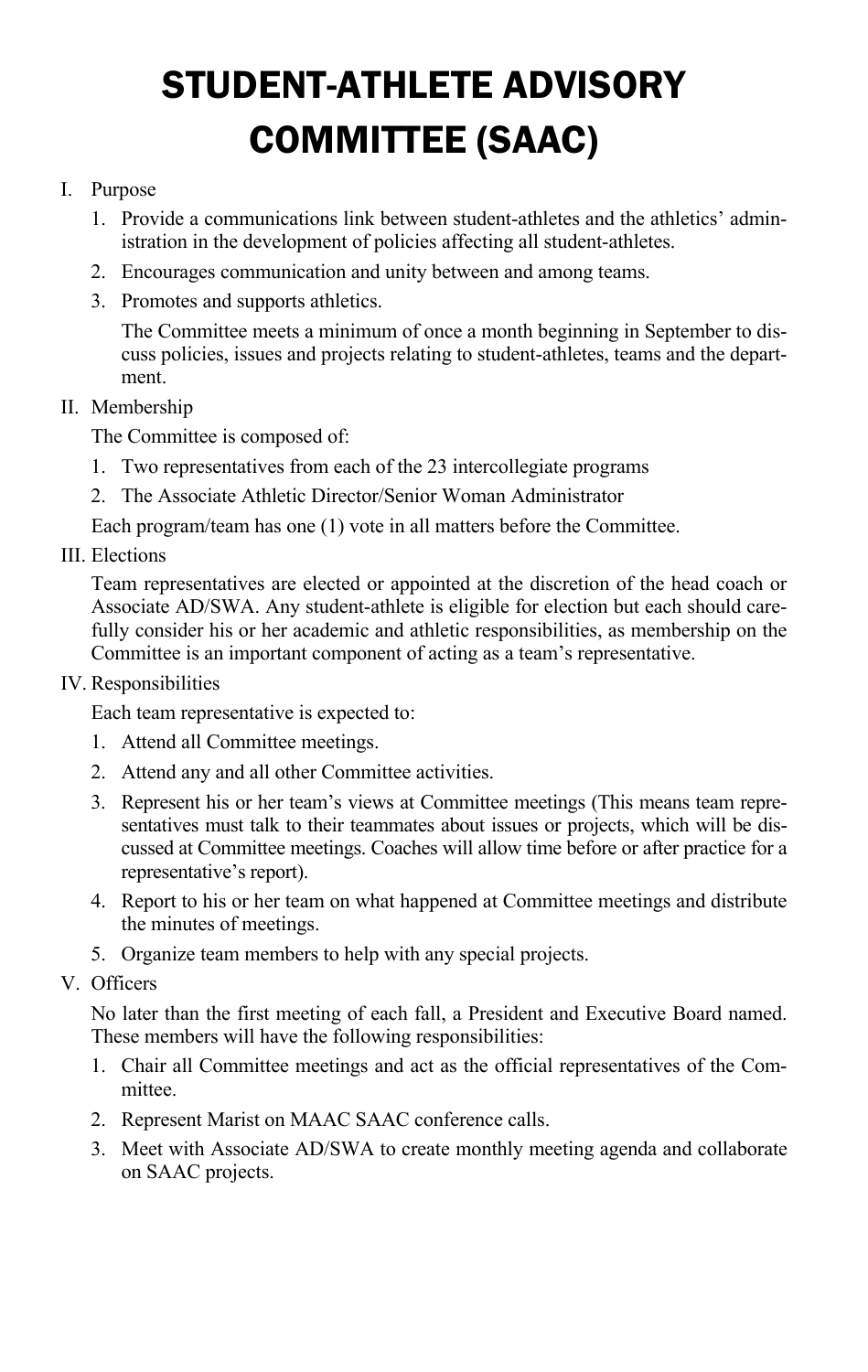# MAAC INFO

#### **Metro Atlantic Athletic Conference (MAAC)**

Founded in 1980, the MAAC is in its 40th year of existence and its 11 member institutions are strongly bound by the sound principles of quality and integrity in academics and excellence in athletics. Along with the Conference's 11 full members they also have two associate leagues for lacrosse and water polo.

#### **Conference members:**

Monmouth University

Canisius College Niagara University Fairfield University **Community** Quinnipiac University Iona College Rider University Manhattan College Saint Peter's University Marist College Siena College

# MAAC INFO

#### METRO ATLANTIC ATHLETIC CONFERENCE COMMISSIONER'S CUP

Awarded annually as a symbol of overall excellence in the 24 championship athletic events conducted within the MAAC. The 11 member schools receive points based on their season and championship finish. An institution can win the men's cup, women's cup and overall cup which is the highest honor awarded. This overall cup is a symbol of an athletics program's full complement of athletic excellence in both its men's and women's programs.

#### **Marist Athletics and the Commissioner's Cup Overall**

| 2013-2014 |           | 2007-2008 |           | 2001-2002 |
|-----------|-----------|-----------|-----------|-----------|
| Winner    |           | Winner    |           | Winner    |
| 2012-2013 |           | 2006-2007 |           | 2000-2001 |
| Winner    |           | Winner    |           | Winner    |
| 2010-2011 |           | 2005-2006 |           | 1999-2000 |
| Winner    |           | Winner    |           | Winner    |
| 2009-2010 |           | 2004-2005 |           | 1998-1999 |
| Winner    |           | Winner    |           | Winner    |
| Men's     |           |           |           | Women's   |
| 2012-2013 | 2002-2003 |           | 2015-2016 | 2009-2010 |
| Winner    | Winner    |           | Winner    | Winner    |
| 2006-2007 | 2001-2002 |           | 2013-2014 | 2007-2008 |
| Winner    | Winner    |           | Winner    | Winner    |
| 2005-2006 | 2000-2001 |           | 2012-2013 | 2006-2007 |
| Winner    | Winner    |           | Winner    | Winner    |
| 2004-2005 | 1998-1999 |           | 2011-2012 | 2005-2006 |
| Winner    | Winner    |           | Winner    | Winner    |
|           |           |           | 2010-2011 | 2004-2005 |
|           |           |           | Winner    | Winner    |
|           |           |           |           | 2000-2001 |
|           |           |           |           | Winner    |
|           |           |           |           |           |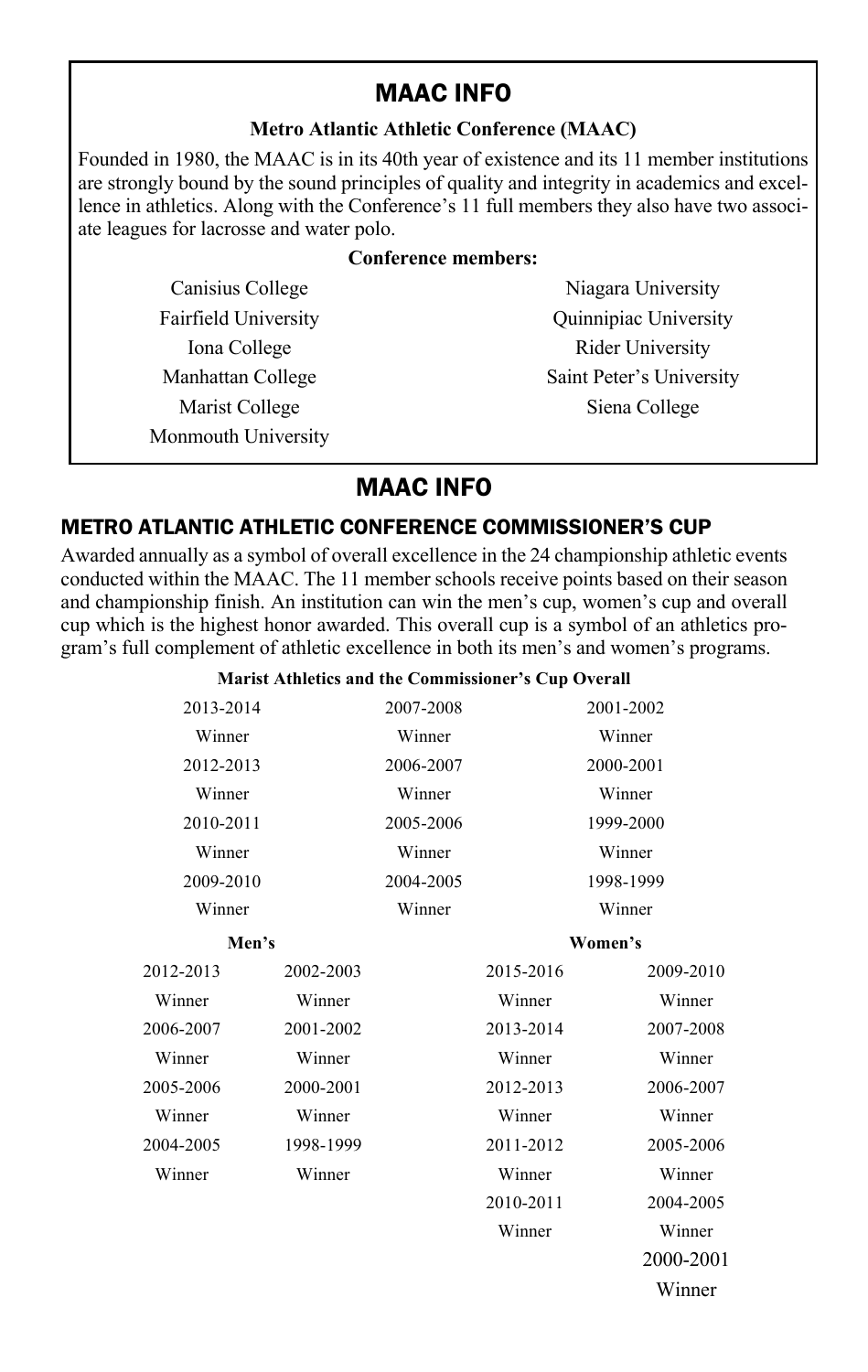# STUDENT-ATHLETE CODE OF ETHICS AND CONDUCT EXPECTATIONS

Students at Marist College are expected to conduct themselves in a manner supportive of the educational mission of the institution. Integrity, respect for the person and property of others, and a commitment to intellectual and personal growth in a diverse population are values deemed fundamental to Marist and the College community.

Student-athletes are expected to comply with both the Department of Athletics Student-Athlete Code of Ethics and Conduct Expectations section and the College's Code of

Conduct for Students. A copy of the College's code can be found in the *Marist College Student Handbook* or the Office of Student Affairs.

Participation in Marist intercollegiate athletics is a privilege and not a right. To earn that privilege, student-athletes must conduct themselves, on and off the field, as positive role models who exemplify good character.

This section, along with the College's Code of Conduct, covers behavior both on and off the College's campus. If a violation of any of the policies occurs, athletic privileges may be suspended or cancelled. This may include practice, competition and athletic scholarship penalties. The Director of Athletics, in conjunction with an advisory panel comprised of the Associate Director/Senior Woman Administrator and Faculty Athletics Representative, administers the Department's code. Appeals of a penalty should be directed to this panel.

All of these codes are designed for the promotion and protection of an environment that encourages reasoned discourse, intellectual honesty, openness to constructive change and respect for the rights of individuals.

- 1. Individuals associated with Marist College intercollegiate athletics and all participating student-athletes shall deport themselves with honesty and sportsmanship at all times so that intercollegiate athletics as a whole, the institution, and they as individuals, shall represent the honor and dignity of fair play and the generally recognized high standards associated with wholesome competitive sports.
- 2. Individuals associated with Marist College intercollegiate athletics and all participating student-athletes will also be held accountable for all policies and procedures covered in their program's team rules, *NCAA Division Manual*, *Marist College Student Handbook*, and the *Student-Athlete Handbook*.

Culpability is not diminished for acts in violation of any of rules/code or under the influence of alcohol, illegal drugs or improper use of controlled substances.

Infractions of any portion of the Department's code may include, but are not limited to, the following sanctions:

**First Offense:** Immediate suspension with review by the Director of Athletics. Some infractions are governed by rules found in the *NCAA Manual* or the appropriate College handbook. These violations may carry different penalties as required by those areas.

**Second Offense:** Suspension or possible dismissal from the team after review by the Director of Athletics.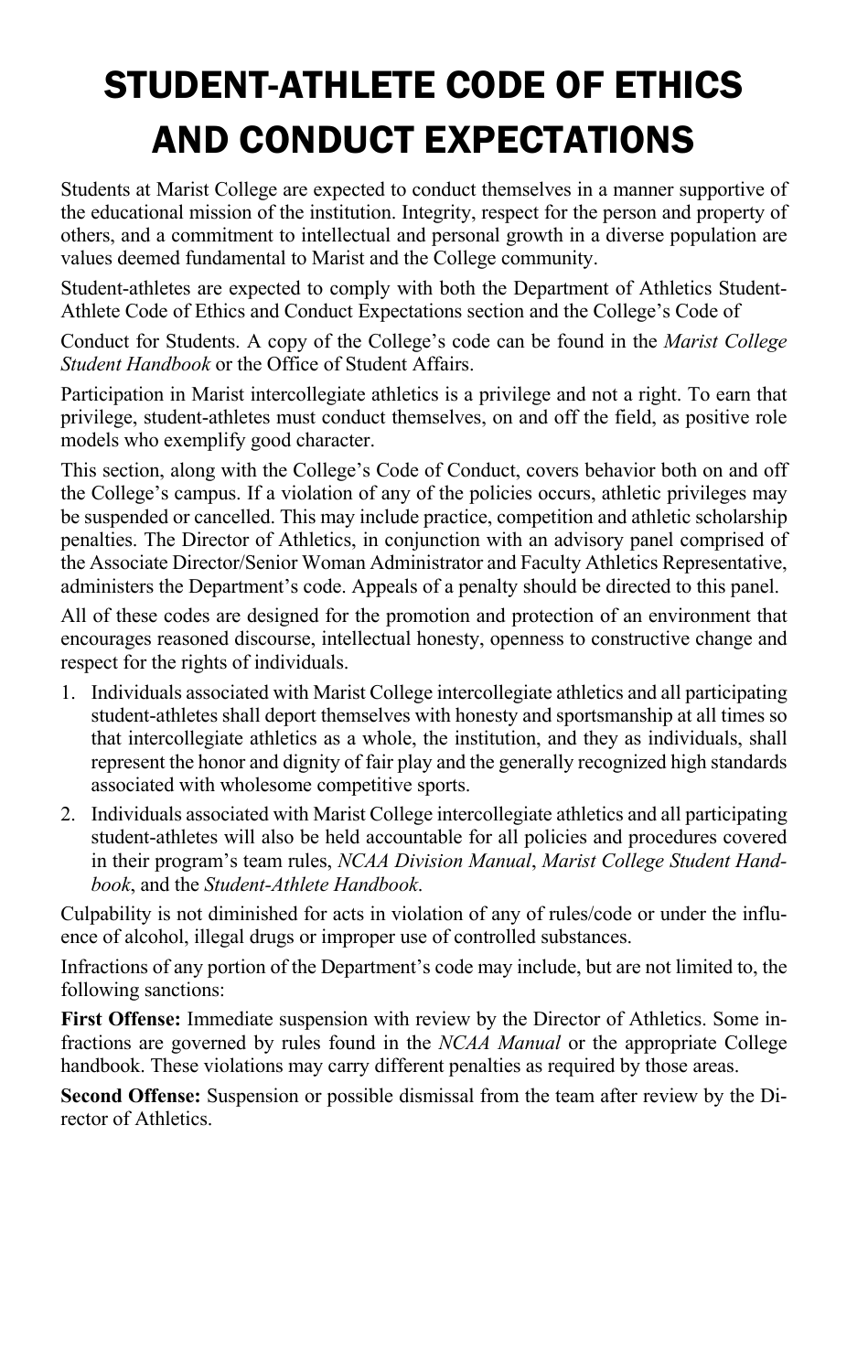# AGENTS

You will become automatically ineligible for participation under NCAA regulations by entering into a verbal or written agreement with an agent for representation in future professional sports negotiations prior to the completion of intercollegiate athletic eligibility.

Further, you will become automatically ineligible by accepting transportation or other benefits from any person who wishes to represent you in the marketing of your athletic ability. This prohibition against receipt of benefits includes relatives and friends as well.

Securing advice from a lawyer concerning a professional sports contract is permissible, but the lawyer may not represent you in negotiations for such a contract. A lawyer may not be present during discussions of a contract offer with a professional organization or have any direct contact (e.g., in person, by telephone or by mail) with a professional sports organization on your behalf. A lawyer's presence during such discussions is considered representation by an agent.

If you need assistance or clarification regarding your future in professional sports you should contact your head coach or the Associate Athletic Director/Senior Woman Administrator.

#### COMMITMENT TO COMPLIANCE

The compliance program for student-athletes exists to facilitate and ensure compliance with institutional, conference, and NCAA regulations. Guidelines established by these governing bodies provide a framework for fair competition, good sportsmanship and responsible behavior which assists Marist College in ensuring there is an appropriate balance between educational and athletic pursuits. Marist College has a strong commitment to rules compliance. In that regard, you are asked to assist the institution in ensuring compliance.

Specifically, you are requested to:

- 1. Provide complete and accurate information regarding all eligibility matters.
- 2. Report any possible violations that you become aware of to your head coach, Associate Athletic Director/Senior Woman Administrator, Faculty Athletics Representative or the Director of Athletics.
- 3. When you are unsure of how governing legislation might apply to a particular situation, please ask your coach or the Associate Athletic Director/Senior Woman Administrator for clarification before taking any action that might jeopardize your eligibility.

Prior to practice and competition, you must complete the NCAA Drug-Testing Consent Form and NCAA Student-Athlete Statement. The Compliance Office administers these forms during the summer months via ARMS software.

### EXTRA BENEFITS

As a student-athlete you gain a significant measure of visibility and notoriety from your participation in intercollegiate athletics. As a result, you may be offered benefits by virtue of that involvement which would not generally be provided to other Marist College students.

#### The NCAA defines an extra benefit as *any special arrangement by an institutional employee or a representative of the College's athletics interests to provide student- athletes, their relatives or friends a benefit not expressly authorized by NCAA rules.*

Receipt or acceptance of such an extra benefit will result in immediate loss of eligibility.

Friendships or acquaintanceship with adults established in the recruitment process or after arrival on campus in most instances are a result of being a student-athlete and, thus, receipt of benefits from these individuals by you, your relatives or friends is prohibited by NCAA regulations.

During your enrollment at Marist College, you may befriend individuals or families in the community who might wish to provide you with a more "home-like" atmosphere. Please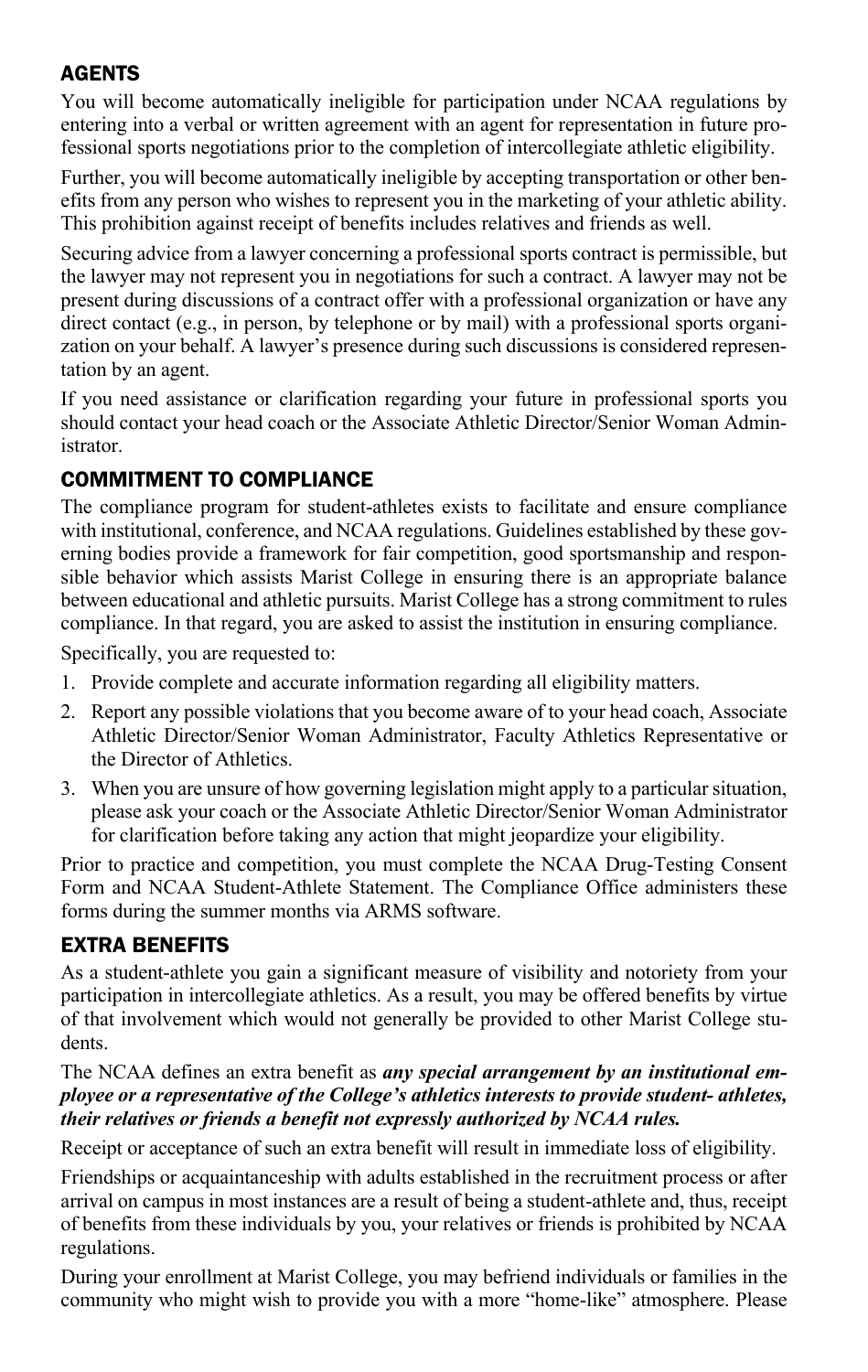be aware that you becoming "friends" with a representative ("athletics booster") and or employee of Marist College does not change their status as far as the NCAA rules are concerned. For example, the provision of any type of material item (such as a birthday gift, use of a car, meals or lodging, loan of money, Christmas gift, etc.) by such an individual or family to you (or your relatives or friends) could result in a rules violation and jeopardize your eligibility. Examples of non-permissible extra benefits include, but are not limited to:

#### **Awards**

- Cash or cash-equivalent for athletic participation.
- Gift certificates or merchandise items awarded by individuals other than Marist College Department of Athletics.
- Sports club memberships.

#### **Complimentary Admission and Ticket Benefits**

- Payment from any source for complimentary admission.
- Special arrangement made to purchase tickets to an athletic event.
- Complimentary admission to a professional sports event.

#### **Academic Support**

- Typing costs provided at less than the going campus rate.
- Use of Athletic Department copy machines, FAX machines and the internet unless required for academic course work.

#### **Medical**

- Surgical expense to treat injury or illness that was not a result of practice or participation in intercollegiate athletics.
- Medical or hospital expenses incurred as a result of injury going to or from class or while participating in classroom requirements.
- Teeth cleaning or other dental work unless that work is directly related to injury to the teeth during practice or competition.

#### **Friends or Relatives**

• May not receive expenses for visiting you at any site.

#### **Benefits, Gifts and Services from the Public**

- Free or reduced-cost services.
- Use of telephone or receipt card without charge.
- Use of tickets to any event, dinner, use of a car, etc. from a commercial establishment without charge or at a discounted rate.
- Receipt of a loan.
- Guarantee of a bond.
- Use of an automobile or free or reduced-cost automotive equipment or repairs.
- Free or reduced-cost lodging, transportation or meals.
- Receipt of an honorarium for speaking or appearance engagement other than to cover actual expenses.
- Receipt of gifts of merchandise.

Receipt of extra benefits will result in immediate loss of your eligibility. If you need assistance or clarification regarding the NCAA's extra benefit rules you should contact the Associate Athletic Director/Senior Woman Administrator.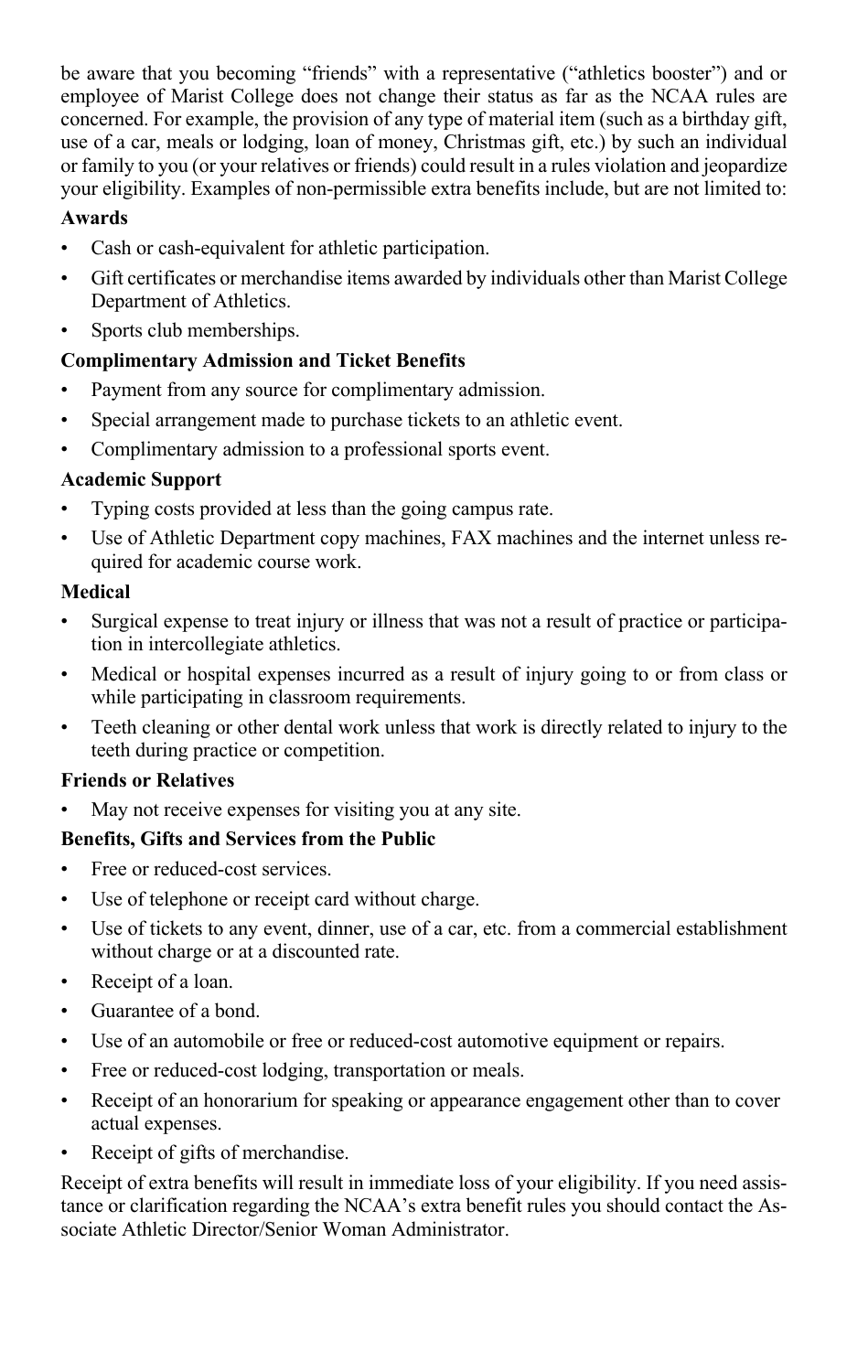#### GAMBLING AND BRIBERY

Gambling on the outcome of athletic contests is all too prevalent in our society and can have a devastating effect on student-athletes if they engage in such activity. Therefore, you must not become involved in the following activities:

- Providing information to any individuals (including students and non-students) involved in organized gambling activities concerning intercollegiate athletic competitions. Such information might include the mental attitude of a team or certain members of a team, the physical condition of certain individuals on a team, etc.
- Asking if someone wants to bet on **any** intercollegiate **or** professional team with anyone.
- Accepting a bet by anyone on **any** team representing Marist College **or any** other intercollegiate **or** professional team.
- Participating in **any** gambling activity that involves intercollegiate **or** professional athletics through a bookmaker, a parlay card or any other method employed by organized gambling.
- Intentionally altering the results of an athletic contest in which you are participating in exchange for money or gifts.

Engaging in any of these activities is a violation of both NCAA and state regulations and will result in automatic and indefinite suspension from participation in any intercollegiate athletic activity. Any knowledge of student-athletes' involvement in any of the above activities should be reported immediately to the Director of Athletics.

#### **GRIEVANCES**

The Department of Athletics operates according to Marist College policies, which prohibit sexual harassment or any discrimination on the basis of race, color, creed, religion, sexual orientation, ethnic origin, age, gender identity, gender expression, or disability. Students wishing to file a grievance related to any of these matters should do so in writing to the Vice President/Dean, Student Affairs. The grievance should be as specific as possible regarding the actions that precipitated the grievance, including date, place, and individuals involved; efforts made to settle the matter informally; and the remedy sought.

Similarly, the Department of Athletics prohibits the physical, verbal, or psychological intimidation of student-athletes; imposition of time demands in excess of NCAA limits; any violation of NCAA rules; and failure to provide adequately for the academic demands of student-athletes. If such an issue arises the student-athlete should try to first remedy the situation by utilizing any of the following individuals:

- Student-Athlete Advisory Committee (SAAC)
- Leaders of their respective team (e.g., captains)
- Assistant Coach
- Head Coach
- Appropriate administrator overseeing the particular area (e.g., Associate Athletics Director/Senior Woman Administrator, Center for Student-Athlete Enhancement Staff)

If no remedy can be sought through the above individual(s) then the student can file a grievance in writing to the Director of Athletics, following the guidelines outlined above.

In addition, student-athletes have the right to appeal Department of Athletics decisions in the following areas:

- 1. Reduction or cancellation of athletic aid during the period of the award.
- 2. Non-renewal of athletic aid.
- 3. Denial of the NCAA one-time transfer exception.

The procedures for those issues dealing with athletic aid should be directed to the Office of Student Financial Services. The procedures for those issues dealing with transferring should be directed to the Faculty Athletics Representative and/or Vice President/Dean for Student Affairs. It is recommended that student-athletes review the section *Athletic Policies - Athletics Awards and Financial Aid* for additional information and clarification.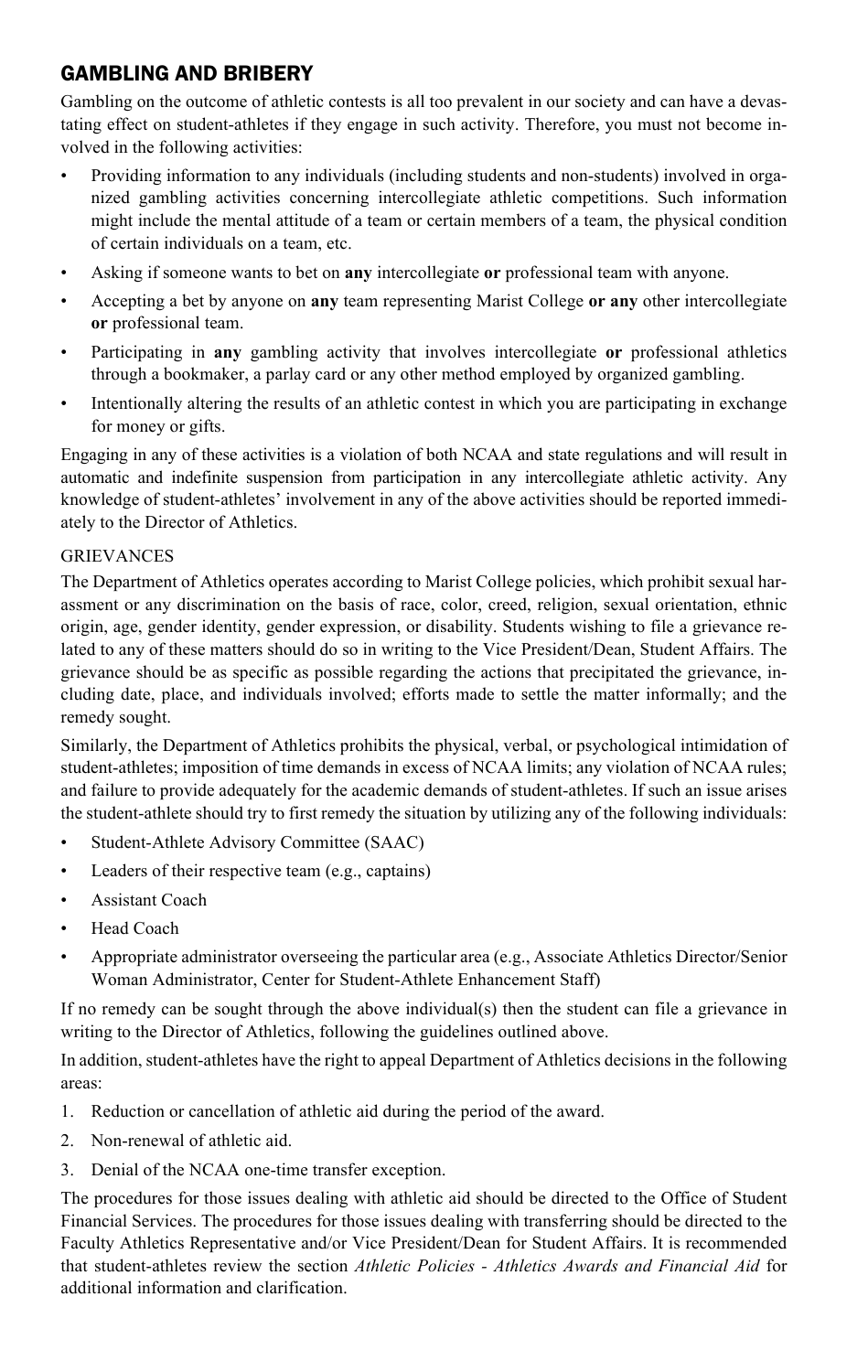#### HARASSMENT

At Marist College student-athletes are part of a culturally and socially diverse community. They are expected to respect the dignity and sensitivity of all members of that community regardless of their national, ethnic or cultural background, sexual orientation, gender identity, gender expression, ability or creed.

Actions that intentionally intimidate, humiliate or demean individuals or groups are unacceptable and will not be tolerated. Student-athletes are expected to contribute to an environment that promotes community spirit and develops positive understanding and interactive relationships.

#### HAZING

Hazing is defined as any action or situation that recklessly or intentionally endangers the mental or physical health or safety of another person for the purpose of initiation, admission into, membership, advancement, or continued good standing in any group or organization. In addition, any requirement by a member or pledge which compels another member or pledge to participate in any activity that is against College policy or New York State Law is defined as hazing.

Hazing is **STRICTLY PROHIBITED** and student-athletes found guilty of participating in such acts will be **IMMEDIATELY SUSPENDED** from all team activities (e.g., practices, competitions). Other sanctions may include immediate dismissal from the team and athletic scholarship penalties.

Hazing behaviors include *but are not limited* to the following:

- Forcing or requiring an individual to drink alcohol or use other substances or consume unreasonable amounts of food
- Engaging in activities that compel an individual or group to remain at a certain place, or transporting anyone anywhere without their knowledge or consent (e.g., road trips, kidnapping, etc.)
- Creating excessive fatigue or distress through the deprivation of privacy, sufficient sleep, or decent and edible meals
- Participating in morally degrading or humiliating games and activities
- Participating in or creation of situations that cause physical harm or emotional strain, such as causing a member or non-member to be the object of malicious amusement or ridicule
- Using brutality or force
- Forcing or requiring an individual to dress in his/her uniform, undergarments, or inappropriate clothing and parade in front of another individual or group
- Forcing or requiring an individual to run around the practice or playing field barefoot; and
- Forcing or requiring an individual to get a particular haircut (e.g., buzz cut).

Any of these activities, if a condition either directly or indirectly, of membership, advancement, or good standing in a College-recognized organization, shall be presumed to be a forced activity, the willingness of an individual to participate in such activity notwithstanding. **Therefore, don't assume that by telling the individual that they ARE NOT required to participate mitigates the activity and culpability of the perpetrator.**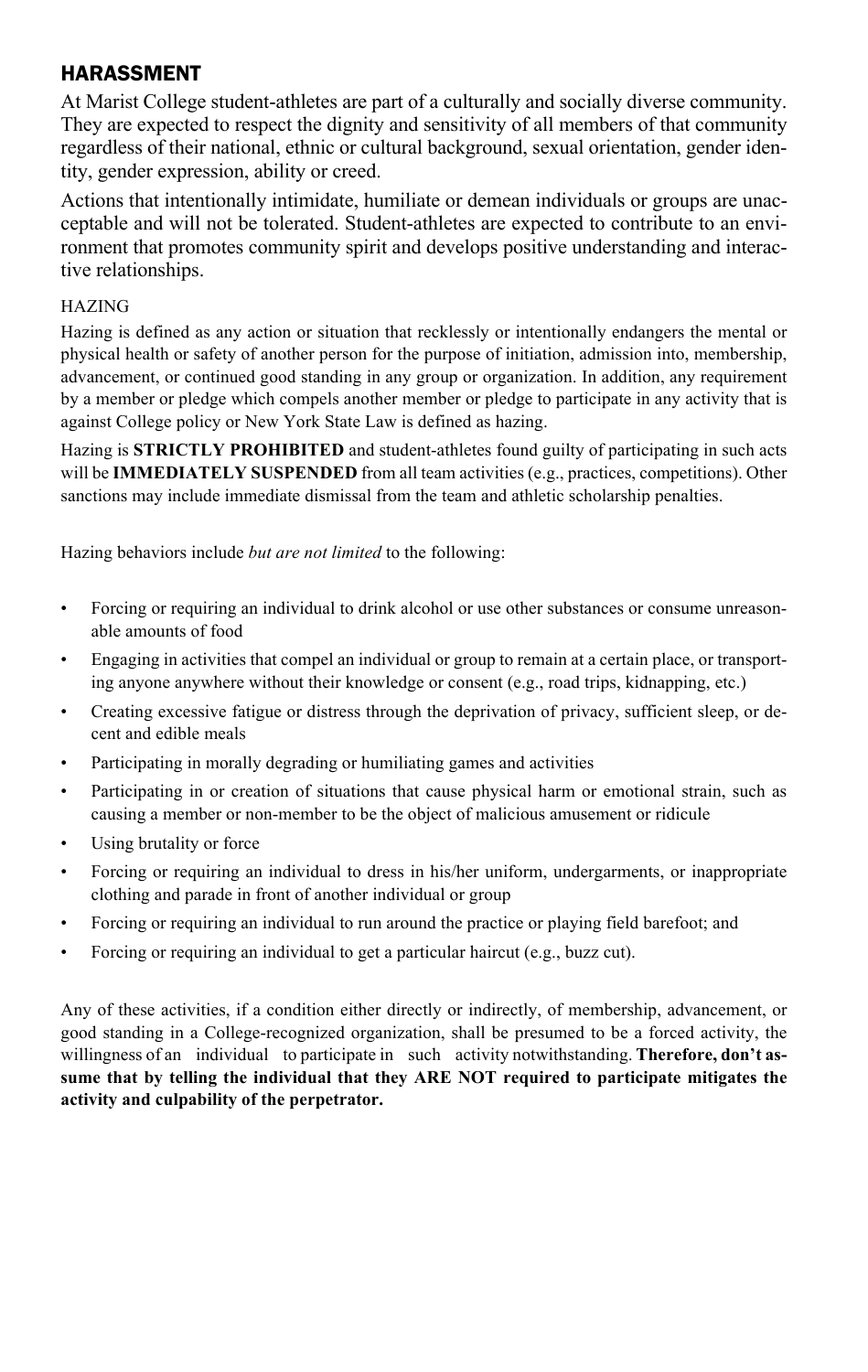#### RULES OF SPORTSMANSHIP

Each student-athlete is expected to exhibit good sportsmanlike conduct at all times as a representative of the team, coaches, department, College and community. The following constitutes poor sportsmanship and will not be tolerated:

- Physical or verbal abuse of officials, opponents, spectators, coaches or the media.
- Throwing objects at or onto the playing surface or at spectators.
- Use of inciting or taunting gestures designed to elicit negative reactions from opposing players, spectators or officials.
- Using profane and vulgar language (including trash talking) or gestures to opposing players, spectators or officials.
- Fighting with opponents.
- Making negative public statements which demean a team member, a coach, an opponent, an official or another institution.
- Inappropriate "celebrations" which are disrespectful toward opponents.

Violations of the sportsmanship rules may result in sanctions imposed by the Director of Athletics, which may include suspension or dismissal from your athletic team.

As a student-athlete, your behavior shall reflect the high moral standards of honor and dignity that characterize participation in intercollegiate athletics.

### SEXUAL ASSAULT AND SEXUAL HARASSMENT

Consistent with the College's policy, the Department of Athletics is committed to an environment which is supportive of education as the primary mission and free from all exploitation and intimidation. Rape, sexual assault or sexual harassment will not be tolerated.

Sexual harassment includes any unwelcome sexual advance, request for sexual favor or other verbal or physical conduct of a sexual nature. Such behavior, even if perceived to be in jest, is unacceptable.

Rape or sexual assault is commonly perceived as a violent and forceful act perpetrated by a stranger. In fact, rape by an acquaintance, known as date rape is far more common and usually involves the use of alcohol.

Typically in date rape or acquaintance rape the two parties are familiar with one another and perhaps even friends. The situation may begin with a date or merely informal socializing at a party, alcohol is consumed and an assorted set of signals sent and received between two individuals, real or perceived. The end result is a sexual encounter that may have been preceded by a series of consensual activities, at least in the mind of one of the partners. However, date rape should never be considered a misunderstanding or a communication problem. *"No" means "no" at any time.*

Student-athletes are expected to conduct themselves in a manner where the rights of others are respected.

Inappropriate sexual behavior, including verbal harassment, may result in sanctions by the College, Department of Athletics and civil authorities. Victims of rape, sexual assault or sexual harassment are encouraged to contact the Counseling Center at extension 2152.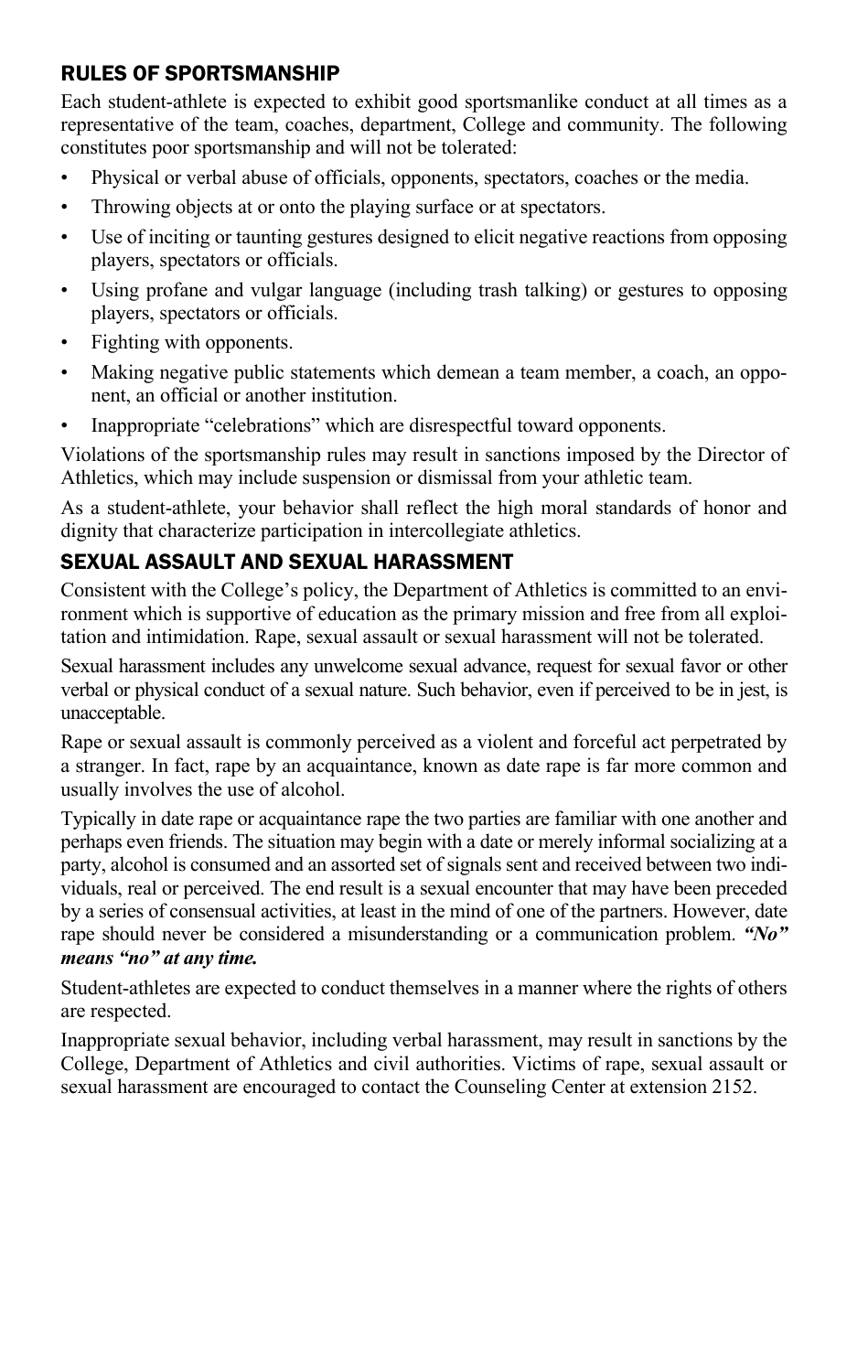### STUDENT-ATHLETE DISCIPLINARY ACTIONS

There are times when a student-athlete may be required to be placed on a Coach's and/or Department of Athletics Contract. Such instances arise when a coach has disciplinary problems (e.g., not attending practices, not attending required academic meetings) with a student-athlete. Please note that disciplinary actions assessed by other areas on campus (e.g., Housing, Student Affairs) are under the purview of those areas.

The first step is placing the student-athlete on a Coach's Contract; however a Departmental Contract may be initiated in lieu of a coach's contract if the student-athlete is involved in a severe disciplinary action.

As a student-athlete you should be aware that being placed on a disciplinary contract (Coach's or Departmental) is very serious and failure to follow such contracts may result in athletic scholarship and participation forfeitures.

In addition to the above actions, any student-athlete who is arrested will be indefinitely suspended from their program pending criminal and Office of Student Conduct outcomes. The Department of Athletics may impose additional sanctions once the outcomes have been assessed.

### **VIOLENCE**

Whether it is reckless or intentional, any behavior that results in bodily injury to another person and/or damage to property will not be tolerated. In addition, any behavior that is interpreted by a reasonable person as an intent to harm another person or damage property will also not be tolerated.

These types of violence include, but are not limited to:

- 1. Physically assaulting a person, including slapping, hitting, punching, pushing, poking, kicking; or physical threats to inflict physical harm
- 2. Arson, sabotage, equipment vandalism, damaging or destroying property, throwing or hitting objects
- 3. Displaying a weapon or an object which appears to be a weapon in a threatening manner; carrying a firearm of any kind onto College-owned or College-controlled property; or using a weapon to harm someone
- 4. Using greater physical size/strength to intimidate another; intimidating or threatening gestures, bullying, or hazing
- 5. Intimidating, threatening, hostile or abusive language directed toward another person that communicates the intention to engage in violence against that person and leads a reasonable person to expect that violent behavior may occur
- 6. Stalking another person

Any student-athlete who engages in violence may result in sanctions by Judicial Affairs, the Department of Athletics, the NCAA, and civil authorities. Other sanctions may include immediate dismissal from the team and athletic scholarship penalties.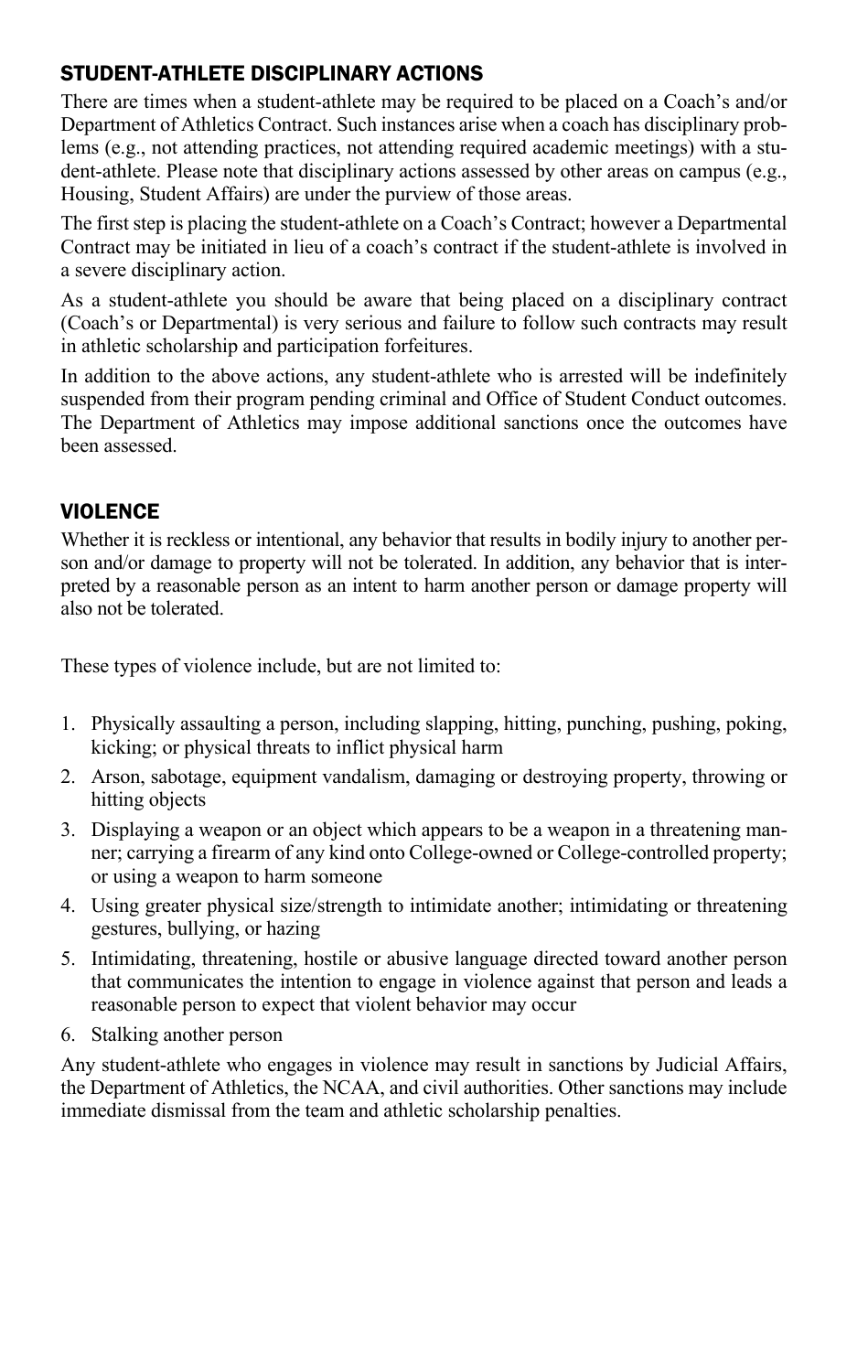#### SOCIAL NETWORKING WEBSITES

Social networking websites have become increasingly popular with college students in recent years. These websites aim to connect individuals using a variety of tools, including creating personal profiles or posting pictures. These websites include, but are not limited to:

| Facebook  | Twitter |
|-----------|---------|
| Instagram | YouTube |
| Snapchat  | TikTok  |

If Marist College student-athletes choose to have profiles on social networking websites they will be held accountable for ANY and ALL material on their profile. The following provisions will apply to profiles on these sites:

- a. No offensive or inappropriate pictures are posted
- b. No offensive or inappropriate comments are posted
- c. Any information placed on these types of websites does not violate the ethics and intent behind both the Marist College student code of conduct, the student-athlete code of conduct, the Metro Atlantic Athletic Conference code of conduct, and the NCAA.

Student-athletes should remember that they are representatives of Marist College and always in the public eye. Content posted by student-athletes at other institutions or even other students on campus may not be acceptable on your profile. Violations of the above provisions may result in sanctions by the Department of Athletics, Judicial Affairs, or the NCAA. Other sanctions may include immediate dismissal from the team and athletic scholarship penalties. Questions regarding acceptable content should be directed to your head coach or Sports Information Director.

NOTE: In addition to the unfortunate reality of online predators, potential employers and internship supervisors also use these sites to screen candidates. Many graduate programs and scholarship committees now search these sites to screen applicants. We advise Marist College student-athletes to exercise extreme caution in their use of social networking websites.

# METRO ATLANTIC ATHLETIC **CONFERENCE**

# SPORTSMANSHIP STATEMENT

The Constitution of the MAAC within its mission statement cites as a purpose of the Conference that its members shall participate in its athletics program on the basis of mutual trust and confidence and based upon high standards of scholarship and sportsmanship.

Understanding that realization of those goals requires that opponents respect each other and admire earnest effort made fairly in pursuit of victory, the Conference shall require adherence to the standards it has adopted or which are set forth in the respective playing rules. It will require ethical conduct worthy of the educational stature and the standards of its member institutions.

While victory shall be the expected goal of every competitor, defeat is not a disgrace, and the prospect of defeat is never an excuse for unethical behavior or a lack of sportsmanship.

Adherence to these principles will maximize the benefits and enjoyment of intercollegiate competition for all participants, coaches, and spectators.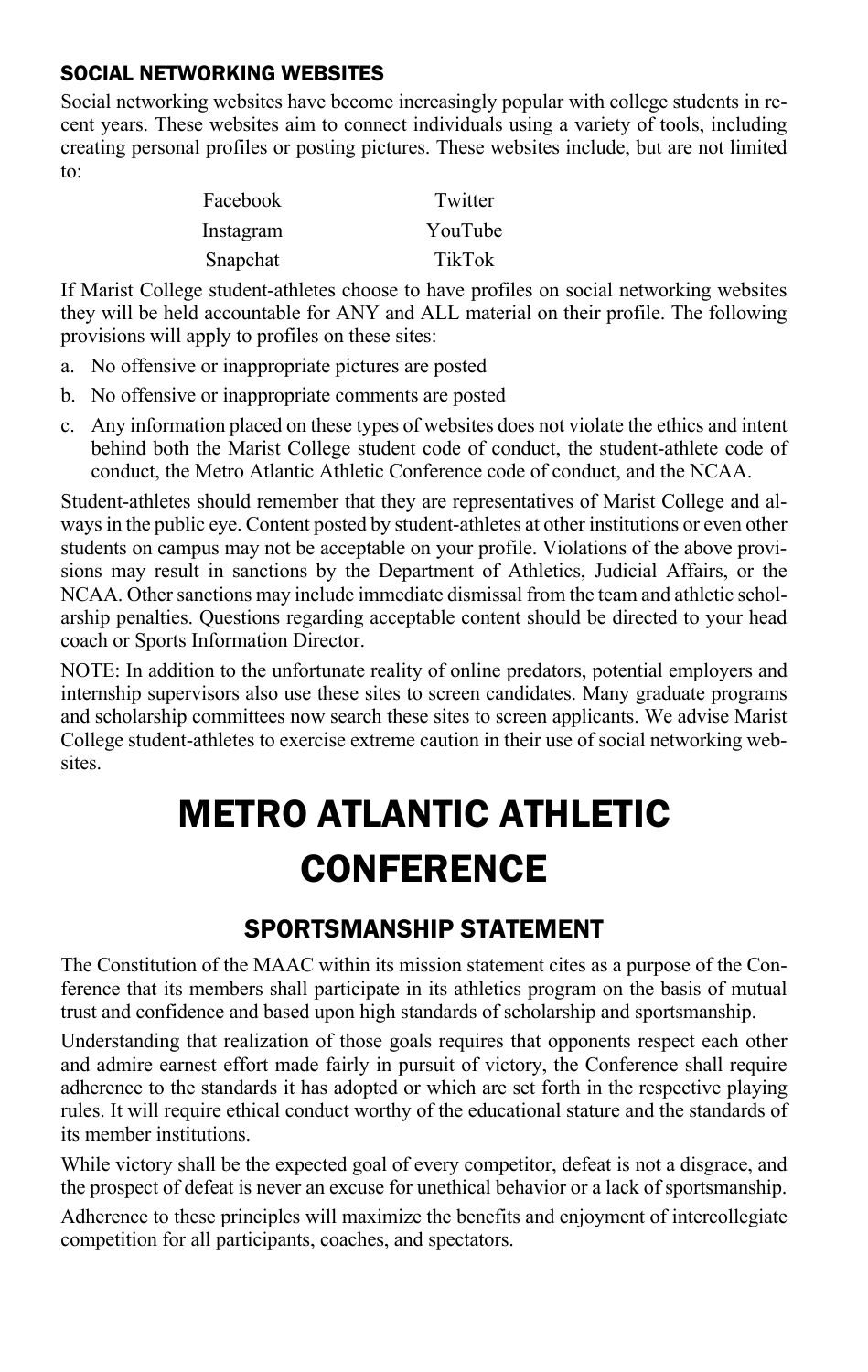# POLICIES AND ACTIONS IN SUPPORT OF THE SPORTSMANSHIPSTATEMENT

#### *Council of Presidents:*

The MAAC Council of Presidents have directed that all representatives of the conference's member institutions shall exhibit ethical behavior at each Conference competition and conduct themselves in accordance with the rules of the NCAA and the Conference and the playing rules of the respective sports. They have directed that each member shall create a healthy environment for competition free of a hostile atmosphere for opponents. This responsibility is to be shared by administrators, coaches, and student-athletes, plus others involved in intercollegiate athletics in the Conference.

They have directed the Commissioner, supervisor of officiating and game officials to apply the playing rules tightly and assess appropriate penalties, not merely issue warning, when violations occur.

Athletics Administrators:

Athletics administrators, led by the Director of Athletics, must communicate the expectation of good sportsmanship to all representatives of the institution active in intercollegiate athletics. It is particularly imperative that this message is impressed on each coach, along with the intention that the coach will require compliance with the Sportsmanship Statement by each member of the team. The Director must ensure that opponents are treated with fairness and respect. All aspects of game management must be controlled to assure such treatment, including crowd behavior.

#### Coaches:

The coach's behavior influences that of the players and, frequently, the fans. The coach has a responsibility to educate the players concerning their obligation to the coach, the institution, intercollegiate athletics and themselves. Respect for an opponent can most effectively be conveyed to the players by the manner in which the coach speaks of and acts toward the opponent.

#### Student-Athletes:

Student-athletes must honor the responsibilities which accompany the privilege of representing a MAAC institution by adhering to Conference and playing rules, and the MAAC Sportsmanship Statement. They must be aware that significant penalties will be applied for fighting, taunting an opponent or other unethical conduct.

Public Address Announcers:

Each public address announcer should provide an impartial and even-handed report of the event. Partisanship in this area inflames emotions and can promote poor sportsmanship by participants and spectators.

Cheerleaders, Spirit Groups, Bands and Mascots:

Like the student-athletes, members of cheerleading squads, spirit groups, bands, and mascots are highly visible representatives of MAAC institutions. They can influence the behavior of others. Each group should welcome its counterpart group, and demonstrate respect for its members. Likewise, it should convey respect for each opponent player and team.

#### Officials:

Although each game official has a demanding and difficult job to officiate the contest, s/he also will be directed to apply without hesitation or reservation the rules governing conduct and sportsmanship during each MAAC competition. When doing so as directed, the official will have support of the Conference, each member institution, and its administration and coaches.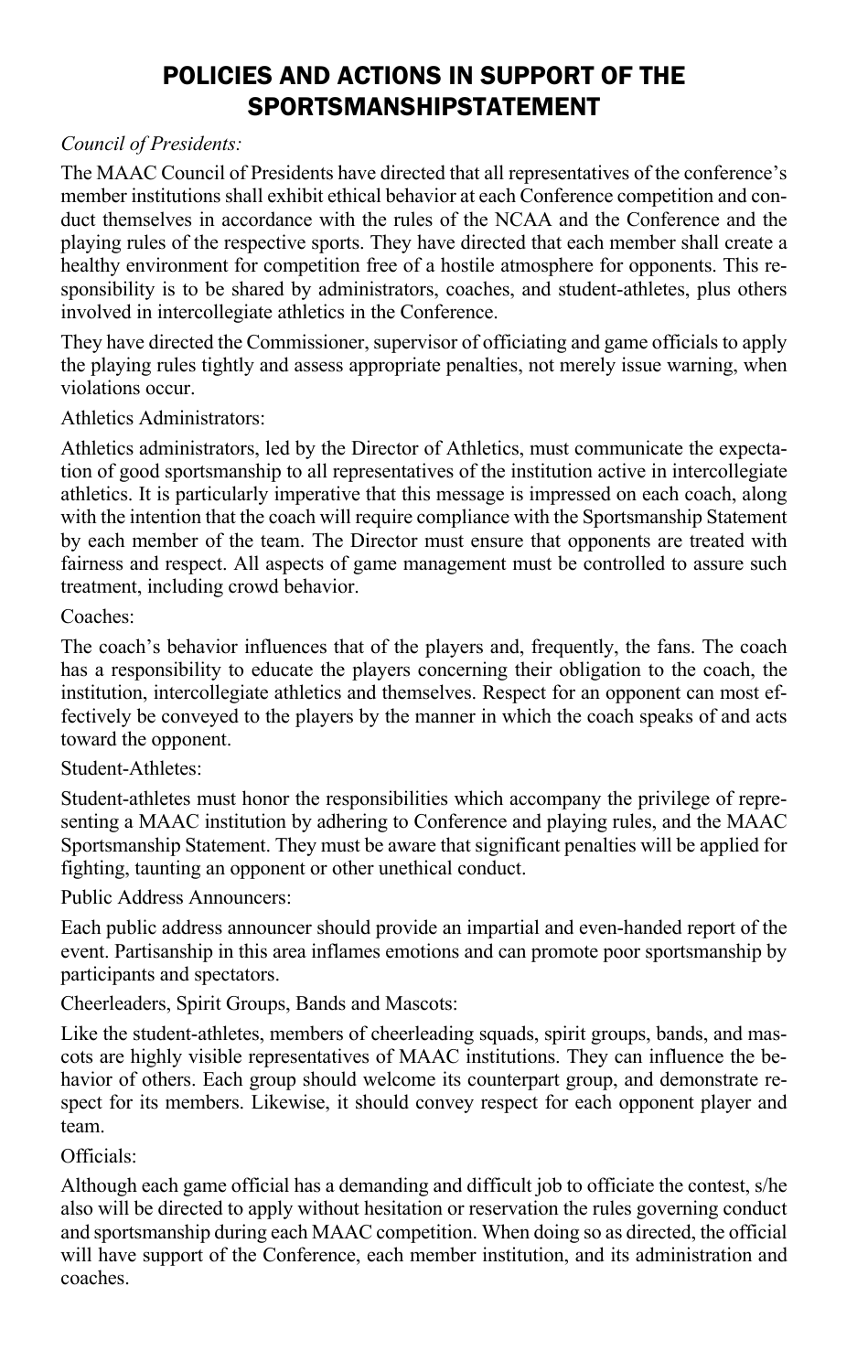# DEPARTMENT OF ATHLETICS POLICIES

# ATHLETIC AWARDS AND FINANCIAL AID

Marist College athletic scholarships are monies provided to a student-athlete based on his/her athletic ability. Athletic scholarships are used by coaches in the recruitment process to assist them in obtaining the most qualified student-athletes for the College's Division I programs. Student-Athletes should note that their athletic scholarship dollars **WILL NOT**  change (increase or decrease) during the period of the award unless s/he engages in any activity noted under the cancellation and gradation section. Student-athletes who are receiving an athletic scholarship should note that voluntary withdrawal from a team will result in **IMMEDIATE** cancellation of their award.

Student-athletes who are receiving an athletic scholarship and wish to go abroad **MUST**  consult with their head coach prior to making any arrangements. Student-athletes may continue to receive athletic scholarship money during the semester they are abroad as long as they travel during their "non-traditional" or "other" season. Any student-athlete who is receiving a full grant-in-aid is encouraged by the athletic department to take advantage of the late spring or summer abroad programs offered through the Office of International Programs.

In order to receive any type of financial aid, including an athletics grant-in-aid, from Marist College, students are **REQUIRED** to complete and submit the following forms to the Office of Student Financial Services each year:

- Free Application for Federal Student Aid (FAFSA)
- Tuition Assistance Program (TAP) New York State residents only
- Parent and Student Federal Income Tax Returns returns for the previous year

Your athletic aid award will not become effective until the office of Student Financial Services receives the above forms.

The NCAA has specific regulations regarding the receipt of financial aid and the amount of aid a student-athlete may receive. You may receive financial aid that **DOES NOT** exceed the value of cost of attendance. The "cost of attendance" is an amount calculated by the Marist College Office of Student Financial Services, using federal guidelines, that includes the total cost of tuition and fees, room and board, books and supplies, transportation, and other expenses related to attendance at the College.

You may receive institutional financial aid based on athletics ability, outside financial aid for which athletics participation is a major criterion and educational expenses up to the value of a full grant-in-aid, plus any other financial aid unrelated to athletics ability up to cost of attendance

The Office of Student Financial Services is responsible for monitoring financial aid records and ensuring that all of your aid does not exceed the cost of attendance. In determining whether your financial aid exceeds the cost of attendance, all institutional financial aid and all funds received from the following and similar sources shall be included (this list is not all inclusive):

- Scholarships or grants-in-aid administered by Marist College
- New York State sponsored scholarships
- Aid awarded to a recruited student-athlete through an established and continuing outside program (e.g., National Football Foundation) for the recognition of outstanding high school graduates in which athletics participation may be a major criterion
- Educational Government Grants (Federal Supplemental Educational Opportunity Grant).

In addition, examples of financial aid exempted from the cost of attendance limits include, but are not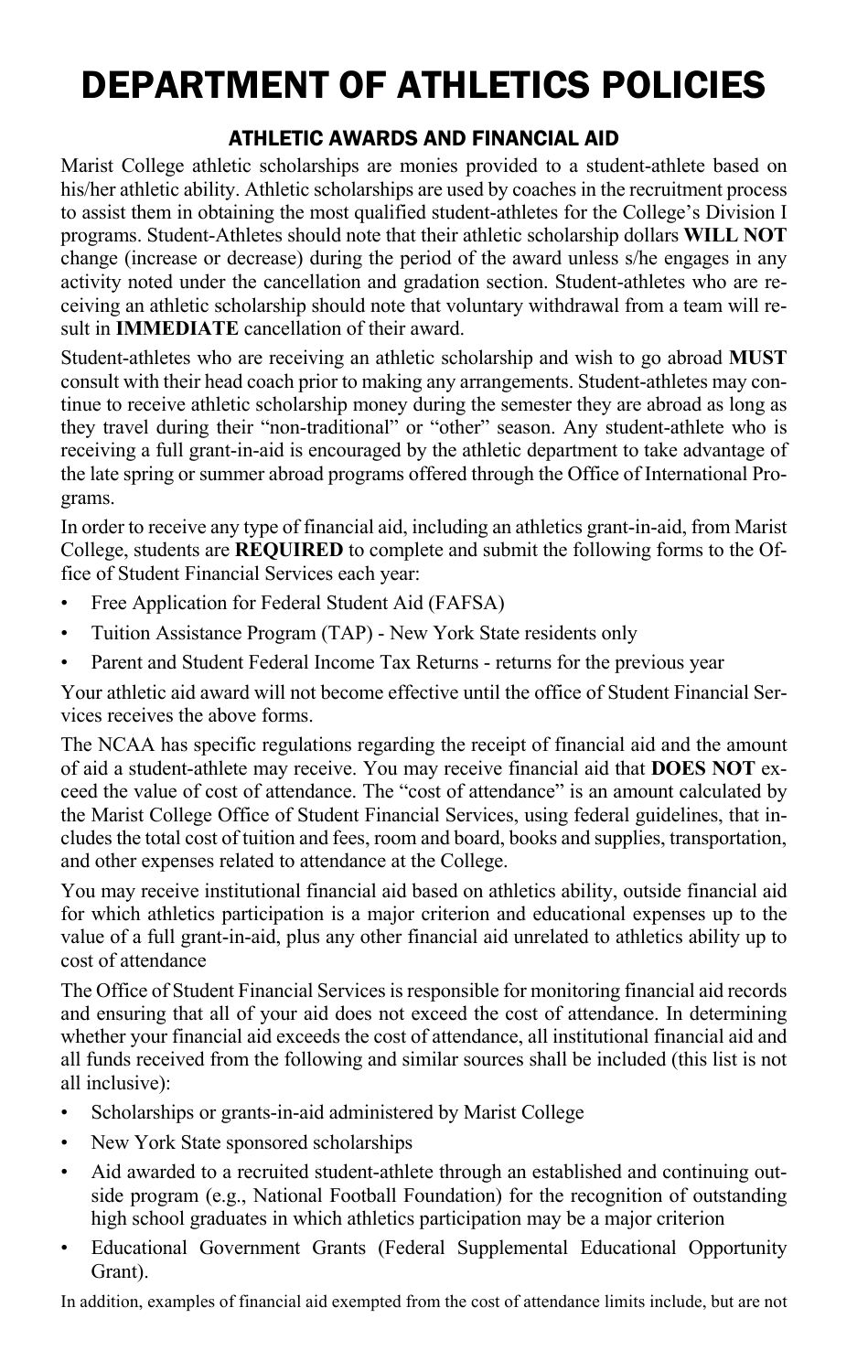limited to:

- Pell Grants
- Loans (Bank, Federal Stafford, Federal Direct, Federal Perkins)
- Government Grants for educational purposes
- On-campus or off-campus employment earnings during the academic year
- On-campus or off-campus summer employment earnings.

The Office of Student Financial Services will make adjustments to a student-athletes financial aid package to assure compliance with NCAA financial aid limitations.

In addition, student-athletes are required to report financial aid from any source other than the College or persons they are naturally or legally dependent upon. Such reporting requires the awarding agency to send documentation of the award to the Office of Student Financial Services, and for upperclassmen all such awards **MUST** be deposited with the College.

Examples of this outside aid include, but are not limited to:

- High school awards
- Government grants (international students)
- Local civic organization awards
- Local team awards.

An athletic grant-in-aid will only be awarded for a period not in excess of one academic year. It may be renewed during the period of eligibility if recommended by the coach and the Director of Athletics to the Director of Student Financial Services. Returning student- athletes whose athletically related financial aid will be renewed, gradated or cancelled for the ensuing academic year will be notified prior to July 1. The grant-in-aid cancellation or gradation policies include but are not limited to the following conditions (cancellation or gradation can occur mid-semester):

- You become ineligible for intercollegiate competition (e.g., carry less than 12 credit hours)
- You give false information on your application, letter of intent or financial aid agreement
- You engage in serious misconduct that brings disciplinary action from the College
- You voluntarily withdraw from the sport for personal reasons
- You sign a professional sports contract for your sport
- You agree to be represented by an agent or accept money from the agent or anyone associated with him or her
- You receive other aid that causes you to exceed you individual limit.

Also note that your grant-in-aid may not be reduced or cancelled during the period of the award on the basis of:

- Your physical condition
- Your athletics ability or contribution to the team's success
- An injury which prevents you from participating in athletics
- Any other athletics reason.

If you feel you have been unjustly treated with regard to the cancellation or reduction of your grantin-aid, you have the opportunity for a hearing. You should consult the Associate Athletic Director/Senior Woman Administrator as well as the Director of Student Financial Services for information on the hearing procedure. If you need assistance or clarification regarding your financial aid package, you should contact the Office of Student Financial Services or the Associate Athletic Director/Senior Woman Administrator.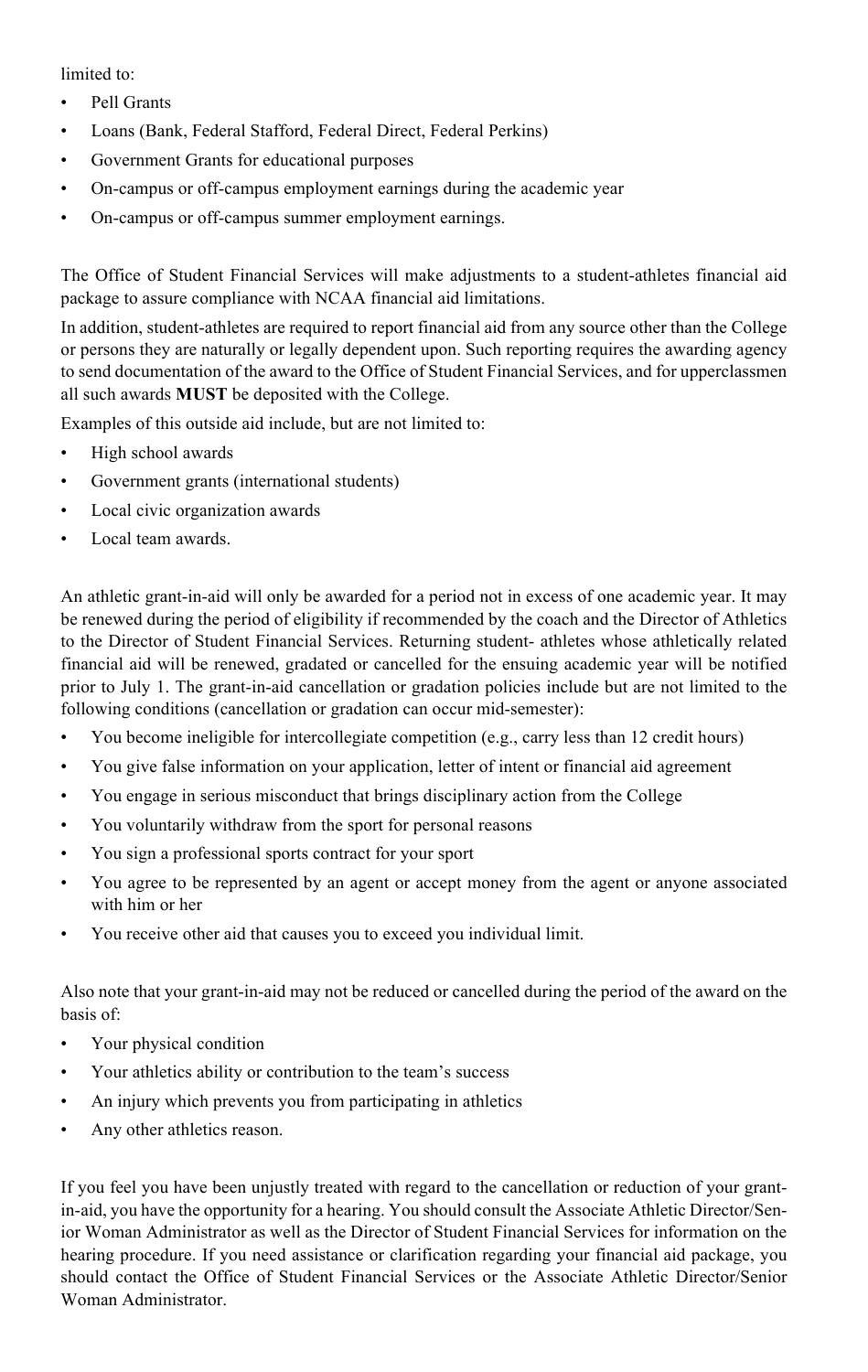#### EMPLOYMENT

The Department of Athletics does not allow a student-athlete to be employed, in any capacity (volunteer or paid), in his/her sport.

It is the coach's and/or the Athletic Administration's prerogative to restrict a student-athletes employment during a program's season or at a particular place of employment.

If you need assistance or clarification regarding employment you should contact the Associate Director/Senior Woman Administrator.

### NOTIFICATION OF TRANSFER

The decision to transfer from Marist College to another institution is a matter that requires very careful thought. Below is a summary of NCAA and/or Athletic Department rules which will help you better understand the consequences of such a decision.

- 1. Before you may begin to discuss athletic opportunities with another college, you must first be entered into the NCAA Transfer Portal. It is important for you to understand that if you or your parents make contact with another college, that college is obligated to inform the Marist Athletic Department.
- 2. A student-athlete must request to be entered into the NCAA Transfer Portal by completing a Transfer Request Workflow via the student's ARMS account. Requesting to be entered into the portal requires you to inform your head coach. Once entered into the portal, you may be immediately deleted from the team roster and any athletic scholarship dollars will be canceled starting in the following semester.
- 3. NCAA regulations require that you "sit out" at the new institution for one academic year prior to participating in athletics unless you meet the requirements of a specific transfer exception.

In all cases it is vital that you become familiar with the ramifications of your activities before you take action. Consult the Associate Athletics Director/Senior Woman Administrator for more information.

### WALK-ONS

The Department of Athletics provides any Marist student the opportunity to participate in a walk-on "try-out" to any of its 23 varsity programs. Students must contact the head coach to discuss the program and athletic requirements. Any student may then "try-out" for a respective team with the understanding that the head coach makes the final determination as to whether or not the student will make the team. Students who make a team as a "walkon" are only given a spot on the team for that academic year. The student is required to "try-out" each year he/she wishes to participate.

# EXIT INTERVIEWS

Each year, the Director of Athletics conducts exit interviews with those student-athletes who have exhausted their eligibility and/or graduating seniors.

# NATIONAL LETTER OF INTENT

Marist College adheres to the National Letter of Intent (NLI), an instrument used nationally as a commitment by prospective student-athletes to attend a specific college or university.

If you have signed a NLI you are required to attend Marist College for one academic year in order to fulfill the terms of the Letter. If you have signed and decide to enroll in another institution participating in the NLI Program prior to the completion of one academic year at Marist College you may not represent that institution in intercollegiate athletic competition until you have been in residence at that institution for two consecutive semesters.

In addition, you will also not be eligible for more than two seasons of intercollegiate competition in any sport unless you and Marist College mutually agree to release each other from any obligations of the NLI. A student-athlete receiving a formal release will not be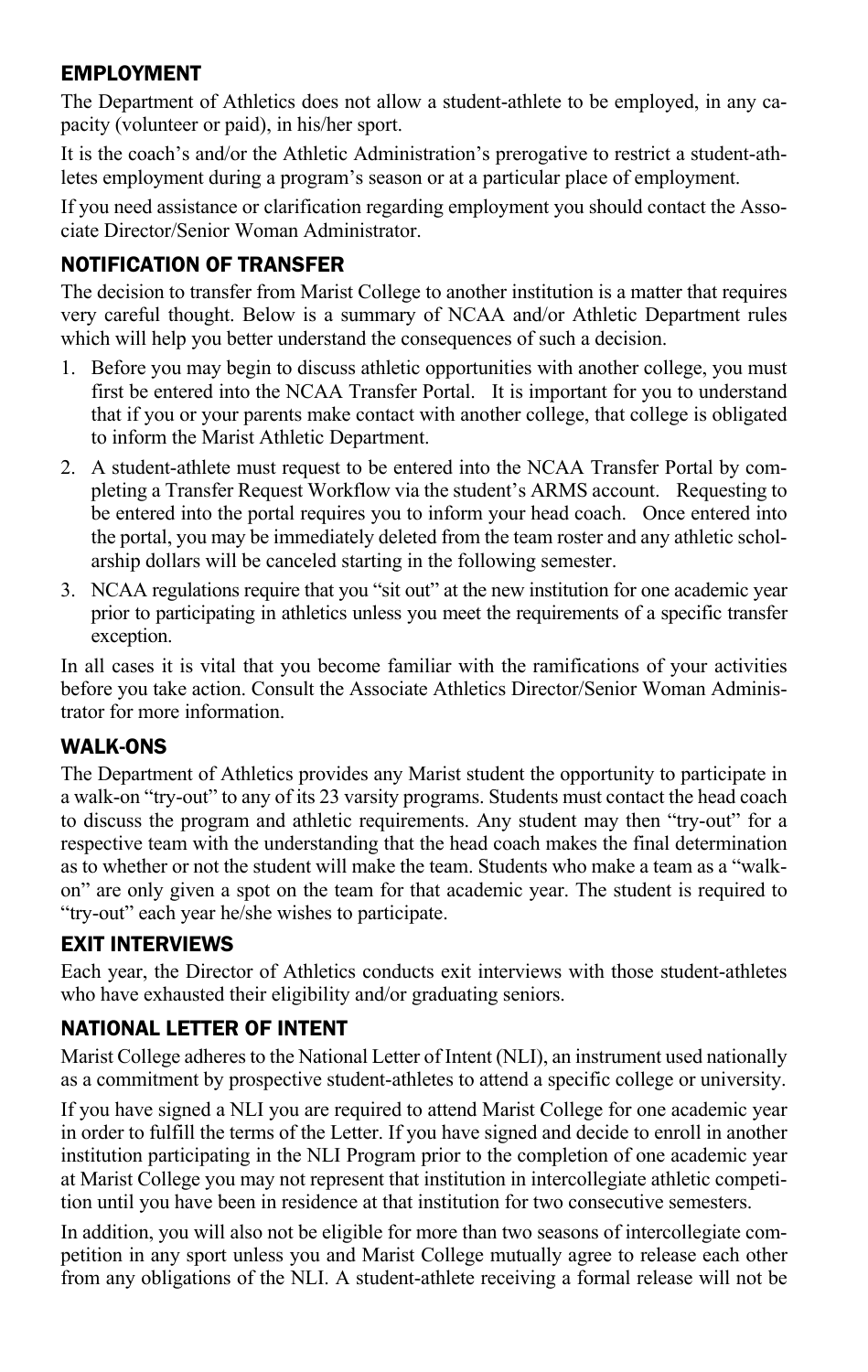eligible for competition at the second institution during the first academic year of residence and will lose one season of competition.

These restrictions will not apply if you attend Marist College for at least one academic year; if you have graduated from junior college after having signed a NLI while in high school; if you do not attend any institution for the next academic year after signing an NLI; if you serve on active duty with the U.S. armed forces or on official church mission for at least 18 months; or if you are a non-qualifier as determined by the NCAA Eligibility Center. You must have received, in writing, an award for athletic financial aid at the time of signing your NLI for it to be valid. In addition, you may only sign one valid NLI and remember, you are signing with the institution and not a particular sport or individual coach.

# NCAA STUDENT-ATHLETE ASSISTANCE FUND

The NCAA provides each member institution with a pool of funds to assist student-athletes. The fund may be used for several purposes including:

- Medical expenses (except those covered by another insurance policy, including optional institutional medical insurance premiums);
- Hearing aid;
- Vision therapy;
- Off-campus psychological counseling;
- Travel expenses for parents or student-athletes for family emergency;
- Purchase of expendable course supplies (e.g. notebook and pens);
- Rental of non-expendable course supplies (e.g. computer equipment and cameras that are required for all students enrolled in the course);
- Clothing, shoes and other essentials (excluding athletic apparel and food); and
- Transportation to and from home.

If you need assistance or clarification regarding the Assistance Fund you should contact the Associate Athletic Director/Senior Woman Administrator.

# ATHLETICS TEAM CONDUCT

# **ALCOHOL**

- 1. No alcohol at any athletic team related function, anytime, anywhere, prior to or after competition, day trip or overnight. Hotels, including bars located on their premises, are off limits for alcohol at any time.
- 2. No alcohol is permitted on any team travel vehicle, personal or school owned, if related to a team function.

The Department of Athletics does not promote or condone the use of alcohol by student-athletes during the academic year. Student-athletes caught using alcohol will be disciplined by the head coach and/or the Director of Athletics.

Penalties include but are not limited to:

- a. Game suspension
- b. Coach's Contract
- c. Department Contract
- d. Dismissal from team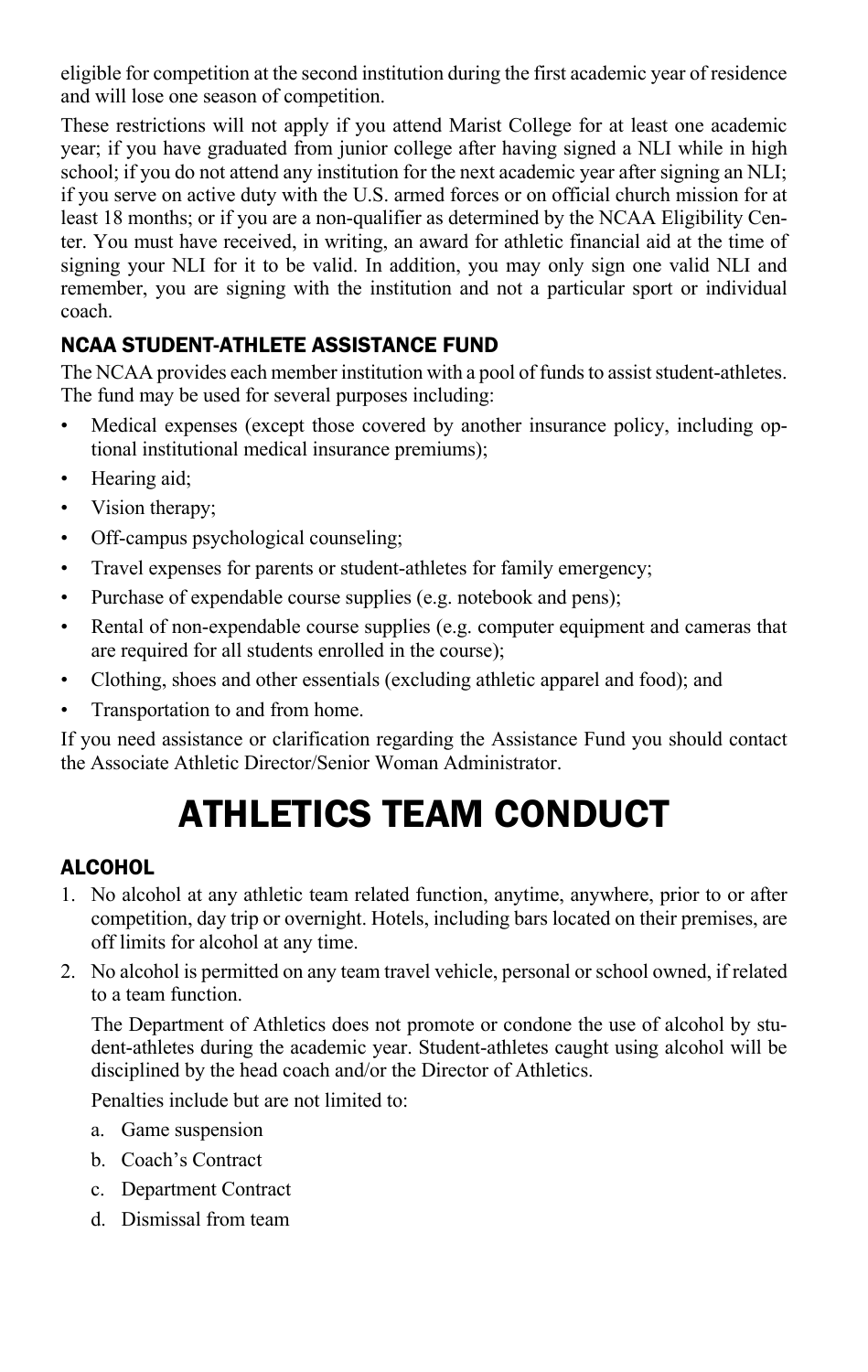#### DRESS CODE

Student-athletes are representatives of Marist College and its athletics program. It is imperative that they present an image of the institution, their program and the athletics department which connotes dignity, integrity and discipline.

For team travel by bus, van or plane it is expected that any time student-athletes leave the vehicle, they are attired neatly and consistent with the Department's dress code.

For teams or individuals traveling from the campus or place of lodging directly to the site of competition by bus or van, student-athletes may be attired in the official Marist team warm-up or competition uniform issued to each individual on that team. However, every member of the team should, then, be attired in the same uniform.

Casual, but always neat, dress is permissible in hotels or during other trip-related functions such as pre-game meals.

#### STUDENT-ATHLETE APPAREL & EQUIPMENT

Nike is the exclusive apparel and equipment provider for the Marist Athletics Department. No other manufacturer's products should be worn during team activities, strength training, practice or competition.

Merchandise worn by student-athletes bearing the Marist trademarks or name must be approved and purchased through the Marist Athletics Department. Apparel items include, but are not limited to the following:

• Uniforms, Polos, Jackets, T-shirts, Dri-fit, Shorts, Sweatshirts, Sweatpants, Fleece, Travel Jackets, Travel Pants, Shoes, Cleats, Sandals, Socks, Gloves, Headbands, Wristbands, Hats, Visors, Knit Hats

Student-athletes that wish to purchase merchandise "out-of-pocket" bearing the Marist trademarks or name must gain prior approval from the Athletics Department. Approved merchandise that is being purchased by student-athletes "out-of-pocket" must be purchased through the Marist Athletics Department. Orders will not be placed until all money is collected and submitted to the Athletics Business Manager.

Only officially licensed Marist Athletics approved vendors and licensees may be used to produce items bearing the Marist Athletics trademarks. Merchandise bearing the Marist Athletics trademarks or name produced without prior approval will be considered "counterfeit" and subject to disciplinary action by the Marist Athletics Department, including seizure of the merchandise. For example, a team buying a t-shirt to wear during travel or pre-game warmups without getting prior approval is not permitted even though the student-athletes paid for the t- shirt "out-of-pocket."

All merchandise worn by student-athletes and coaches represents the program, coaches, Athletics Department and Marist College. All guidelines set forth by the Marist Athletics Department for use of the Marist Athletics marks must be followed.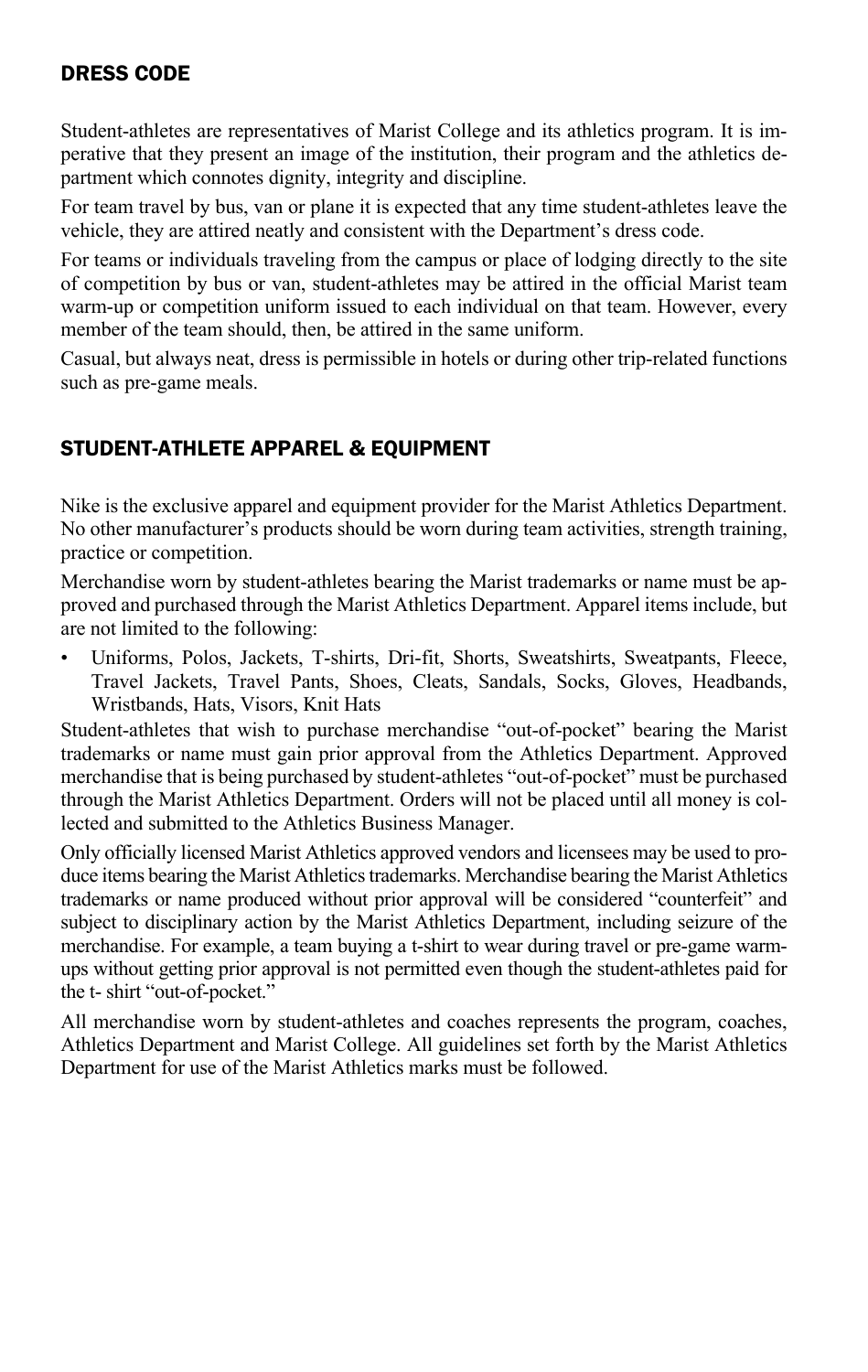|     | <b>GOOD TO KNOW</b>                                                                                                                                                                                                                                                                                                        |                                                                                                                                                                                                                                               |  |  |
|-----|----------------------------------------------------------------------------------------------------------------------------------------------------------------------------------------------------------------------------------------------------------------------------------------------------------------------------|-----------------------------------------------------------------------------------------------------------------------------------------------------------------------------------------------------------------------------------------------|--|--|
|     | <b>ACCEPTABLE TRAVEL ATTIRE</b>                                                                                                                                                                                                                                                                                            | UNACCEPTABLE TRAVEL ATTIRE                                                                                                                                                                                                                    |  |  |
| Men | Team warm-up or competition uniform<br>Sport coat/blazer with or without tie<br>Sweater and dress shirt with or without tie<br>Dress shirt with tie with or without<br>jacket<br>Dress pants<br>Dress shoes<br>Socks<br>Women<br>Team warm-up or competition uniform<br>Dress or skirt<br>Dress pants<br>Blouse or sweater | Men<br>Sneakers (only with uniform)<br>٠<br>No socks<br>$\bullet$<br>Jeans of any kind<br>٠<br>Baseball caps<br>$\bullet$<br>Women<br>Sneakers (only with uniform)<br>Jeans of any kind<br>٠<br>T-shirts/crop tops<br>٠<br>Baseball caps<br>٠ |  |  |
|     | Flats or heels                                                                                                                                                                                                                                                                                                             |                                                                                                                                                                                                                                               |  |  |

# RECREATIONAL AND PERFORMANCE ENHANCING DRUG POLICY

*\*AT NO TIME ARE THESE DRUGS PERMISSIBLE\**

Examples of such drugs are **heroin, marijuana, cocaine, steroids** and **growth hormones**. In addition to these drugs the NCAA has a list of banned substances (see page 178). The NCAA does conduct random drug tests during the academic year. A positive drug test will result in immediate loss of eligibility. Refer to www.drugfreesport.org for a list of banned substances.

**First Offense***:* Immediate suspension with review by the Director of Athletics.

**Second Offense:** Indefinite suspension or possible dismissal from the team after review by the Director of Athletics.

# TOBACCO

No chewing or smoking tobacco during any athletic team related function, home or away, in the Marist McCann Recreation Center or other athletic facilities.

# TRAVEL

Student-athletes representing Marist College who travel individually or as a team to a regularly scheduled intercollegiate athletic contest must do so under the direct supervision of the coach or other designated department staff member.

The staff member assumes responsibility for the traveling party from the point and time of departure until either (1) all members are returned to campus; or (2) a student-athlete is released at the conclusion of competition at the site of the competition as per arrangements made with the head coach prior to the team's departure from Marist.

As representatives of the College on away trips, student-athletes are expected to conduct themselves with dignity and the highest ethical, moral and behavioral standards.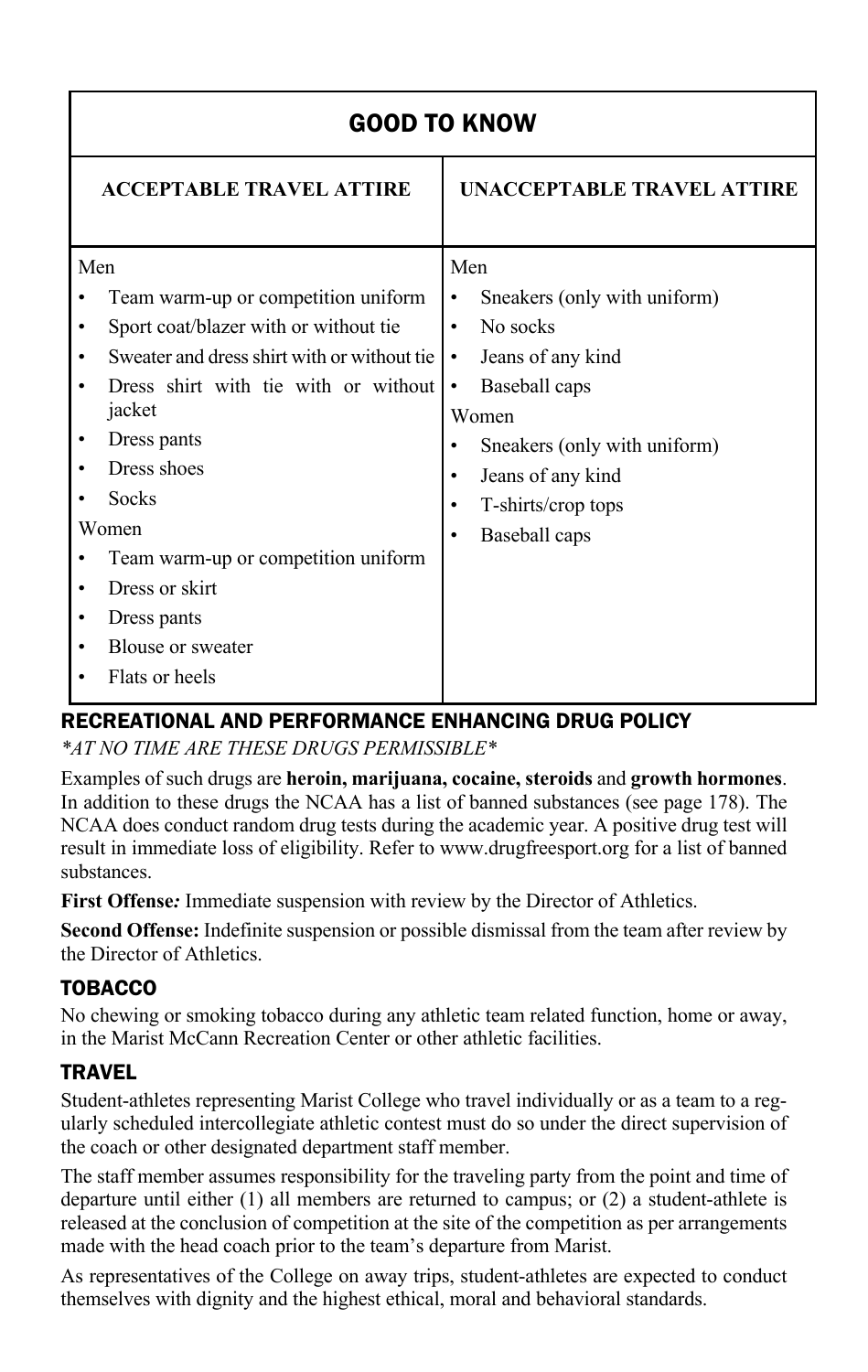#### VIOLATIONS OF ATHLETICS TEAM CONDUCT

The following penalties will be imposed for team conduct violations excluding recreational and performance enhancing drugs which have their own penalty system.

**First Offense:** Warning from the coach and reported to the Director of Athletics with possible review by the Director of Athletics for further action.

**Second Offense:** One game suspension 24 hours following the infraction with possible review by the Director of Athletics for further action.

**Third Offense:** Suspension or possible dismissal from the team after review by the Director of Athletics.

#### NATIONAL ANTHEM

To honor those that serve our country the Department of Athletics will play the National Anthem prior to each home contest for all 23 varsity programs. Student-athletes, coaches and athletic administrators are required to address the flag and remain at attention during the playing of the National Anthem. This also includes all away from home contests.

#### POLICY FOR OFF-CAMPUS SOCIAL EVENTS

The following guidelines are in accordance with the College's policy regarding the hosting of events by a college student organization or team.

In order for a varsity sports team to sponsor an event on campus, the team must not be involved with any disciplinary sanction (probation or higher) with the Department of Athletics and/or College. Representatives of the team must work with the Office of College Activities in scheduling the event and approval of all contracted services. A representative of the Office of College Activities must sign all contracts for services. All dates for off campus events must be presented to the Senior Associate Athletics Director/Internal Affairs, Department of Athletics, for preliminary approval. All funds must be deposited with the Department of Athletics and all Business Office procedures (e.g. purchase orders) must be initiated by the Associate Athletics Director/Internal Affairs prior to commencing any activities related to the event. Representatives should note that all funding for such events is the sole responsibility of the sponsoring team/representatives. In addition, all funds for the function must be collected and deposited prior to the event. A meeting will also take place with the chaperones, the team's leadership and representatives from the Office of College Activities to review all the arrangements for the event.

The team must have at least two Marist College employee chaperones for the event, with more required (if needed) to ensure a chaperone ratio of one per fifty participants. Chaperones must include the head coach. Bus transportation must also be arranged by the team from the College to the facility and back to the College to ensure that no individuals drive their own vehicles. Bus transportation must be scheduled through the Associate Athletics Director/Internal Affairs and supervised by both the team's leaders and chaperones.

When alcohol is present at an event, the host establishment has the responsibility to validate the ages of participants in order for them to purchase alcohol. At no time will an open bar be allowed at any event. Only individuals 21 years of age or older who can legally purchase alcohol may do so, with a maximum of two drinks at a time. In addition, the team will be responsible for hiring a security officer who will help to ensure that only those students 21 years of age or older may consume alcohol. The host facility will also provide an attractive, non-alcoholic beverage for those students under 21 years of age during the cocktail hour (if one is provided). The bar will close during the serving of the main meal as well as one half hour prior to the close of the event.

Prior to the event, the team should present a workshop to its membership/team about risk management and include discussion about the use and abuse of alcohol (high-risk behaviors involving alcohol). Participants at the event are to be responsible for their own behavior at all times and the leadership of the team is expected to respond to any individual who behaves inappropriately. The team and or its leadership may also be held responsible for a situation that arises that is outside the realm of an individual's responsibility. At the conclusion of the event, the team should complete a program evaluation and submit it to the Associate Athletics Director/Internal Affairs.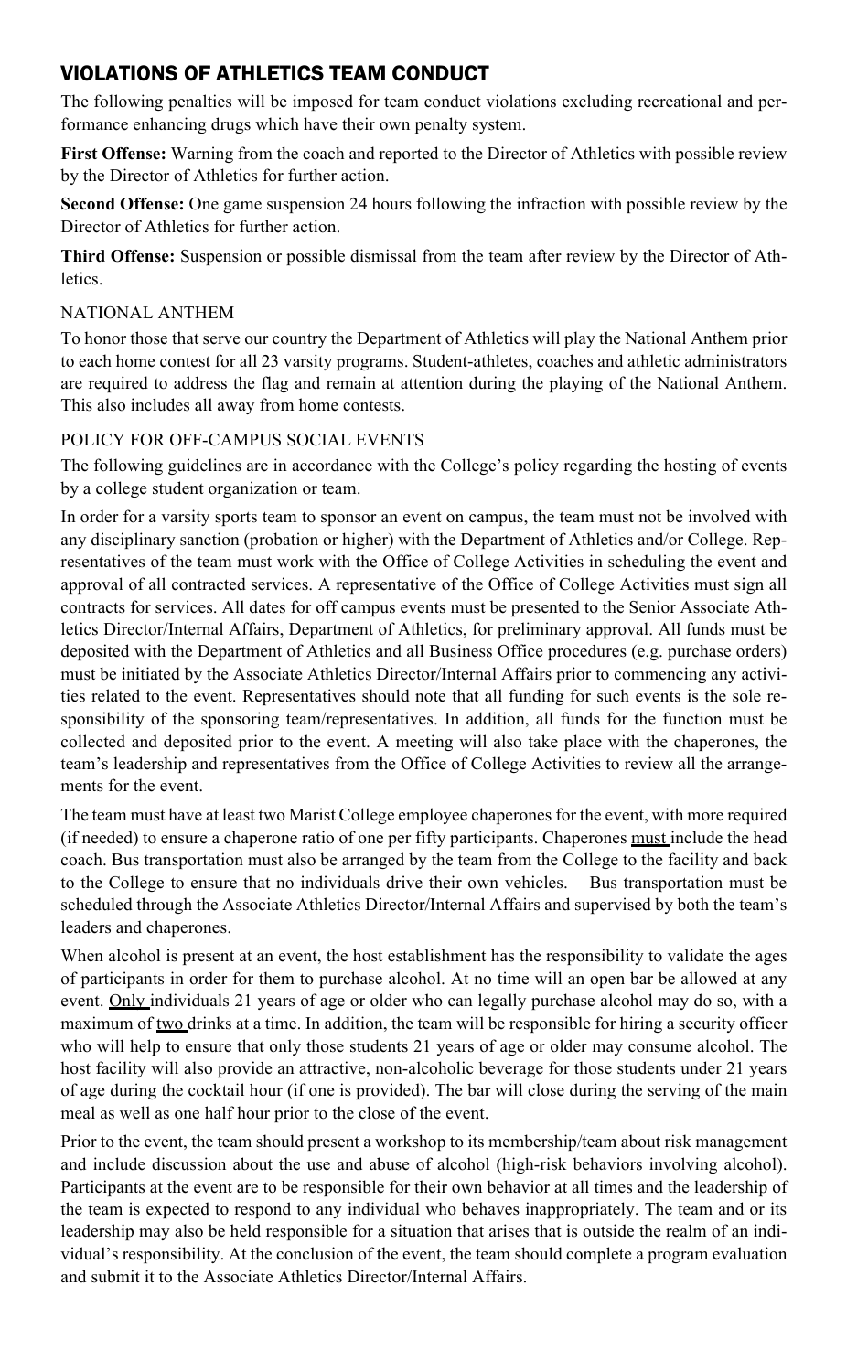# SPORTS MEDICINE DEPARTMENT

The Coordinator of Sports Medicine operates the Sports Medicine Department. This individual's office is located in the Dr. Michael J. Maynard Center for Sports Medicine area. The following policies must be strictly adhered to by all student-athletes. Questions and concerns should be directed to the Coordinator of Sports Medicine.

# ATHLETIC TRAINING ROOM RULES

The Sports Medicine staff is here to serve the student-athletes. They will always treat student-athletes in a professional manner and expect student-athletes to return the same courtesies.

- All student-athletes are required to wear shorts/shirts for treatment since we are a coeducational facility.
- All student-athletes MUST sign-out with the medical electronic records system (ATS) prior to departing the facilities.
- Do not wear outdoor athletic shoes in the athletic training room. Please leave these shoes outside.
- All equipment will be kept outside the athletic training room. *"No Exceptions!"*
- No food or drink is allowed in the athletic training room with the exception of a water bottle.
- Towels remain in the athletic training room; those individuals seen taking them will lose privileges in the athletic training room.
- Student-athlete must provide their own towel when taking a full body ice bath.
- Missing a treatment or doctor's appointment without permission will be reported to the coaching staff.

# ATHLETIC TRAINING ROOM (ATR) OPEN/CLOSED POLICY

The Center needs to remain closed at all times unless a Certified Athletic Trainer (AT) is present. There is a liability, safety and legal issue that complicates anyone being in the room without an AT. No coach, administrator or any other personnel is legally allowed to give treatment or supervise any modality use. Only in a medical emergency when gauze, bandage material, ice, etc. is needed may security, Assistant Athletic Director/Facilities or supervisory personnel open the Center. The Center must be monitored and then closed promptly. Athletic Training students are placed in the Center for the Sports Medicine Department's use and have specific duties and responsibilities.

They are allowed to render treatment, use modalities and be involved in evaluations or emergency situations only when under the supervision of an AT.

# HOURS OF OPERATION

A. During Academic Year

During the academic school year, the weekday hours of operation will be from 9:00am to the end of practices scheduled for that day. If you are unsure of the end of the day times please ask or call (2030) and a member will tell you the closing time for that day. Closing time will vary from day to day depending on the schedule as well as the weekend schedule, so please ask to be informed. Another way to learn the hours of the week is to "Like" Marist College Athletic Training on Facebook which will have the specific hours for the week. During the week, the early morning hours are a great time to come in and be evaluated or come in for treatment. Typically the room is not very busy during these hours. Early afternoon hours are usually a busy time in the Athletic Training room as we are typically preparing the athletes for practices or games and do not have a lot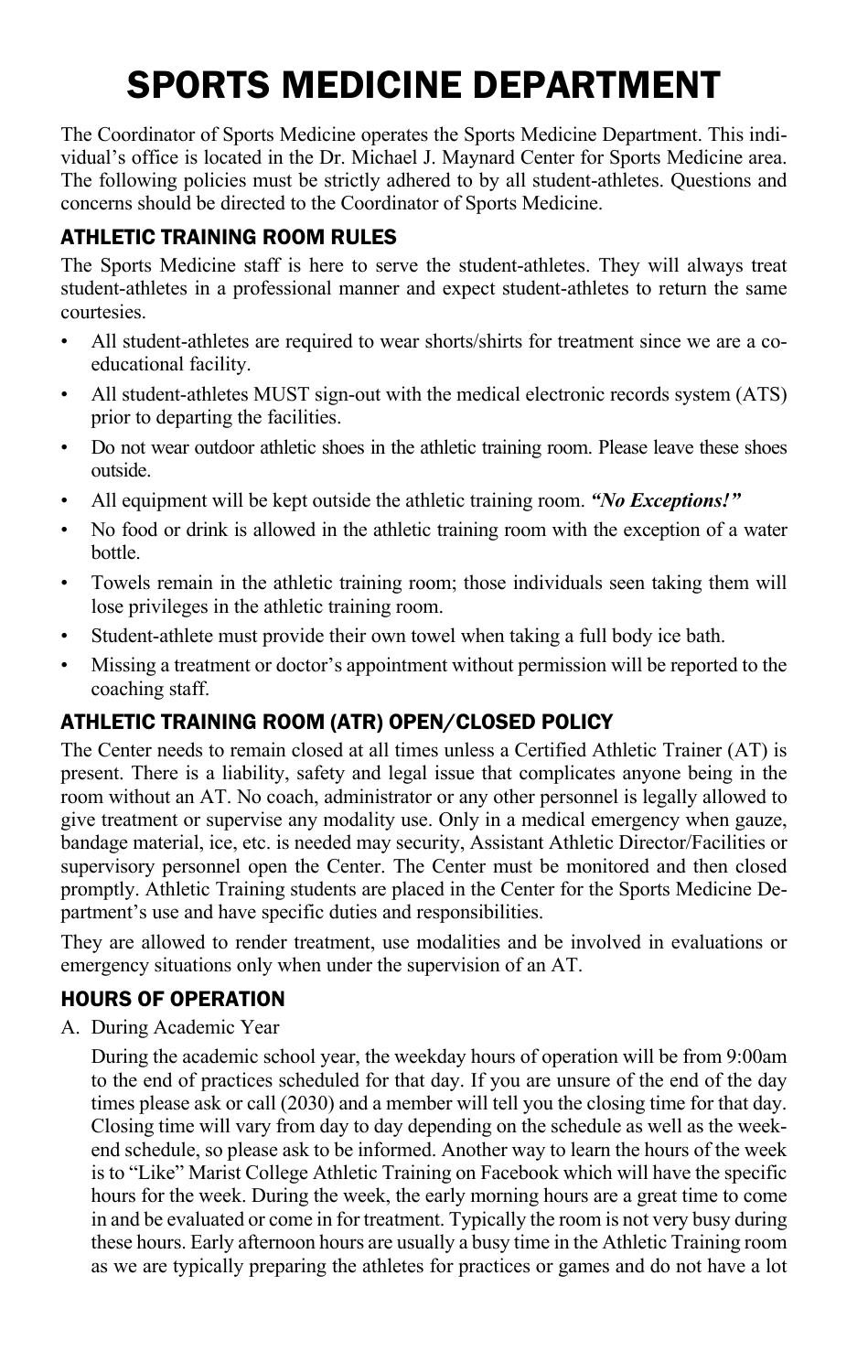of time to spend on evaluations or treatments. Treatments on the weekends are by appointment only.

B. During Summer

During the month of June, hours will be by appointment only. Rehab will be set up by appointment only. During the months of July and August, the hours of operation will coincide with the sports camps that are taking place. These hours will be 9:00am. - 5:00am. Coaches or student-athletes requiring additional times must work with the athletic trainers on staff.

# IF YOU NEED HELP **McCann Center Marist College Safety and Security Athletic Training Room** 575-3000, x2282 575-3000, x2030 **Emergency Tenney Stadium** x5555 (Campus Residence) **Athletic Training Room** 911 (Off-Campus Residence) 575-3000, x2561 **Poughkeepsie (Town) Jeffrey Carter** 485-3666 (voice) Coordinator of Sports Medicine 485-3687 (TTY) 575-3000, x6025 **Poughkeepsie (City) Amanda Greco** 451-4000 Athletic Trainer **Fairview Ambulance** 575-3000, x2066 911 **Maikee Migallos Mid-Hudson Regional Hospital** Athletic Trainer 471-2000 575- 3000, x6014 **Emergency One (Hyde Park) Jennifer Malihiot** 229-2602 Athletic Trainer 575-3000, x2716

# EQUIPMENT USE

All equipment use from this department must be signed in and out. That includes anything that can be reused. If equipment is not returned after a student-athlete's session is over, **THE STUDENT-ATHLETE WILL BE BILLED** for those items not returned.

# INSURANCE INFORMATION

An information sheet must be filled out at the time of a student-athlete's physical regarding insurance information and other pertinent information. ALL student-athletes must be covered under a primary insurance company, either through their parent/guardian, personally or purchased through the college (Marist College Student Insurance). Once an injury occurs, an insurance claim form must be filled out for any injury that might require outside assistance (e.g., x-rays, MRI, emergency room visit, etc.). If an insurance claim is not filled out for an athletic injury, the Department of Athletics cannot be held responsible for the insurance coverage. The Department maintains an excess policy, which means that all bills must be submitted to the student-athlete's family insurance first and then the remaining balance can be submitted to the College's insurance policy. If the student-athlete fails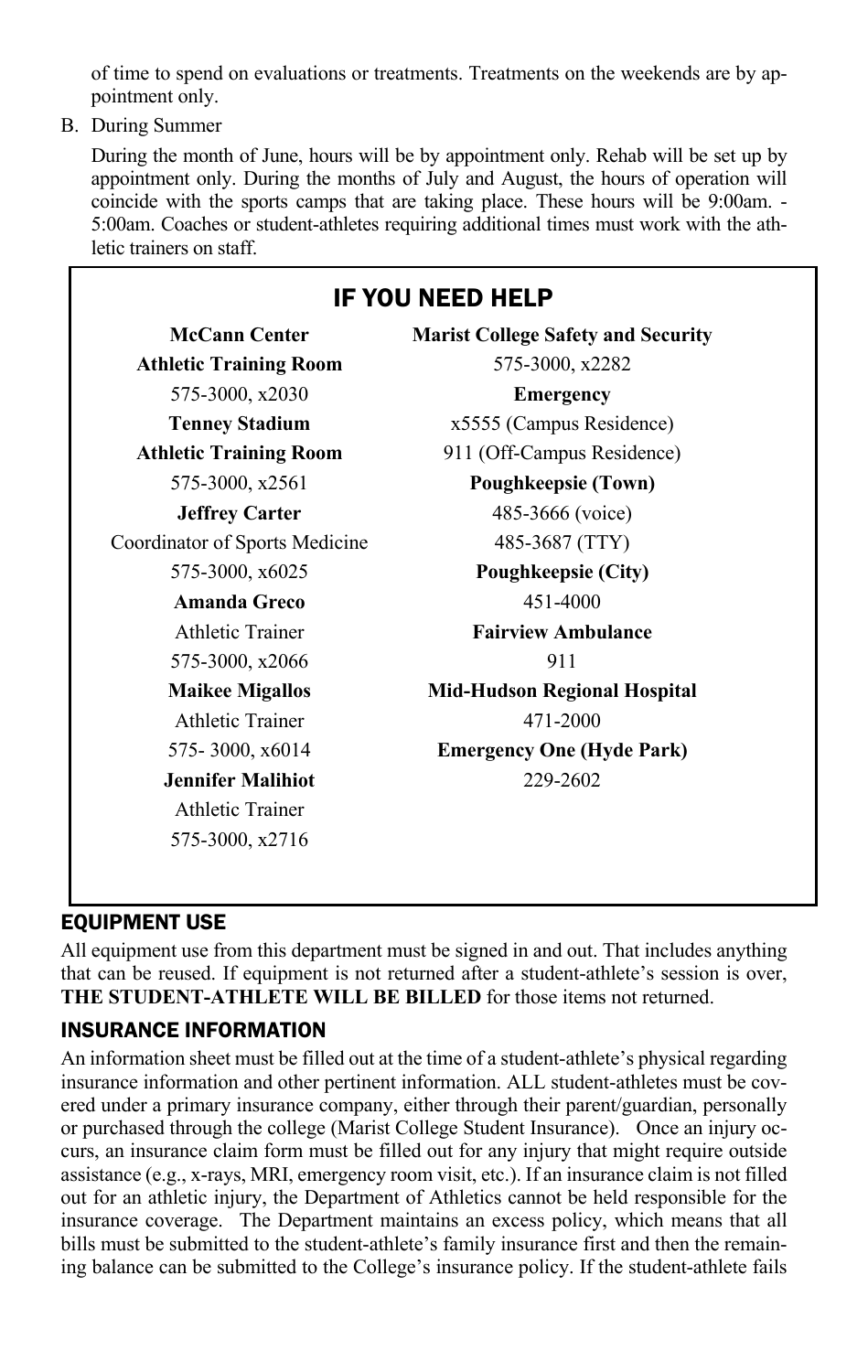to follow these procedures then the Department will not be responsible for the bills associated with the injury. The Department has an insurance coordinator that can assist in explaining the details of the policy to student-athletes and their parents. It is the studentathlete's responsibility to inform their parents of the procedure on insurance.

# INJURY/ILLNESS PROTOCOL

Steps for Receiving Treatment for an Athletic Injury or Condition

- 1. Report the injury or condition to a member of the sports medicine staff. If your team does not receive direct coverage from an athletic trainer you can go to the athletic training room at any time during the regular operating hours, leaving a moderate amount of time to be evaluated and treated.
- 2. The athletic trainer will evaluate the injury and either begin a course of treatment and rehabilitation exercises and/or will refer you to one of the orthopedic surgeons that conduct weekly clinics in the athletic training room or a specific specialist. The clinic is held twice a week. The times and days of the week the clinic will be held depends on the patient load and schedule for the week. There will be **NO** walk-in appointments.
- 3. You must take the responsibility to closely follow the course of action laid out for you by the sports medicine and/or orthopedic surgeon staff, being sure to voice any concerns or changes that occur while being treated. If you miss a scheduled treatment or rehabilitation appointment your coach will be informed. Please be sure to let an athletic trainer know if you cannot make an appointment.
- 4. If the orthopedic surgeon orders an x-ray, MRI, or other form of testing, you will be asked to sign an accident report. This paperwork is necessary for Marist to operate as a secondary form of health insurance and cover any additional expense that your primary health insurance company does not cover.

### STEPS FOR HAVING AN INJURY SEEN BY A MEDICAL SPECIALIST (ORTHOPEDIC SURGEON/CHIROPRACTOR)

- 1. You must be evaluated by a member of the sports medicine staff prior to seeing a medical specialist.
- 2. If necessary you will be referred to one of the two orthopedic surgeons that conduct clinics in the athletic training room weekly.
	- a. If you have an orthopedic surgeon/physician that you have seen in the past or one you are more comfortable with, let a member of the sports medicine staff know **BEFORE** seeing either of the orthopedic surgeons at Marist.
		- i. If you chose to go to an orthopedic surgeon/physician of your choice and that surgeon is not a participating member of your primary insurance company you waive your privilege for the Marist athletic department to act as a secondary insurance company. Marist may cover the amount of the service that is usual and customary for the same services rendered in this area. Any additional cost would be the responsibility of the athlete.
		- ii. If you see a surgeon/physician outside of the Marist orthopedic surgeons you must bring back a note from the surgeon/physician you saw dictating his/her diagnosis, restrictions, and treatment plan s/he would like carried out in order to be able to participate in team activities. A clearance note must also be provided by this physician prior to final clearance from the Marist orthopedic surgeon.
		- iii. The orthopedic physician will evaluate the injury and plan a course of action. If diagnostic testing is ordered, the sports medicine staff will arrange for pre-authorization from your primary insurance company and will schedule the test for you.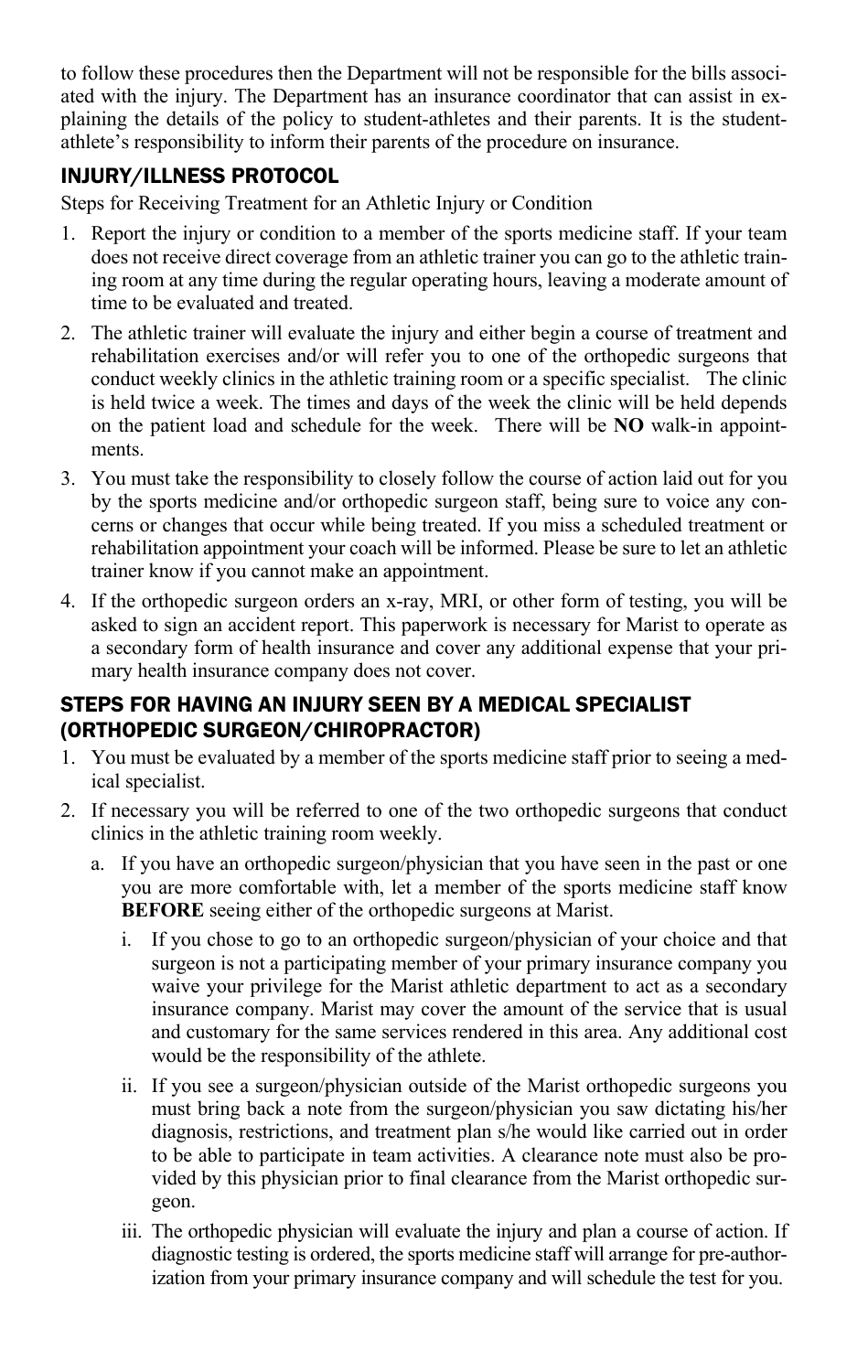a. If the orthopedic physician refers you to a specialist (i.e. spinal specialist, certain orthopedic that operates primarily on the joint in question) that is not part of your primary insurance company's network Marist athletic department will still operate as a secondary insurance provider because the Marist orthopedic surgeon referred you to this specific professional.

# TREATMENT/REHABILITATION

The responsibility for showing up and receiving treatments or rehabilitation is the studentathlete's. If a student-athlete needs to be excused, s/he must talk to a sports medicine staff member personally. The staff wants to do everything it can to have student-athletes healthy and able to compete at 100%, but their cooperation is an absolute **MUST**. The sports medicine staff and physicians will decide when to begin and discontinue treatments or rehabilitation of all injuries. The sports medicine staff and physicians will have the sole decision on a student-athlete's return to practice/competition.

\*\*\*We are not allowed to treat non-athletic related injuries. Any injury that is not sport "team" related will not be treated in the athletic training room.

## BANNED SUBSTANCES AND ERGOGENIC AIDS *HERBAL AND DIETARY SUPPLEMENTS*

These "nutritional supplements" are **NOT** Food and Drug Administration (FDA) regulated. This means that there has been no published, scientific research to establish any possible performance enhancement. The long-term and possible negative effects of herbal and dietary supplements have not been researched.

Many of these "nutritional supplements" do not contain proper labeling, and may in fact contain impurities and/or banned substances, which may result in a positive drug test. Student-athletes should consult with the Sports Medicine staff or Strength & Conditioning Coach before taking **ANY** "nutritional supplement." The National Center for Drug Free Sport, Inc., an NCAA consultant, provides a dietary supplement AXIS for all student-athletes. **Student-athletes can receive ANONYMOUS free information on dietary supplements and banned substances.** It also allows student-athletes the ability to look up medical information regarding adverse side effects that they may be experiencing while taking a supplement. **The following site or phone number is for the previously mentioned service: www.drugfreesport.com (password: NCAA1) or call (816) 475-7321.** *ADD/ADHD MEDICATIONS*

The NCAA has placed new restrictions on the use of medications prescribed for **ADD/ADHD**. Those of you taking medications such as Ritalin (methylphenidate) and Adderall (amphetamine) or any other drug besides Strattera for these conditions must provide the following information to the Marist Sports Medicine Staff at the beginning of the academic year:

- A copy of the current prescription issued by your primary care provider/physician
- A copy of the psychological test results diagnosing you with ADD/ADHD (regardless of how long ago the diagnosis was made)
- If you have it, documentation showing you attempted to use a non-banned-drug before choosing to take the banned-drug

If you have not been formally tested to obtain this diagnosis you must arrange to be formally tested through your primary care provider/physician in order to appeal a positive drug test result caused by these medications. If you do not have a primary care provider/physician, contact a member of the sports medicine staff. Failure to provide any of the documents listed above will result in a denial of a positive drug test appeal. These documents **MUST BE** on file prior to the drug test.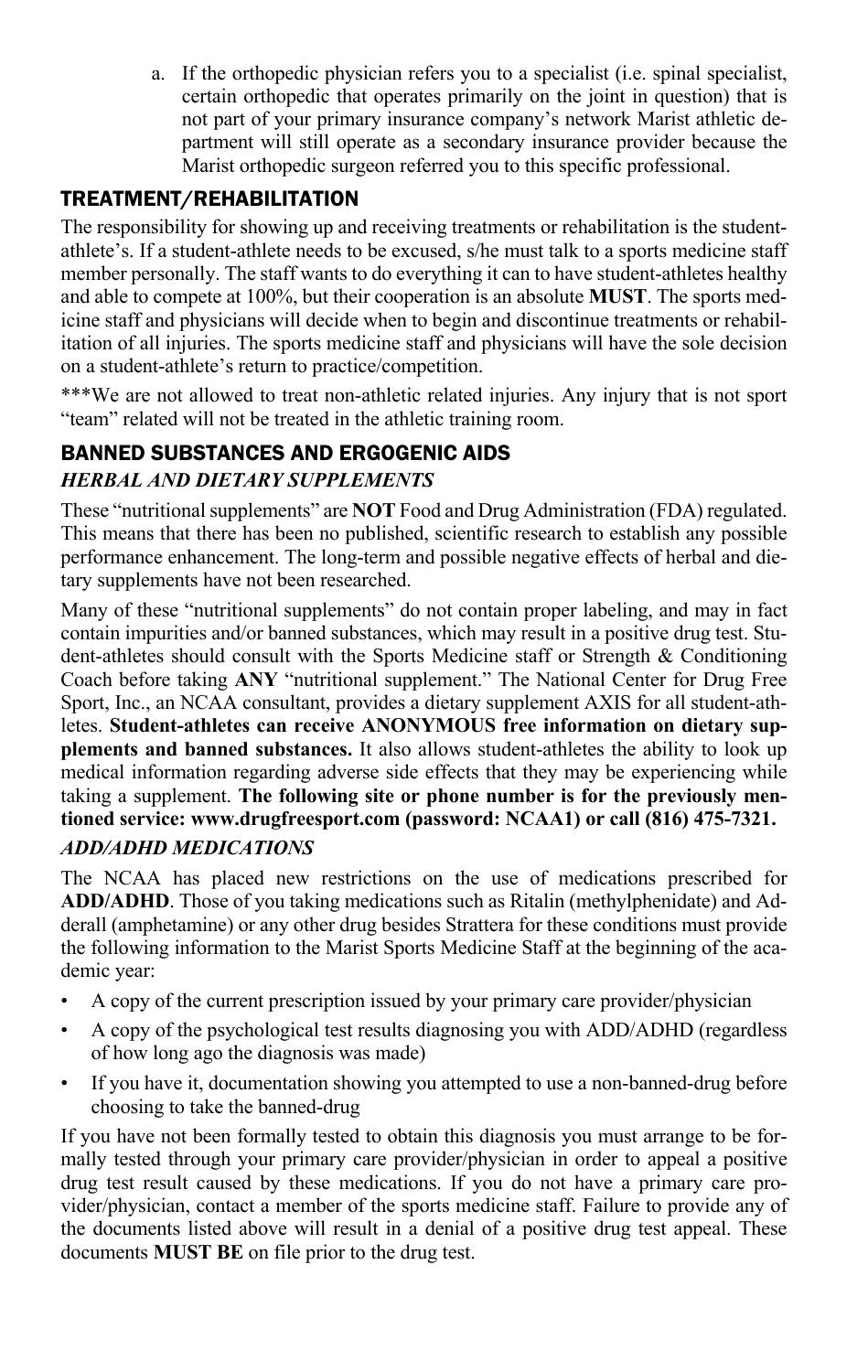#### *For those of you that may "borrow" these medications on occasion, it is strongly recommended that you discontinue this practice because you will have no basis for which to appeal a positive drug test result caused by these medications***.**

Please contact a member of the Marist Sports Medicine Staff with any questions you may have regarding the new restrictions or the documentation you are required to provide in order to legalize use of these medications.

## HEAD INJURIES

The Marist College Office of Sports Medicine recognizes that sport induced concussions or mild traumatic brain injury (MTBI) pose a significant health risk for those student-athletes participating in athletics at Marist College. With this in mind, the office of sports medicine has implemented policies and procedures to assess and identify those studentathletes who have suffered a concussion/MTBI. The office also recognizes that baseline neurocognitive testing on student-athletes who participate in those sports which have been identified as collision and/or contact sports and/or who have had a history of concussions prior to entering Marist College will provide significant data for return to competition decisions. This baseline data along with physical examination, and/or further diagnostic testing will be used in conjunction in determining when it is safe for a student athlete to return to competition.

## CONCUSSION/MTBI DEFINITION:

A concussion/MTBI is defined as a complex pathophysiological process affecting the brain, induced by biomechanical forces. Another definition is a violent shaking or jarring action to brain, usually as a result of impact with an object or ground. This results in immediate partial or complete impairment of neurological function. Several common features that incorporate clinical, pathologic and biomechanical injury constructs that may be utilized in defining the nature of a concussive head injury include:

- 1. Concussions/MTBIs may be caused either by a direct blow to the head, face, neck or elsewhere on the body with an "impulsive" force transmitted to the head.
- 2. Concussion/MTBI typically results in the rapid onset of short-lived impairment of neurologic function that resolves spontaneously. However, in some cases, symptoms and signs may evolve over a number of minutes to hours.
- 3. Concussion/MTBI may result in neuropathological changes, but the acute clinical symptoms largely reflect a functional disturbance rather than a structural injury and, as such, no abnormality is seen on standard structural neuroimaging studies.
- 4. Concussion/MTBI results in a graded set of clinical symptoms that may or may not involve loss of consciousness. Resolution of the clinical and cognitive symptoms typically follows a sequential course. However it is important to note that in a small percentage of cases however, post-concussive symptoms may be prolonged.

Due to the severe nature of a Concussion/MTBI, Marist College believes in a conservative approach for treatment. This includes the student-athlete self- reporting his or her symptoms after suffering a Concussion/MTBI. Self-reporting of symptoms plays an integral role in tracking the severity of his or her signs and symptoms completely honestly to the Sports Medicine Staff, Team Physician and/or Health Services Staff as soon as they present and each day following the injury.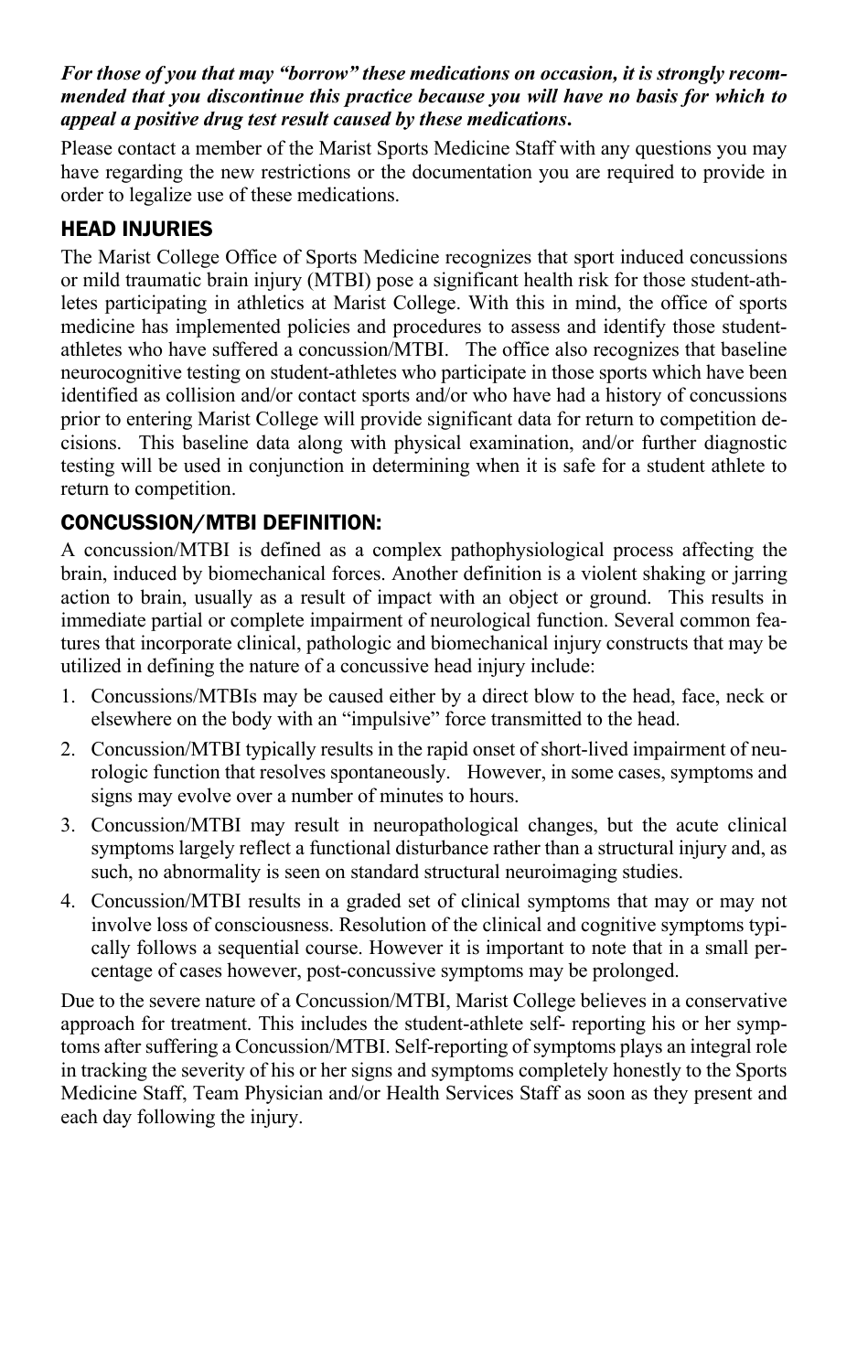#### SIGNS AND SYMPTOMS OF CONCUSSION/MTBI:

All members of the Sports Medicine Staff (physicians, athletic trainers, student athletic trainers) and Department of Athletics coaches and staff all need to be aware of the signs and symptoms of a Concussion/MTBI to properly recognize and intervene on behalf of the student-athlete.

- 
- 
- 
- 
- 
- Light sensitivity
- Fatigue

- Headache Memory Loss Irritability
- Vision Difficulty Attention Disorders Sadness
- Nausea Reasoning difficulty Nervousness
- Dizziness Feeling like in a fog Sleep Disturbance
- Balance Difficulties Slowed reaction time

#### **Physical Symptoms Cognitive Symptoms Emotionality Symptoms**

- 
- 
- 
- 

## CONCUSSION/MTBI MAN AGEMENT:

The cornerstone of concussion management is physical and cognitive rest until symptoms resolve and then a graded program of exertion prior to medical clearance and return to play. The recovery and outcome of this injury may be modified by a number of factors that may require more sophisticated management strategies.

The majority (80-90%) of injuries will recover spontaneously over several days (average 7-10 days), although the recovery time may be longer in children and adolescents. In these situations, it is expected that an athlete will proceed progressively through a stepwise return to play strategy. During this period of recovery while symptomatic, following an injury, it is important to emphasize to the student-athlete that physical and cognitive rest is required. Activities that require concentration and attention (i.e. scholastic work, videogames, text messaging, etc.) may exacerbate symptoms and possibly delay recovery. In such cases, apart from limiting relevant physical and cognitive activities (and other risk-taking opportunities for re-injury) while symptomatic, no further intervention is required during the period of recovery and the athlete typically resumes sport without further problem.

### FOLLOW-UP CARE:

In the event of a concussion, follow-up care and proper education is critical. Due to the necessity of serial monitoring for deterioration of symptoms, the student-athlete will be released under the care of an on-campus emergency contact when discharged from the care of the Sports Medicine Staff. The Concussion/MTBI Take-Home Instructions will be explained and given to both the concussed student-athlete as well as the on-campus emergency contact. Pertinent contact information will be provided in addition to scheduled follow up appointments.

### SUBSEQUENT TESTING:

Concussed student-athletes will be assessed daily with the assistance of the SCAT3 until released by a member of the Sports Medicine Staff. Student athletes will be tested using the ImPACT Testing within 24 hours of a Concussion/MTBI episode (immediately following will be best case). The athlete will again be ImPACT tested once they report being asymptomatic for 24-hours along with BESS and SCAT3.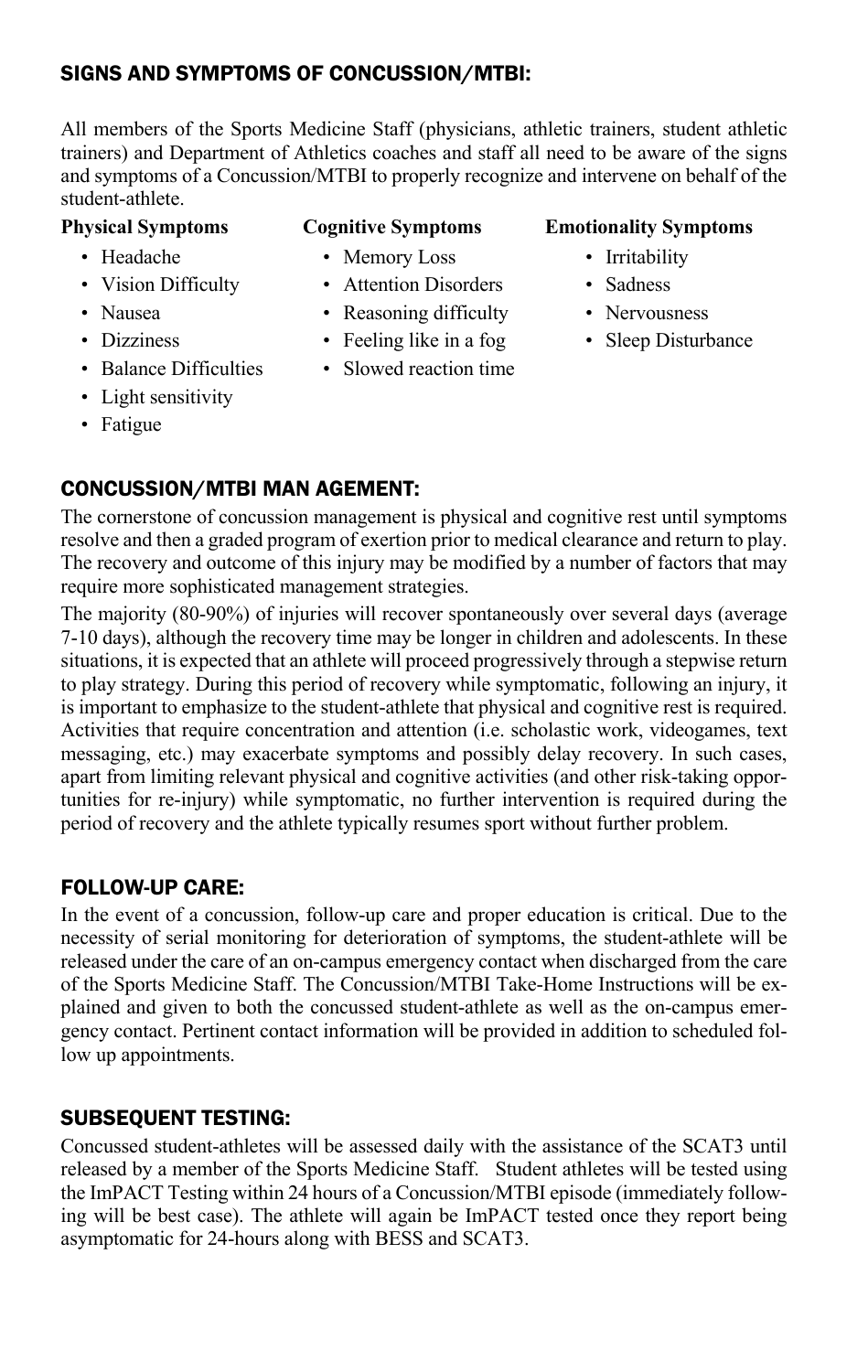#### GRADUATED RETURN TO PLAY (RTP) PROTOCOL:

Return-to-play is the process of deciding when an injured or ill student-athlete may safely return to practice or competition. It is the goal of Marist College to return an injured or ill student-athlete to practice or competition without putting the individual or others at undue risk for injury or illness. RTP protocol following a Concussion/MTBI follows a stepwise process.

With this stepwise progression, the student-athlete should continue to proceed to the next level if asymptomatic at the current level. Generally, each step should take 24 hours so that a student-athlete would take approximately 1 week to proceed through the full rehabilitation protocol once they are asymptomatic at rest and with provocative exercise. If any postconcussive symptoms occur while the in the stepwise program, then the student-athlete should drop back to the previous asymptomatic level and try to progress again after a further 24 hour period of rest. The Sports Medicine Staff will be in direct contact with the Team Physician while progressing the student-athlete through the program. It is important to note that this timeline could last over a period of days, weeks, months or ultimately result in potential medical disqualification from the participation in Marist College Athletics.

An important consideration in RTP is that concussed student-athletes should not only be symptom-free, but also they should not be taking any pharmacological agents/medications that may mask or modify the symptoms of concussion/MTBI.

Student-athletes will be required to sign the "Return to Activity Acknowledgement Form" once cleared by the Sports Medicine Staff affirming they were symptom free and truthful through the entire recovery process.

### GRADUATED RETURN TO LEARN (RTL) PROTOCOL:

The national focus on sports-related concussions and the development of improved management and recovery protocols have led to the emergence of best practices for assisting student-athletes with their academic demands while recovering from a concussion. Whether it is an absence from class altogether, limiting visual stimuli, auditory stimuli, or outside assignments, proper accommodations should be made and followed by those involved. The following protocol identifies the factors of concern when a student-athlete begins to "return to learn" and the approaches in which they can be addressed.

Concussion can happen to anyone and can affect a student's chances for success in college. "Experimental evidence suggests the concussed brain is less responsive to usual neural activation and when premature cognitive or physical activity occurs before complete recovery the brain may be vulnerable to prolonged dysfunction"(Harmon et al., 2013). Cognitive and physical rest has become the cornerstone of concussion management (Guskiewicz et al., 2001; McCrory et al., 2008; McCrory et al., 2013, Harmon et al., 2013). Recent research suggests that cognitive rest is a critical element of successful concussion management and can significantly shorten the recovery period (Moser et al., 2012). Elements of cognitive rest can include prohibition of school attendance, homework, reading, video games, texting, computer time or television watching. Resumption of these activities should be gradual and is dependent on the absence of concussion-related symptoms.

When advising college student-athletes on when and how to best resume their regular academic work, the follow points are considered.

- The most current medical evidence recommends an individualized approach involving a gradual return to academic activities in a manner that does not prolong or exacerbate symptoms. Individualized plans should be developed to allow student-athletes to remain at home or in campus housing on day of injury with a gradual approach to return to cognitive activity.
- Students should return to full academic function and be asymptomatic before returning to unrestricted physical activity.
- The stress and anxiety that students experience around missed classes and assignments can be mitigated with appropriate short-term academic accommodations and support from professors, deans and the Office of Accommodations and Accessibility.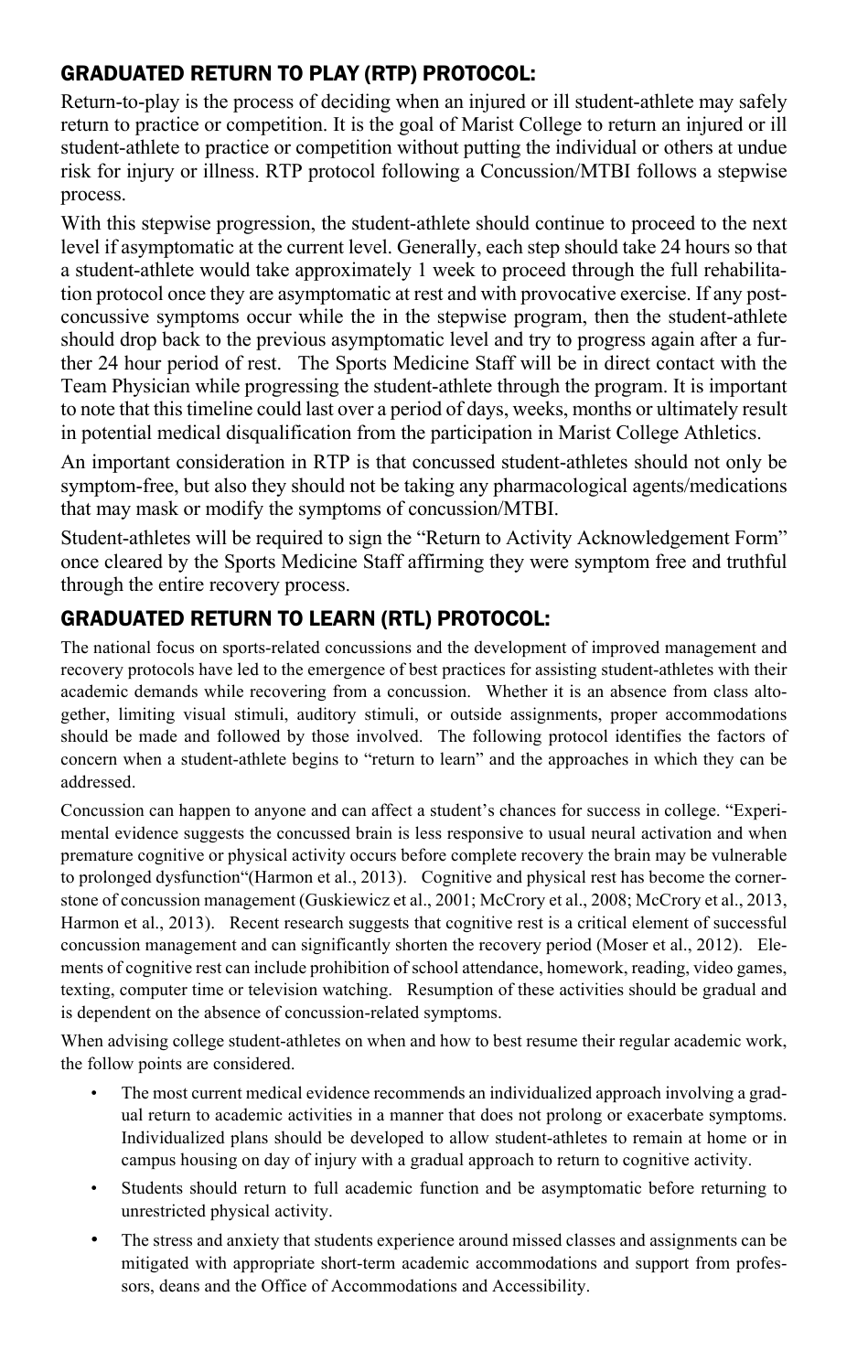- Ongoing medical supervision with coordinated care between the Office of Health Services, the Counseling Center, deans, physicians, and Sports Medicine staff when appropriate, is essential.
- Student-athletes who have or continue to have post-concussion academic challenges shall be referred back to the team physician for further medical evaluation.
- For students with symptoms lasting longer than 2 weeks, further medical management considerations and accommodations may be needed (Referral to Office of Accommodations and Accessibility).

Initially students will be advised to rest the brain and body for a 24-72 hour period. This means not attending classes, doing homework, listening to lectures, watching videos, or using the computer or cell phone. Students will be encouraged to communicate with their professors about their status.

Any student- athlete who requires academic modifications following a concussion will be referred to the Center for Student-Athlete Enhancement (CSAE) with their classroom restrictions form (Appendix #9). The CSAE will contact the student-athletes' professors and make them aware of the situation so they can make appropriate accommodations in order to make up the classwork. The Office of Accommodations and Accessibility\* will also be made aware of the need for accommodations. The Sports Medicine staff will continue to be in contact with the CSAE throughout the process in order to facilitate the optimal return to learn protocol for each student-athlete.

*\* The Office of Accommodations and Accessibility complies with the American's with Disabilities Act (ADA) and the ADA Amendment Act (ADAAA). The Director of the Office of Accommodations and Accessibility or designee shall act as liaison to the Return to Learn Management Team (see below).*

Students will be encouraged to sleep, eat and hydrate well, spend quiet time with friends/family, listen to calming audio for short periods, take short walks or practice some relaxation techniques. Students will be told to stop any of these activities if concussion symptoms worsen. Students will return for follow-up evaluation within 24-48 hours. At this visit, a thorough symptom review will be done and any other relevant testing. Restrictions on academic work will be kept the same or modified depending on the findings. Students will continue to return periodically (usually every few days) for repeated assessments. When the measures obtained from these markers show significant improvement, the student will be advised to resume class attendance

This program is to be used as a minimum requirement for the student-athlete to follow, and each student-athlete will be encouraged to use their best judgment in order to determine if they are able to do more than what is required of them. This process will be individualized to each student's symptoms and deficiencies.

A return to learn management team has been put into place that can assist the student-athlete and family in situations that may need further attention. If a student-athlete is having concerns or issues in regards to their recovery from a head injury, they can contact the team chair in order to schedule a meeting with the entire team.

This team is made up of:

Coordinator of Sports Medicine: Team Chair Director of the Center for Student-Athlete Enhancement Assistant Athletic Trainer Team Physician

The Coordinator of Sports Medicine, along with their full-time staff members will oversee the return to learn process. All student-athletes will have a full-time staff member responsible for overseeing their recovery, regardless of who is their team Athletic Trainer.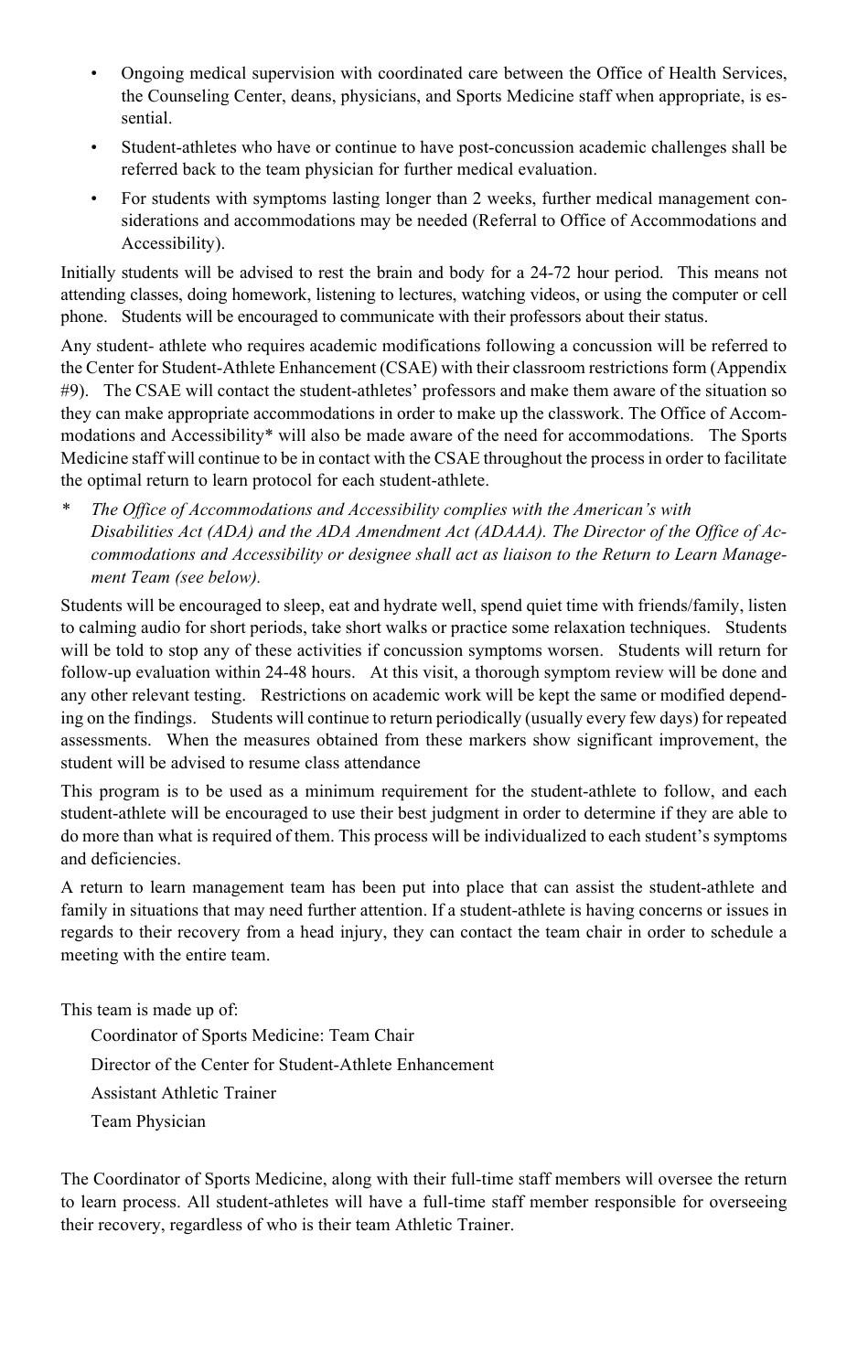#### 'DIFFICULT' OR PERSISTENTLY SYMPTOMATIC CONCUSSION PATIENT:

Persistent symptoms (>10 days) are generally reported in 10-15% of concussions/MTBIs. In general, symptoms are not specific to concussion and it is important to consider other pathologies. Cases of concussion/MTBI in sport where clinical recovery falls outside the expected window (i.e., 10 days) should be managed in a multidisciplinary manner by healthcare providers with experience in sportsrelated concussions/MTBIs (Neurologist).

#### HEAT ILLNESS AND PREVENTION

The National Athletic Trainers' Association (NATA) makes injury prevention a priority, and has been working with the American Football Coaches Association (AFCA) to educate the public, coaches, athletic trainers, players and parents about injury prevention techniques. Two key areas of this joint program are fluid replacement and heat illness.

- A. The Sports Medicine Staff uses the following steps to assist in reducing the risk of heat illness:
	- 1. Ensure that all players have a pre-participation physical exam
	- 2. Encourage student-athletes to begin conditioning before two-a-days to ensure that they are properly fit and acclimatized to the heat
	- 3. Avoid workouts during hot temperatures
	- 4. Make fluids available during frequent rest breaks
	- 5. Use the shade
	- 6. Recommend wearing loose fitting attire (dark, heavy equipment interferes with evaporation of sweat and heat loss)
	- 7. Be prepared for an emergency
	- 8. Encourage student-athletes to "speak up" if they are not feeling well
- B. Signs/Symptoms of Dehydration and Heat Illness

Dehydration can seriously compromise athletic performance and increase the risk of exertional heat injury. That's why it's important to recognize the warning signs:

- 1. HEAT CRAMPS: Flushed skin, cramps, increased thirst, headache, and general discomfort.
- 2. HEAT EXHAUSTION: Dizziness, nausea, irritability, decreased performance, weakness, chills, vomiting. These stages may progress to heat exhaustion and heat stroke.
- 3. HEAT STROKE: This stage is potentially FATAL. It has a sudden onset, with a cessation in sweating, an increase in pulse, hot and pale skin, an increase in breathing rate, where the body feels as if it is "burning up" and an increased feeling of fatigue and a dramatic increase in body temperature of 104 degrees F and greater.
- C. Individuals at an Increased Risk for Heat Illness

Student-athletes with inadequate acclimatization or aerobic fitness and those with excess body fat have an increased risk for heat illness. Some over the counter medications such as antihistamines may increase the risk for heat illness as well.

D. Indicators of Dehydration

Urine volume and color are good indicators of a student-athlete's level of hydration. The lighter the color, the better hydrated a student-athlete is.

- E. Fluid Replacement
	- 1. Pre-Exercise Hydration
		- a. 2-3 hours before exercise, recommended consumption of 17 to 20 oz. of a CHO sports drink (e.g., Gatorade, Powerade, All Sport)
		- b. 10 -20 minutes before exercise recommended consumption of 7 to 10 oz. of water
	- 2. During Exercise

It is imperative to remain hydrated throughout exercise. It is recommended to drink very 10 to 20 minutes 7- 10 oz. of water. DRINK BEYOND THIRST! By the time a student-athlete feels thirsty they are already experiencing the effects of dehydration.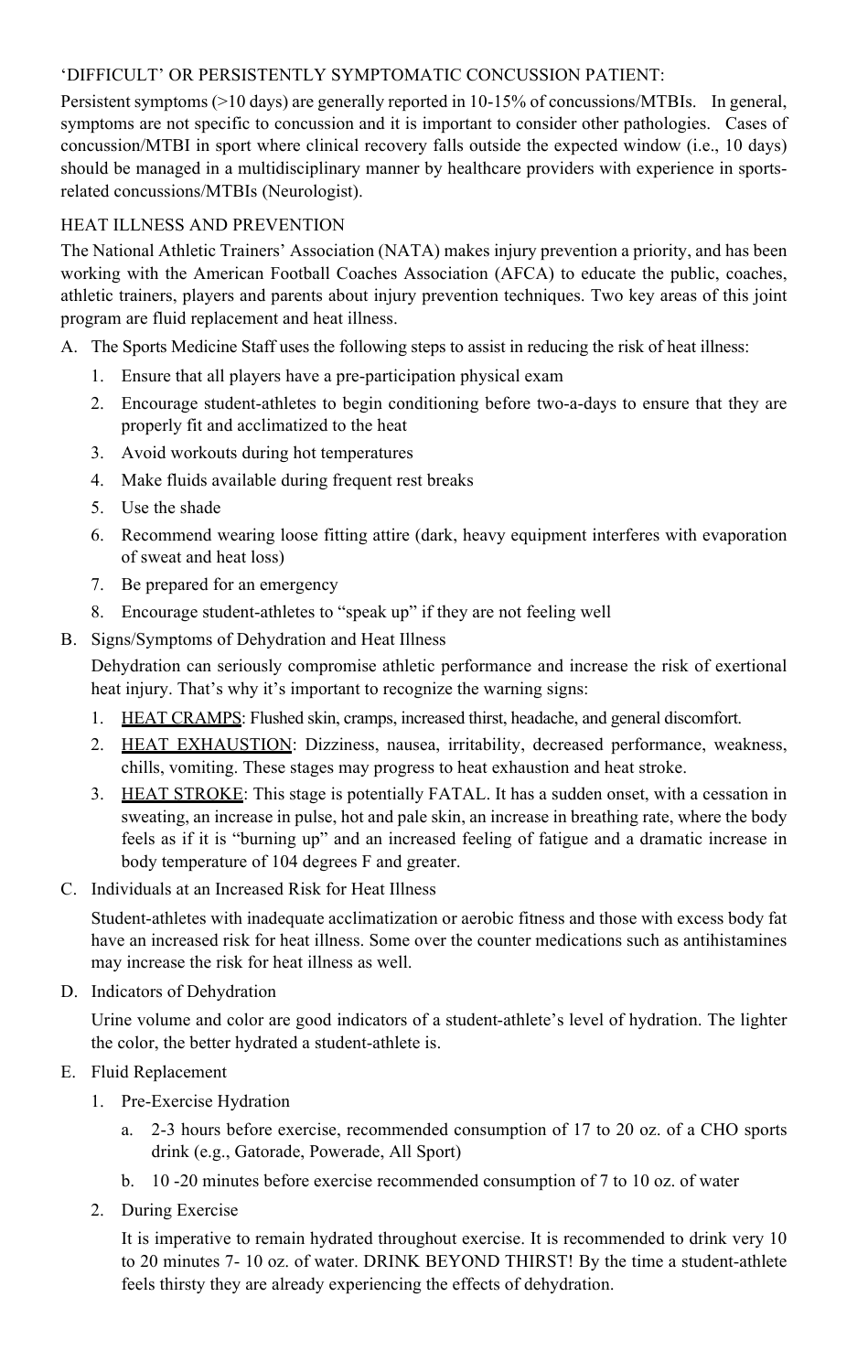3. Post-Exercise Hydration

Following activity, peak time for re-hydrating the body is within 2 hours of cessation of exercise. A combination of water and CHO drinks are best (e.g., Powerade, Gatorade). A minimum of 20 oz. is recommended.

#### COLD EXPOSURE POLICY

In the northeast low temperatures and wind chill can lead to an increase in injuries. Low temperatures alone can pose some problems, but when such temperatures are further accentuated by wind, the chill factor becomes critical. Several other factors that can contribute to a greater risk of injuries are dampness or wetness, practice/competition apparel, and improper warm-up. All of these factors listed above can be a recipe that can lead to musculoskeletal injury, chilblains (cold exposure damages capillary beds in the skin, which in turn can cause redness, itching, blisters, and inflammation), frostbite, or the minor respiratory disorders associated with lower tissue temperatures.

In cold weather temperatures proper layered clothing should be worn and encouraged by Marist College Department of Athletics staff and coaches. These include:

- Several layers around the core of the body, especially for those individuals that are not very active.
- Long pants designed to insulate. Cotton sweatpants are excellent. On very cold days a nylon shell or wind pant can be worn on top of them for additional wind break.
- Long sleeve shirt/sweatshirt/coat designed to insulate and break the wind.
- **Gloves**
- Ear protection/Hat or helmet.
- Face protection.
- Wicking socks that do not hold moisture inside. Wool is excellent. Cotton absorbs and holds in moisture.

Clothing should be layered to allow adjustments as activity level may increase and decrease within a practice which may elevate or drop body temperature. The first layer of clothing should wick sweat and moisture away from the body. You may have already been issued an excellent product that will act as a wick. The top layers should act as insulators to trap heat and block wind.

#### **\*\*For sports in temperatures below 32°F (0°C) it is recommended to add a layer of protective clothing for every 5 mph of wind.\*\***

Any warm object, like a human being, will lose heat when it is exposed to cold air. The greater the wind speed, the faster the object will lose heat. The difference between people and inanimate objects is that we feel or *sense* the heat loss. A temperature we feel is called a sensible temperature. You've probably noticed that some days feel colder than others when there is a strong wind blowing, even if the temperatures are the same. This phenomenon is known as *wind chill*. To estimate the heat loss based on temperature and wind speeds, we use the Wind Chill Index. Wind chill is referred to as an equivalent or sensible temperature, since it is not an *actual* temperature.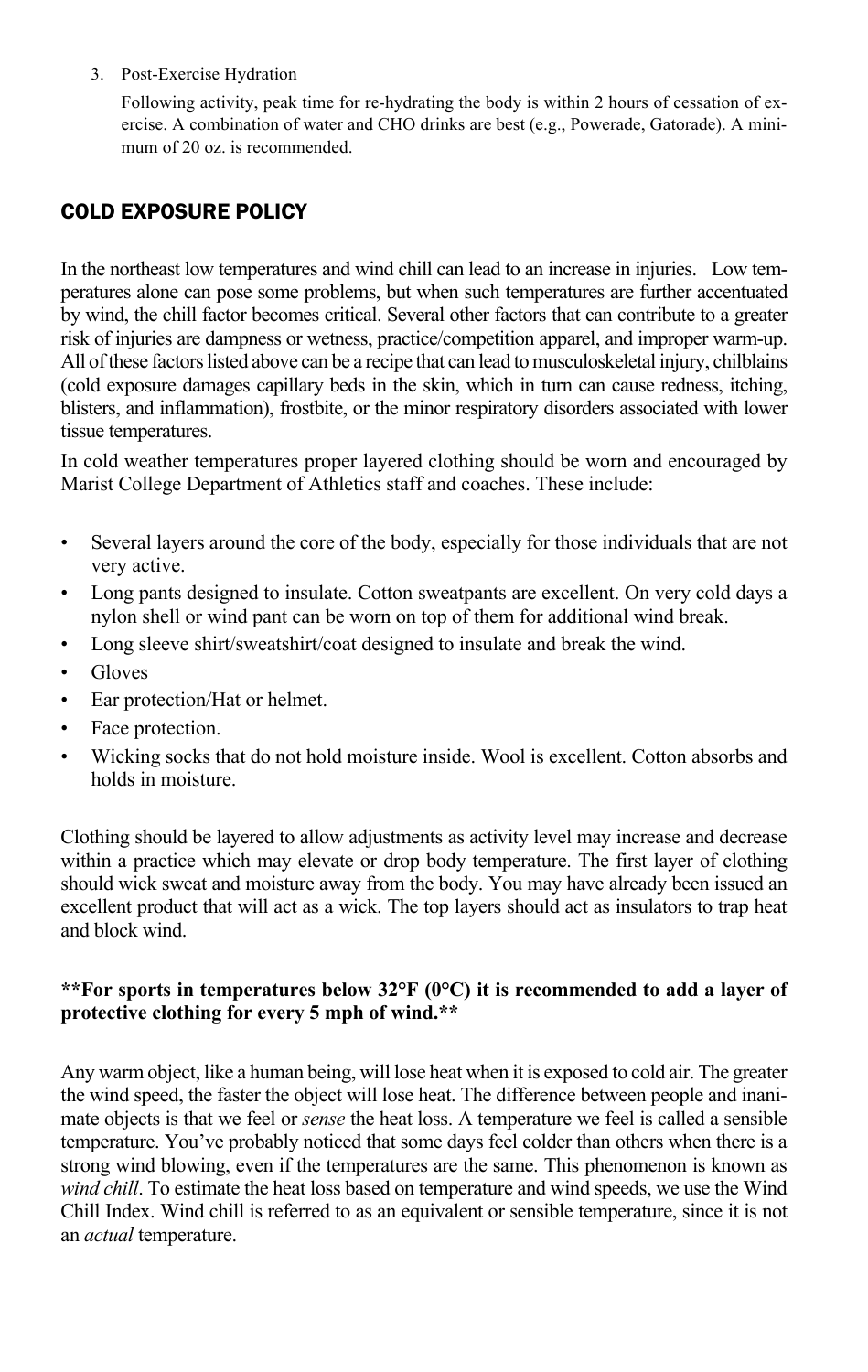#### WHY SHOULD WE CARE ABOUT WIND CHILL?

A lower wind chill can increase the rate at which certain cold weather dangers, such as frostbite and hypothermia can develop. There are precautions that we can take to avoid them when outside in extreme weather, such as wearing proper clothing and using appropriate equipment. You can also check yourself regularly for wet or cold areas on your body while outside in extreme weather, or use the buddy system to look for signs of danger and re-warm body parts as needed.

Here are some of the conditions that can lead to hypothermia:

- - **Cold temperatures Poor food intake**
- **Improper dress/equipment Prolonged exposure**
	-

• **Wetness** • **Exposed skin** The severity of hypothermia can vary, depending on how low the core body temperature gets. There are specific signs and symptoms to look for. The condition worsens as the core body temperature lowers.

**Mild Hypothermia** (core body temperature ranges from 95-99º Fahrenheit):

- Involuntary shivering
- Inability to perform complex motor functions (such as skiing)

**Moderate Hypothermia** (core body temperature ranges from 90-95º Fahrenheit):

- Slurred speech
- Violent shivering
- Dazed consciousness
- Irrational behavior (for example, the person may begin undressing and is unaware of being cold)
- Loss of fine motor coordination

**Severe Hypothermia** (core body temperature ranges from 75-90º Fahrenheit):

- Pupils are dilated
- Skin is pale
- Pulse rate decreases
- Muscle rigidity develops
- Shivering occurs in waves, it is violent and then pauses; the pauses eventually grow longer and longer until shivering ceases
- Person falls to the ground and cannot walk; may curl into a fetal position to conserve heat
- Person loses consciousness, heartbeat and respiration are erratic
- Cardiac and respiratory failure, then death

The following temperature guidelines have been established for intercollegiate teams during cold weather. Cold weather is defined as any temperature that can negatively affect the body's regulatory system. *These do not have to be freezing temperatures.* The following guidelines have been established for Marist College Department of Athletics practice participation.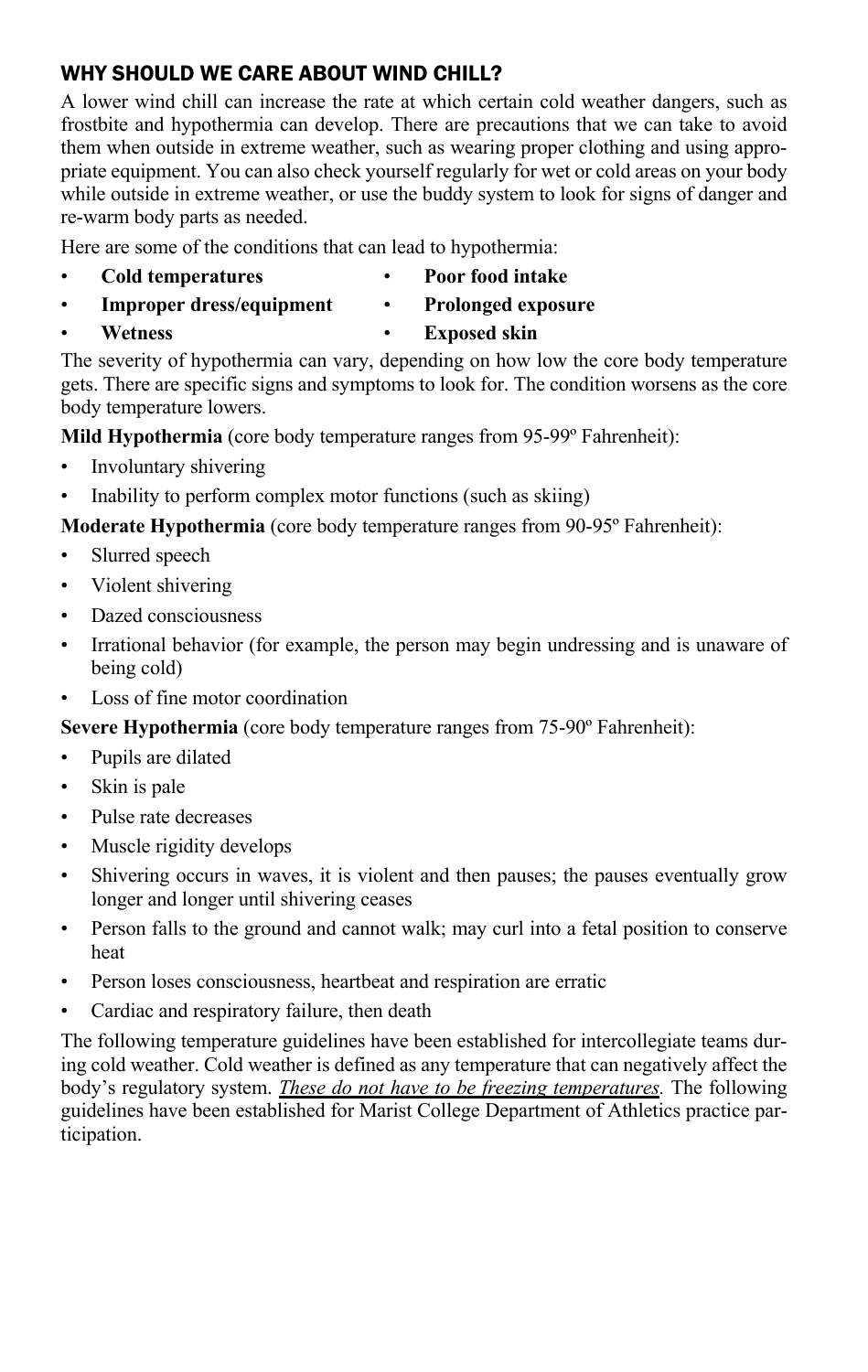#### THE FOLLOWING GUIDELINES SHOULD BE USED WHEN DECIDING TO PRACTICE OUTSIDE IN COLD WEATHER:

- **1. If the air temperature or wind chill is above 25°F practice is allowed outside with appropriate clothing.**
- **2. If the air temperature or wind chill (whichever is lower) is 25°F-15°F then teams may practice outside but should come inside to warm-up every 45 minutes for 10 minutes.**
- **3. If the air temperature or wind chill (whichever is lower) is 15°F-5°F then teams may practice outside but should come inside to warm-up every 30 minutes for 15 minutes.**
- **4. If the air temperature or wind chill (whichever is lower) is below 5°F no outside practices are permitted.**

#### *The temperature, wind speed and wind chill will be monitored by the Sports Medicine Staff on duty through the National Weather Service, WeatherSentry or intellicast.com. In addition, temperature and wind chill will be taken on the turf to get accurate measurements before and while practices are occurring.*

In addition to the above guidelines, it is recommended that additional directives are given to student athletes:

- Have a change of the inner layer of clothes to change into during the "warm-up" periods to maintain dry clothing while outside.
- Cold exposure/activity requires more energy from a body. Additional calorie intake may be required.
- Cold exposure/activity requires similar hydration to room temperature; however, the thirst reflex is not activated. Conscious efforts before and after practice to hydrate should be initiated.
- **Never train alone.** A simple ankle sprain in cold weather may become life threatening!
- **Student athletes should be instructed on signs of cold stress** (wind chill, frostbite and hypothermia). Fatigue, confusion, slurred speech, red or painful extremities, swollen extremities, blurred vision, red watery eyes, dizziness, headache, numbness, tingling of skin and extremities, shivering, uncontrollable shivering etc. are a few warning signs of cold stress.

\*Information derived from the NCAA Sport Medicine Handbook, Springfield College Athletic Training Cold Weather Guidelines, *Principles of Athletic Training* (Prentice), the National Oceanic and Atmospheric Administration (NOAA) and the US Department of Commerce.\*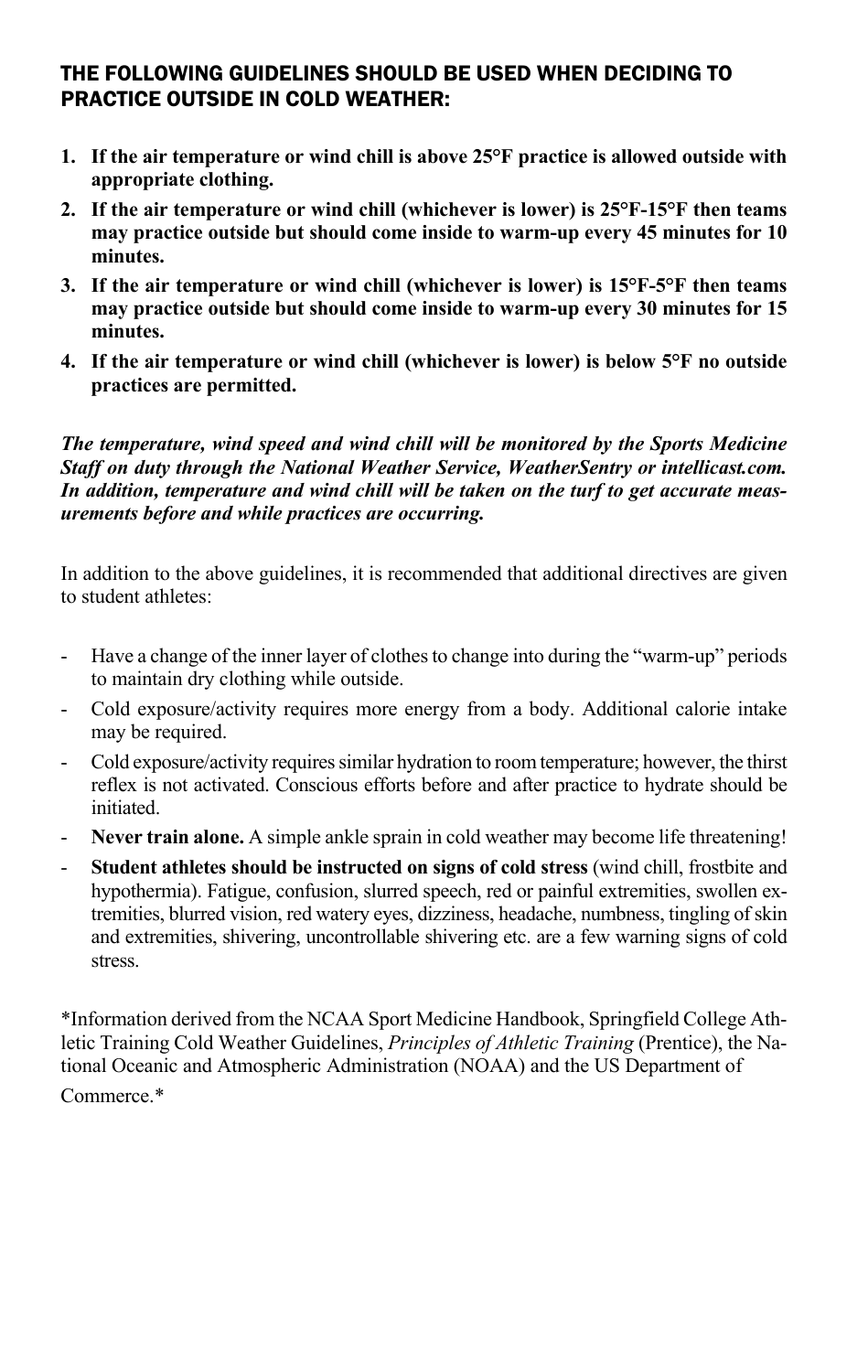# STRENGTH AND CONDITIONING DEPARTMENT

The Strength and Conditioning Department and office are located within the Marist McCann Center/South Field Fitness. It is operated by the Head Strength and Conditioning Coach/Fitness Center Coordinator. All student-athletes must strictly adhere to all rules and regulations. Questions and concerns should be directed to the Head Strength and Conditioning Coach.

#### CENTER RULES AND REGULATIONS

The Strength and Conditioning Center is here to create stronger, more powerful, explosive studentathletes. This is not an easy accomplishment. Hard work and dedication is needed by both the Strength and Conditioning Department and the student-athletes.

- 1. This facility will be treated with respect. No horseplay will be allowed!
- 2. Remove all plates; replace all dumbbells and empty racks when finished.
- 3. Do not lean plates up against wall or equipment at any time.
- 4. Collars must be used on all bars.
- 5. Shoes (no sandals) and shirts must be worn at all times. Proper lifting attire is mandatory:
	- a. T-shirts
	- b. Sneakers
	- c. Shorts
	- d. No buckles, buttons, or zippers allowed
- 6. Chewing gum or candy is prohibited. No glass bottles allowed.
- 7. Keep weight areas clear of all obstructions.
- 8. Place trash in proper receptacles.
- 9. The stereo will be supervised by the Head Strength and Conditioning Coach.
- 10. No throwing material off the mezzanine level. Immediate suspension.
- 11. Absolutely no clothing from other colleges or universities within the MAAC Conference is allowed at any time for any reason.

# FOXES FACT

Answering the needs of Marist College's rapid growth, a state of-the-art, \$3-million, 20,000 squarefoot Fitness Center, was opened on October 25, 1997. Current renovations will expand the space and capabilities of the Fitness Center. The fitness center offers Red Fox student-athletes and students alike some of the most technologically enhanced strength and conditioning equipment on the market today.

What to look for:

- 2 mid-sized basketball courts
- 1 full-sized basketball court
- 2 volleyball courts
- 5 Power Lift half racks
- 3 Wynmor power racks
- 4 Olympic Lifting Platforms
- 25 Cybex weight machines
- 16 Precor Treadmills
- 12 Precor Ellipticals
- 10 Express Bikes
- 7 Precor Motion Trainers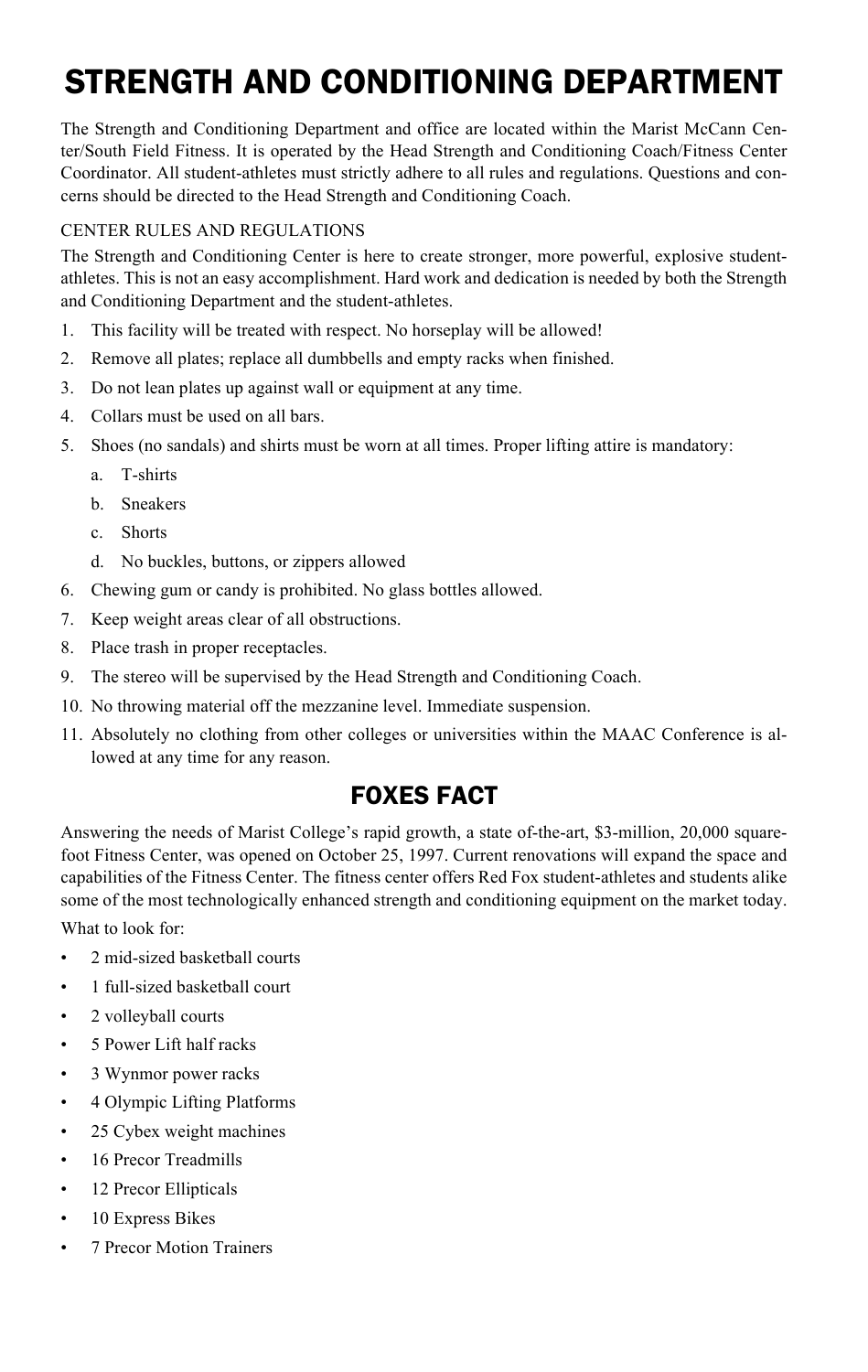#### MISSION STATEMENT

Marist Strength and Conditioning gives Red Foxes' student-athletes a chance to win. The mission of Marist Strength and Conditioning is: 1) To prepare athletes to tolerate the imposed forces of their respective sports in order to reduce risk of injury and 2) To provide best practice functional strength and conditioning tools that allow athletes to be their best; to compete at their potential. The Strength and Conditioning program supports the mission of both the Department of Athletics and the College.

#### NUTRITION AND EROGOGENIC AIDS

The Department of Athletics does not condone the use of supplementation. The misuse and abuse of nutritional supplements is widely believed to cause various health problems including muscular dysfunction, kidney malfunctions and potentially damaging affects to other vital organs. However, student-athletes should be aware that a number of supplements, including over-the-counter, do contain NCAA banned substances, and therefore, the staff should be consulted prior to any such use.

It is the position of the Marist College Department of Athletics and its Strength and Conditioning Department that the misuse and abuse of nutritional supplements is potentially dangerous and is not in the best interest of an individual interested in developing functional muscle strength. As a result the Department of Athletics does not condone the use of supplementation as a training adjunct.

#### STRENGTH AND CONDITIONING PHILOSOPHY

The philosophy of the Strength and Conditioning program covers many avenues. They include:

- 1. An athlete cannot and will not be expected to participate in any Strength and Conditioning activity in direct conflict with academics.
- 2. Safety is a main priority. Safety is paramount.

A student-athlete will never be asked to perform a strength and/or conditioning activity when the Head Strength and Conditioning Coach feels it is beyond the scope of his/her capabilities to safely execute.

3. Marist athletes are not trained to be anything except elite Division I-Athletes. They are not bodybuilders, power lifters and should not be trained as such. Athletes need to be trained to develop the components of athleticism: strength, power, speed, agility, endurance, flexibility and motivation.

# KEEP IN MIND

During the academic year the Fitness Center maintains specific hours for use by all students. Special arrangements should be made with the Strength and Conditioning Coach if student-athletes wish to work out earlier.

#### MONDAY-THURSDAY

 $9.00 a \, \text{m} - 1.00 a \, \text{m}$ 

#### FRIDAY

9:00 a.m. - Midnight

#### **SATURDAY**

10:00 a.m. - 9:00 p.m.

#### **SUNDAY**

10:00 a.m. - Midnight

Most teams will have designated lifting times set up by the head coach and Strength and Conditioning Coach.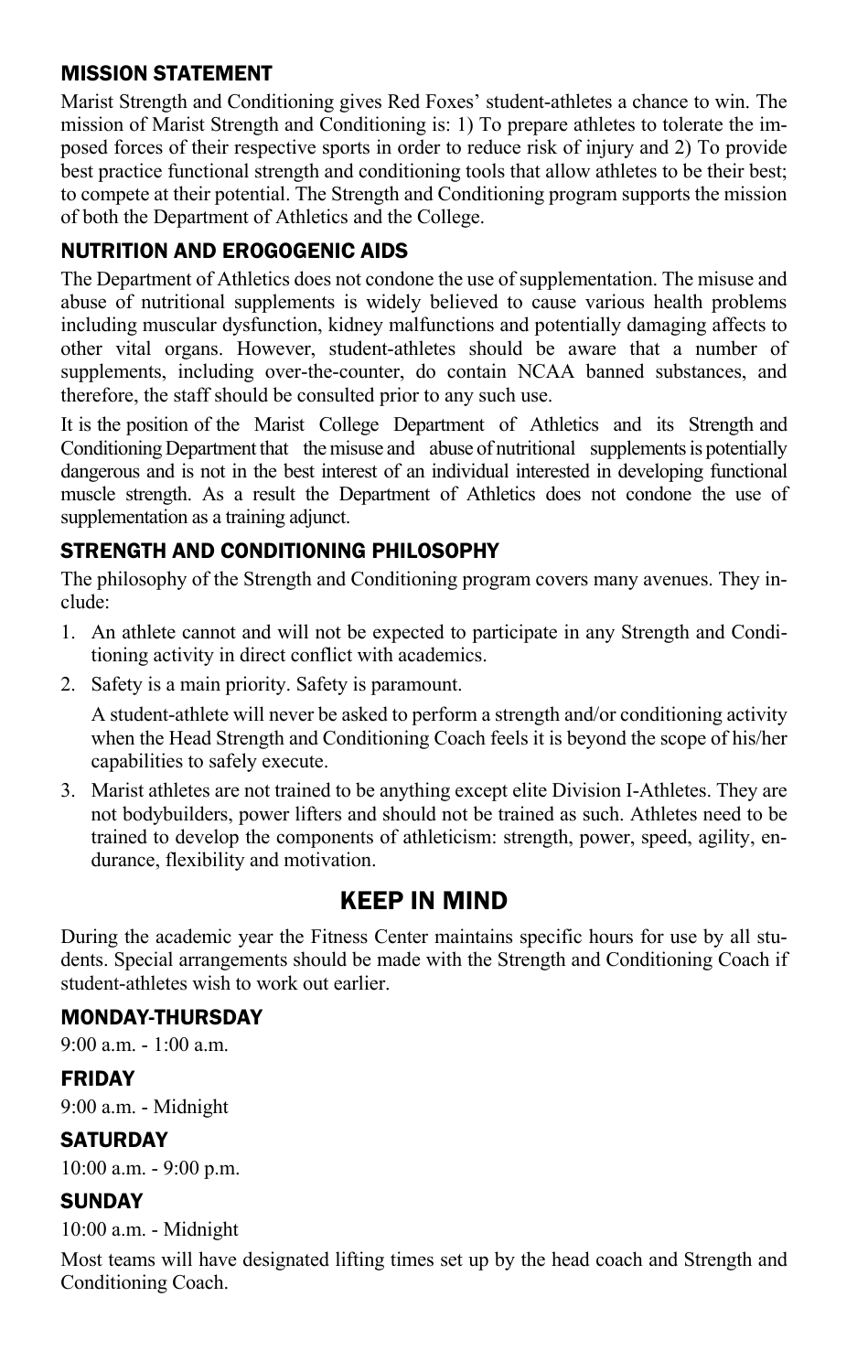#### SUMMER PROGRAMS

The summer months training period can be considered the most important in the physical development of student-athletes. The Head Strength and Conditioning Coach will provide all head coaches with their individual summer programs for each respective student-athlete. These programs will be made available for all incoming and returning student-athletes.

It is the head coach's responsibility to ensure that their student-athletes are following the summer program they have been provided. The Strength and Conditioning staff can assist individual student-athletes with modifying their program but they are NOT responsible for monitoring their progress.

The Strength and Conditioning area is available for summer use by all returning studentathletes. Any additional requests must be directed to either the Head Strength and Conditioning Coach or Director of Athletics.

## WEIGHT ROOM SCHEDULING

Each team that wishes to utilize the weight room as a group must schedule a lifting time with the Strength and Conditioning coach. The Strength and Conditioning coach will then schedule each team accordingly. Teams will be scheduled based on season status and game schedules with in-season teams taking precedence.

# MARKETING AND PROMOTIONS/ SPORTS INFORMATION DEPARTMENT

### BUCKLEY AMENDMENT (FAMILY EDUCATIONAL RIGHTS AND PRIVACY ACT OF 1974) FORM

The completion of this waiver form allows Marist College to release information about student-athletes to third parties (e.g., media, honors programs) for public relations purposes.

# INTERVIEW TECHNIQUES

The Sports Information Office will coordinate and organize all interviews for Marist student-athletes. The purpose of setting up interviews through Sports Information is so that student-athletes are informed and prepared for questions and concerns that may arise during the interview process and to ensure that all reporters have the correct statistical information about you. Below are tips that can be used to aid you while meeting with a member of the media.

#### *DURING AN INTERVIEW*

- Do be prepared.
- Do be on time.
- Do dress appropriately.
- Do be positive.
- Do praise your teammates.
- Do be concise and clear.
- Do be enthusiastic.
- Do be personable.
- Do be available and cooperative.
- Do be polite in difficult situations.
- Do form bridges from negative questions to positive answers.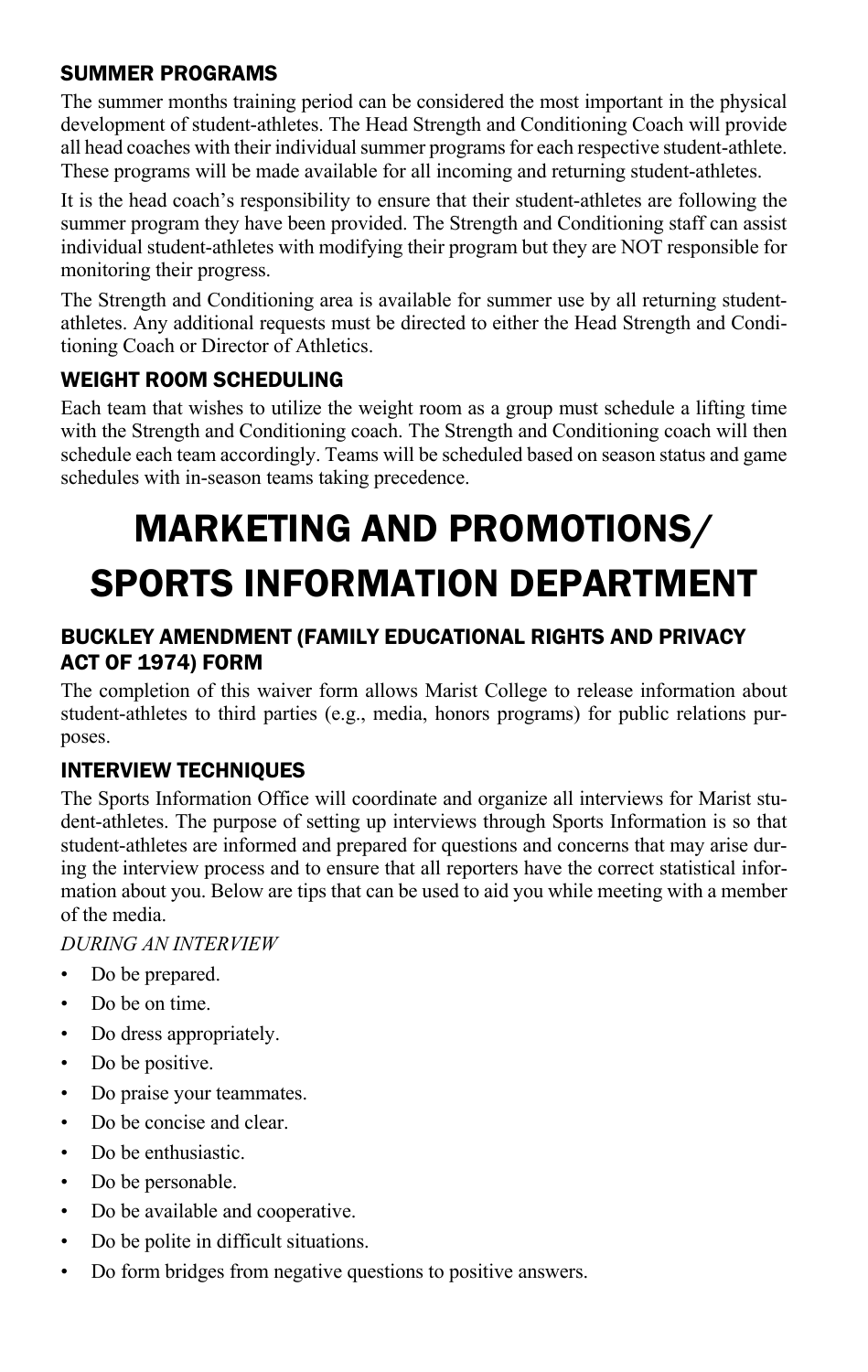• Do thank the interviewer. *BUT*

- Don't say "no comment".
- Don't be negative.
- Don't hide.
- Don't lose your cool.
- Don't be sarcastic.
- Don't use fillers (well, um you know).
- Don't use slang.
- Don't forget you are always "on".
- Don't comment on the officiating.

Please remember to arrive ten minutes prior to the scheduled start of an interview. Proper dress is also essential for interviews, and at no time should a student-athlete wear apparel other than Marist College apparel to an interview.

The Sports Information office is always open to student-athletes for any reason. Reporters are always looking for human-interest stories on student-athletes. Please do not hesitate to contact the office with potential story ideas.

#### MEDIA POLICIES

The responsibilities of Marist College student-athletes do not end with practice and competition. These responsibilities also extend off of the field and court. Student-athletes may be required to make public appearances, attend community service projects as well as conduct interviews with local, national and hometown media. **FAILURE OR REFUSAL TO UPHOLD THIS RESPONSIBILITY MAY RE-SULT IN A SUSPENSION BY THE HEAD COACH AND/OR DIRECTOR OF ATHLETICS. ALL INTERVIEWS (PRINT OR ELECTRONIC) MUST BE CLEARED THROUGH THE OF-**FICE OF SPORTS INFORMATION. A mutual time between the media outlet and student-athlete will be arranged. Student-athletes **WILL NOT** be taken out of practice or class for an interview, and interview requests will not be granted on game day prior to the competition. **AT NO TIME SHALL A STUDENT-ATHLETE MISS CLASS OR PRACTICE** because of media responsibilities. Any media requests for information and interviews should be referred to that member of the Sports Information staff assigned to the sport.

It is preferred that interviews be conducted in a one-on-one fashion either after a practice or contest. The interviews will be conducted on the practice field, at the site of the contest, or an area designated by the Sports Information Director. All phone interviews will be conducted in the Sports Information Office on speakerphone. **ALL INTERVIEWS, IN PERSON AND VIA PHONE, WILL BE CONDUCTED IN THE PRESENCE OF A MEMBER OF THE SPORTS INFORMATION STAFF. TELEPHONE NUM-BERS OF STUDENT-ATHLETES ARE NEVER TO BE PROVIDED TO MEDIA MEMBERS.**  Student-athletes should notify the Sports Information staff if any media contacts them in their rooms or place of residence. In this case the student-athlete should DECLINE the interview, direct the media representative to the Sports Information Office, and should contact their head coach and Sports Information Director immediately at extension 3321.

#### **THE SPORTS INFORMATION STAFF WILL NEVER GIVE A REPORTER A STUDENT-ATHLETES PHONE NUMBER** and student-athletes should not either.

It is important to remember that media attention for your athletic achievements at Marist College also means that your off-the-field behavior will be under scrutiny. All of your actions, whether traveling or competing with your team, or in the classroom, or in the deli across the street from campus, will be looked at under a microscope. Remember that and at all times act in accordance with the values of Marist College, the Athletic Department, and your team. Confidentiality is of the utmost importance when team issues are involved. Another student-athlete's misfortune is not for comment by yourself or other student-athletes.